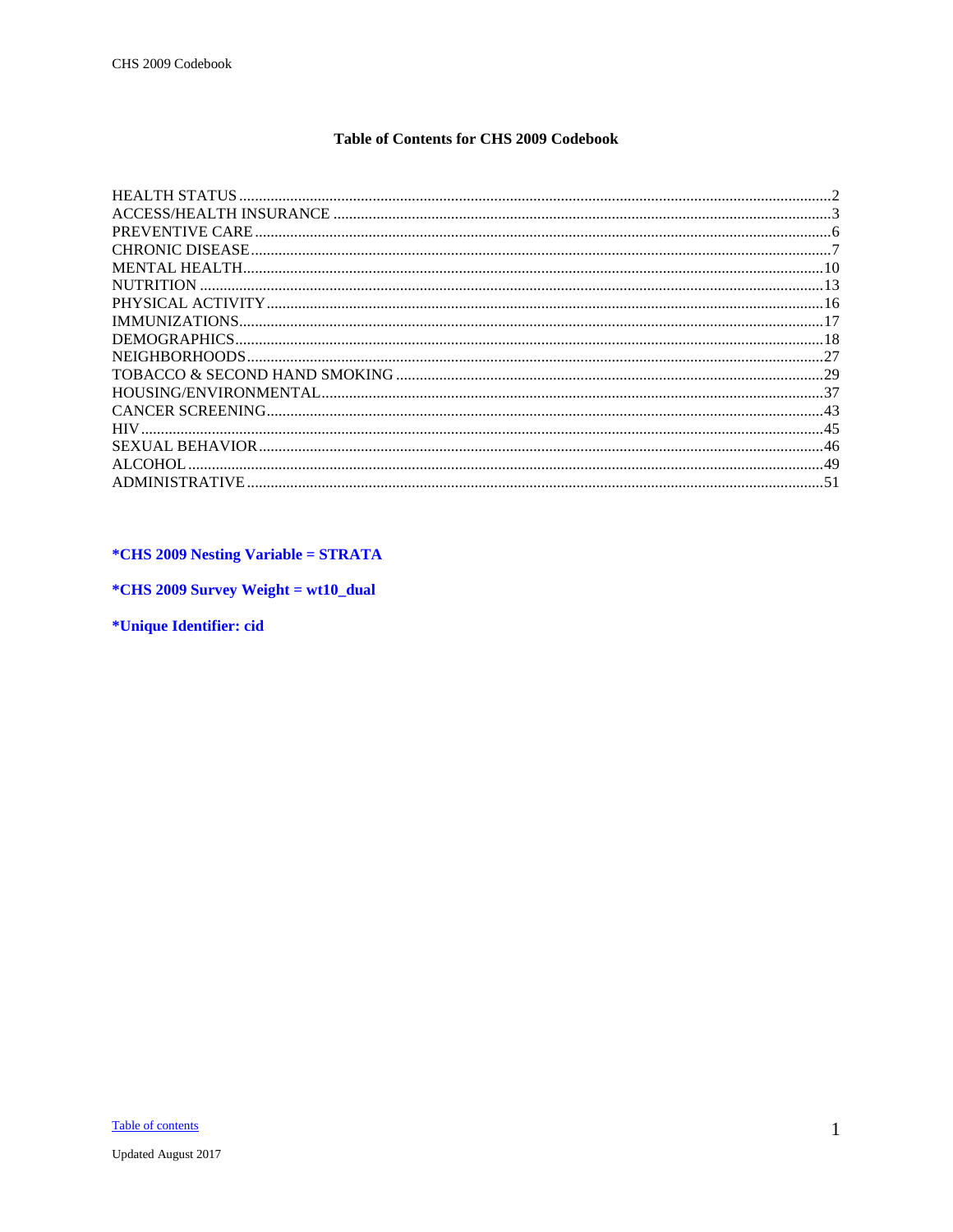<span id="page-1-0"></span>

| <b>HEALTH STATUS</b>    |                                                                                |                 |               |                                                                                                           |                                                |                          |              |  |  |  |
|-------------------------|--------------------------------------------------------------------------------|-----------------|---------------|-----------------------------------------------------------------------------------------------------------|------------------------------------------------|--------------------------|--------------|--|--|--|
| <b>Recoded Variable</b> | <b>Question</b>                                                                | <b>Raw Name</b> | <b>Source</b> | <b>Frequencies (unweighted)</b>                                                                           |                                                | <b>Prior years</b>       | <b>NOTES</b> |  |  |  |
| generalhealth           | Would you say<br>in general that<br>your health is:<br>excellent, very<br>good | health1         | Q1.1          | $1 = Excellent$<br>$2=V$ ery good<br>$3 = Good$<br>$4 = Fair$<br>$5 = Poor$<br>$d = DK$<br>$.r =$ Refused | 1807<br>2585<br>3086<br>1675<br>720<br>53<br>8 | 2002-2008: generalhealth |              |  |  |  |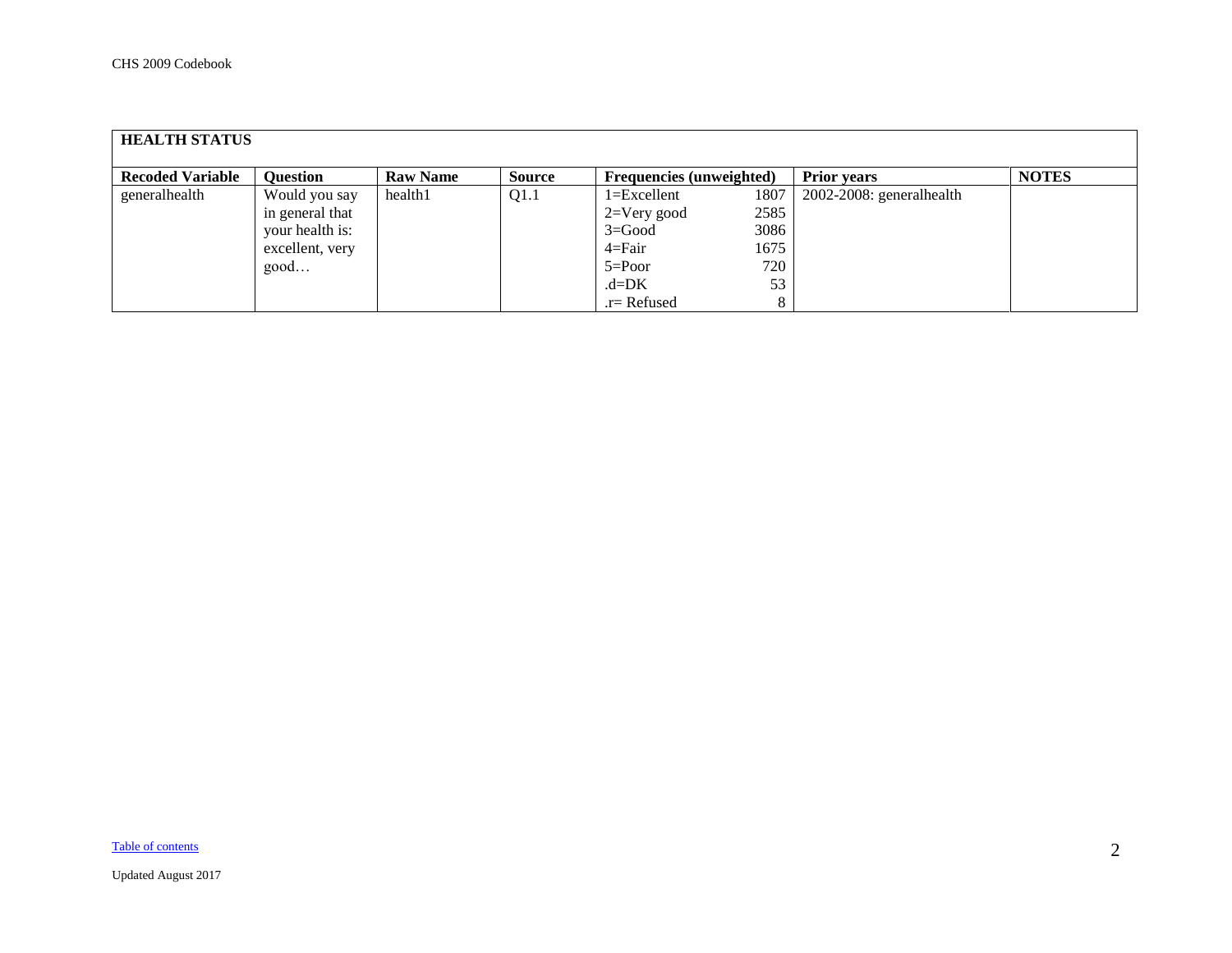<span id="page-2-0"></span>

| <b>ACCESS/HEALTH INSURANCE</b>    |                                                                                                                                                                                                   |                    |                   |                                                                                                                                                                                                             |                                                                    |                                                                                                                                                  |                                                                                                                    |  |  |  |
|-----------------------------------|---------------------------------------------------------------------------------------------------------------------------------------------------------------------------------------------------|--------------------|-------------------|-------------------------------------------------------------------------------------------------------------------------------------------------------------------------------------------------------------|--------------------------------------------------------------------|--------------------------------------------------------------------------------------------------------------------------------------------------|--------------------------------------------------------------------------------------------------------------------|--|--|--|
| <b>Recoded</b><br><b>Variable</b> | <b>Question</b>                                                                                                                                                                                   | Raw<br><b>Name</b> | <b>Source</b>     | <b>Frequencies (unweighted)</b>                                                                                                                                                                             |                                                                    | Prior years                                                                                                                                      | <b>NOTES</b>                                                                                                       |  |  |  |
| insuredgateway09                  | Do you have any<br>kind of health<br>insurance coverage,<br>including private<br>health insurance,<br>prepaid plans such as<br>H-M-Os, or<br>government plans<br>such as Medicare or<br>Medicaid? | access41           | Q2.1;<br>access42 | $1 = Yes$<br>$2=N0$<br>.d=Don't know<br>$.r =$ Refused                                                                                                                                                      | 8817<br>1090<br>15<br>12                                           | $2002: -$<br>2003 spg: healthcover<br>2003 fall: healthcover<br>2004-2006:<br>insuredgateway<br>2007: insuredgateway07<br>2008: insuredgateway08 | Question<br>wording has<br>changed over<br>time                                                                    |  |  |  |
| insure09                          | What type of health<br>insurance do you use<br>to pay for your<br>doctor or hospital<br>bills? Is it insurance<br>through                                                                         | access42           | Q2.2              | 1=Employer (yours/someone<br>else's)<br>2=Self-purchase<br>3=Medicare<br>4=Medicaid/Family Health+<br>5=Milit/CHAMPUS/Tricare<br>6=COBRA/Other<br>7=Uninsured<br>.d=Don't know<br>.r=Refused<br>$=$ Missing | 4563<br>409<br>2030<br>1332<br>42<br>392<br>1090<br>29<br>20<br>27 | $2002$ : insure02<br>2003: insure03<br>2004: insure04<br>2005: insure05<br>2006: insure06<br>2007: insure07<br>2008: insure08                    | Question<br>wording and<br>response<br>options for<br>health<br>insurance<br>coverage have<br>changed over<br>time |  |  |  |
| insured                           | Any type of<br>insurance?                                                                                                                                                                         | $-1$               | insure09          | $1 = Yes$<br>$2=N0$<br>.d=Don't know<br>.r=Refused<br>$=$ Missing                                                                                                                                           | 8768<br>1090<br>29<br>20<br>27                                     | 2002-2008: insured                                                                                                                               | Based on<br>insure09;<br>question<br>wording and<br>response<br>options<br>changed over<br>time                    |  |  |  |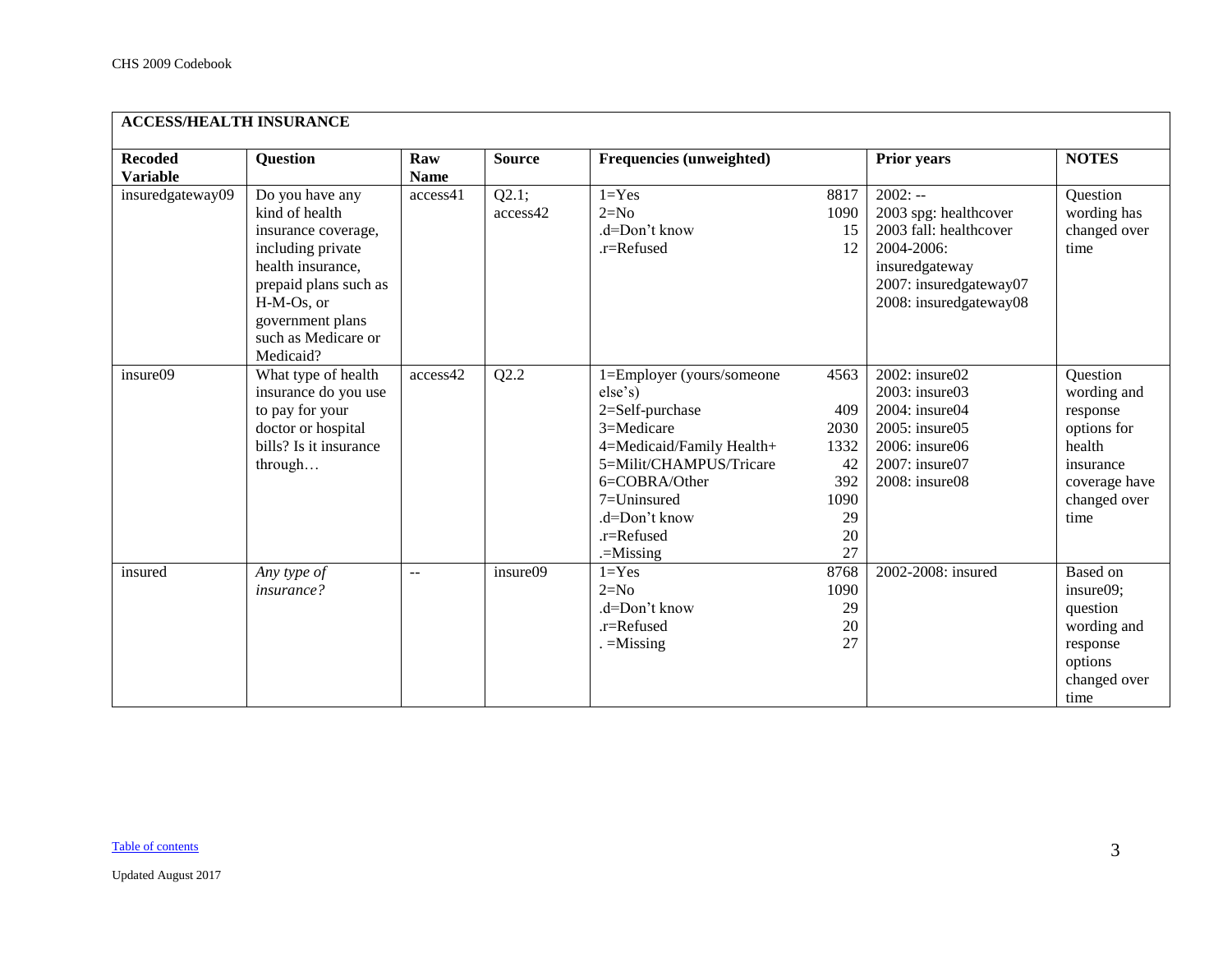| <b>ACCESS/HEALTH INSURANCE</b>    |                                                                                                                             |                           |                    |                                                                                                                                    |                                                       |                                                                                                                      |                                                                                                                                                    |
|-----------------------------------|-----------------------------------------------------------------------------------------------------------------------------|---------------------------|--------------------|------------------------------------------------------------------------------------------------------------------------------------|-------------------------------------------------------|----------------------------------------------------------------------------------------------------------------------|----------------------------------------------------------------------------------------------------------------------------------------------------|
| <b>Recoded</b><br><b>Variable</b> | <b>Question</b>                                                                                                             | Raw<br><b>Name</b>        | <b>Source</b>      | Frequencies (unweighted)                                                                                                           |                                                       | <b>Prior years</b>                                                                                                   | <b>NOTES</b>                                                                                                                                       |
| insure <sub>5</sub>               | Type of health<br><i>insurance coverage</i>                                                                                 | $\mathbb{L}^{\mathbb{L}}$ | insure09           | $1 =$ Private<br>2=Medicare<br>3=Medicaid<br>$4=O$ thers<br>5=Uninsured<br>.d=Don't know<br>$.r =$ Refused<br>$=$ Missing          | 4972<br>2030<br>1332<br>434<br>1090<br>29<br>20<br>27 | 2002-2008: insure5                                                                                                   | Variable used<br>on EQ.                                                                                                                            |
| insuredallyr09                    | Were you without<br>health insurance at<br>any point during the<br>last 12 months?                                          | access51                  | Q2.2b;<br>insure09 | 1=Cont. insured past 12 m<br>2=Insured now but uninsured<br>in past 12 m<br>.d=Don't know<br>.r=Refused<br>. = Missing/not asked   | 7994<br>749<br>24<br>-1<br>1166                       | $2002: -$<br>2003: insuredallyr<br>2004: insuredallyr<br>$2005: -$<br>$2006: -$<br>2007: insuredallyr07<br>$2008: -$ | Question<br>wording and<br>response<br>options<br>changed over<br>time. Asked<br>only of<br>currently<br>insured in<br>'03, '04, '09, all<br>in 07 |
| timenocoverage09                  | How long have you<br>been without any<br>kind of health<br>insurance coverage?                                              | access52                  | Q2.2c              | $1=6$ months or less<br>$2=7$ months- less than 2 yrs<br>$3=2$ yrs or more<br>.d=Don't know<br>.r=Refused<br>. = Missing/not asked | 201<br>157<br>690<br>34<br>3<br>8849                  | $2002: -$<br>2003: timenocoverage<br>$2004: -$<br>$2005: -$<br>$2006: -$<br>$2007: -$<br>$2008: -$                   | Question<br>wording and<br>response<br>options<br>changed.<br>Asked among<br>currently<br>uninsured.                                               |
| pcp09                             | Do you have one<br>person or more than<br>one person you think<br>of as your personal<br>doctor or health care<br>provider? | access45                  | Q2.3               | $1 = Yes$<br>$2=N0$<br>.d=Don't know<br>.r=Refused                                                                                 | 8609<br>1278<br>44<br>3                               | 2002-2004: pcp<br>2005: pcp05<br>2006: рер06<br>2007: pcp07<br>2008: pcp08                                           | Question<br>wording and<br>response<br>options<br>changed over<br>time                                                                             |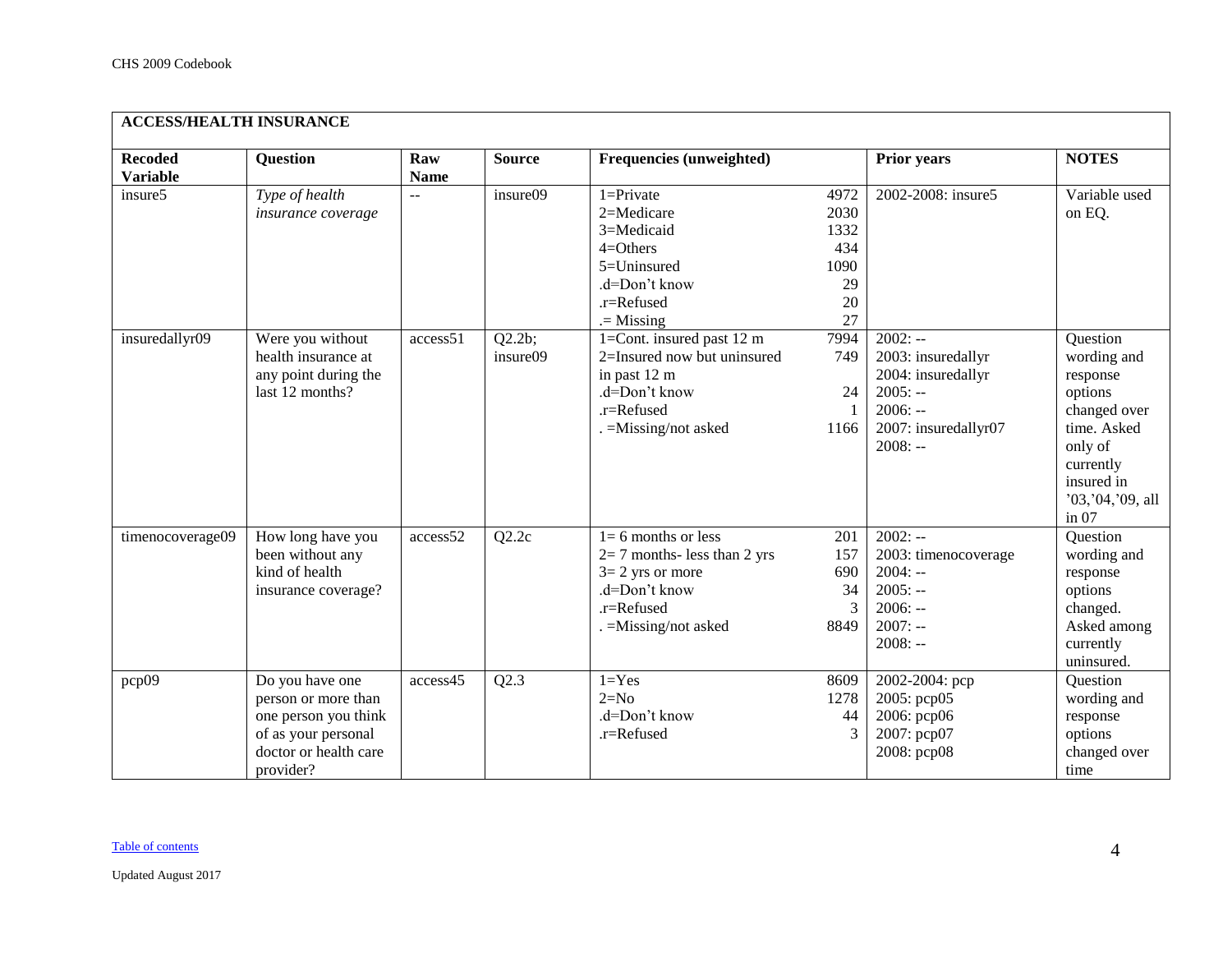| <b>ACCESS/HEALTH INSURANCE</b>    |                                                                                                                                                                                                                               |                    |               |                                                    |                   |                                                                                                                    |                                                                                                                                                                           |  |  |  |  |
|-----------------------------------|-------------------------------------------------------------------------------------------------------------------------------------------------------------------------------------------------------------------------------|--------------------|---------------|----------------------------------------------------|-------------------|--------------------------------------------------------------------------------------------------------------------|---------------------------------------------------------------------------------------------------------------------------------------------------------------------------|--|--|--|--|
| <b>Recoded</b><br><b>Variable</b> | <b>Question</b>                                                                                                                                                                                                               | Raw<br><b>Name</b> | <b>Source</b> | Frequencies (unweighted)                           |                   | <b>Prior</b> years                                                                                                 | <b>NOTES</b>                                                                                                                                                              |  |  |  |  |
| didntgetcare09                    | Was there a time in<br>the past 12 months<br>when you needed<br>medical care but did<br>NOT get it? Medical<br>care includes<br>doctor's visits, tests,<br>procedures,<br>prescription<br>medication and<br>hospitalizations. | access36           | Q2.4          | $1 = Yes$<br>$2=N0$<br>.d=Don't know<br>.r=Refused | 950<br>8950<br>31 | 2002: neededcare<br>$2003: -$<br>$2004: -$<br>2005: didntgetcare<br>$2006: -$<br>2007: didntgetcare07<br>$2008: -$ | Question<br>wording and<br>response<br>options<br>changed over<br>time. Question<br>wording for<br><b>CHS 2006</b><br>(didntgetcare0)<br>6) not directly<br>comparable to |  |  |  |  |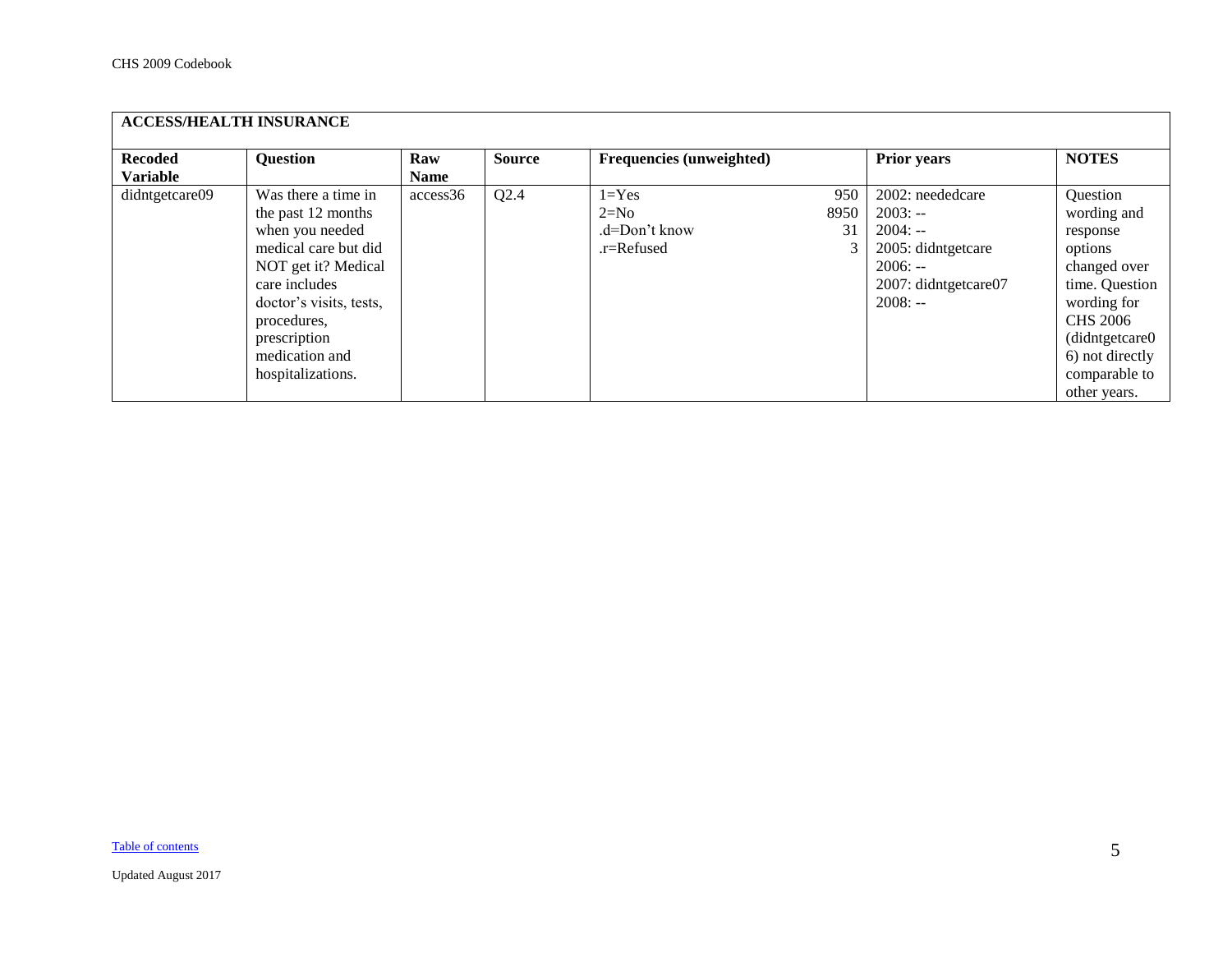<span id="page-5-0"></span>

| <b>PREVENTIVE CARE</b> |                        |                  |               |                                 |               |                        |                      |
|------------------------|------------------------|------------------|---------------|---------------------------------|---------------|------------------------|----------------------|
| <b>Recoded</b>         | <b>Question</b>        | Raw              | <b>Source</b> | <b>Frequencies (unweighted)</b> |               | Variable name in prior | <b>NOTES</b>         |
| <b>Variable</b>        |                        | <b>Name</b>      |               |                                 |               | vears                  |                      |
| pcptalkweight          | In the last 12 months  | cpc <sub>5</sub> | Q2.5          | $1 = Yes$                       | 3653          | $2002 - 2006$ : --     |                      |
|                        | has a doctor, nurse or |                  |               | $2=N0$                          | 6237          | 2007: pcptalkweight    |                      |
|                        | other health           |                  |               | $d = Don't know$                | 42            | $2008: -$              |                      |
|                        | professional asked or  |                  |               | $.r =$ Refused                  | 2             |                        |                      |
|                        | talked to you about    |                  |               |                                 |               |                        |                      |
|                        | your weight?           |                  |               |                                 |               |                        |                      |
| pcptalkalcohol09       | In the last 12 months  | cpc8             | Q2.6          | $1 = Yes$                       | 1784          | $2002: -$              | Question wording     |
|                        | has a doctor, nurse or |                  |               | $2=N0$                          | 8108          | 2003 spring: cpc3      | modified from spring |
|                        | other health           |                  |               | $d = Don't know$                | 39            | $2004 - 2006$ : --     | $^{\circ}03$         |
|                        | professional asked or  |                  |               | $\mathbf{r}$ = Refused          | $\mathcal{R}$ | 2007: pcptalkalcohol07 |                      |
|                        | talked to you about    |                  |               |                                 |               | $2008: -$              |                      |
|                        | alcohol use?           |                  |               |                                 |               |                        |                      |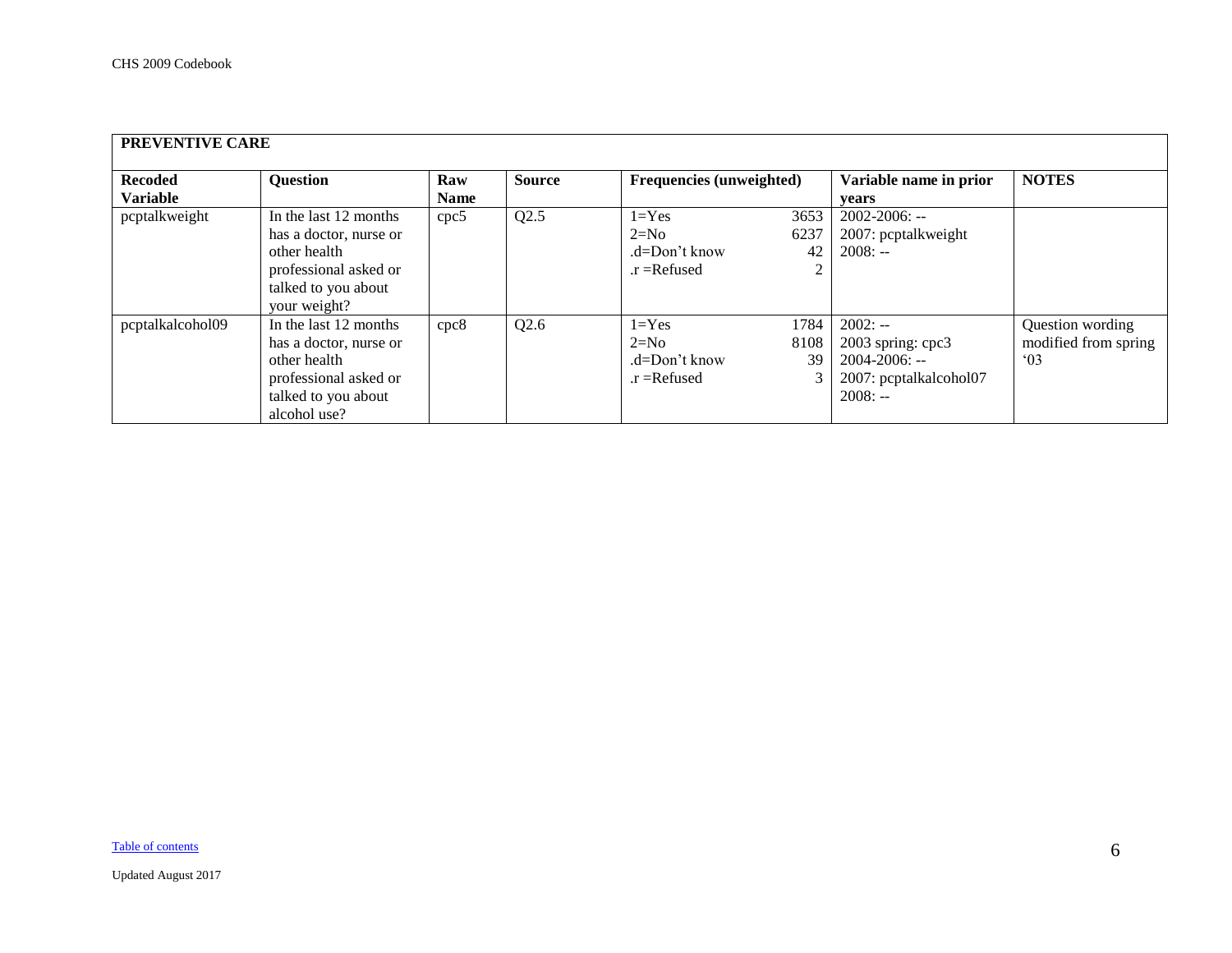<span id="page-6-0"></span>

| <b>CHRONIC DISEASE</b>            |                                                                                                                                                     |                    |                  |                                                                            |                                       |                                                                                                                                      |                                                                                                                                                 |
|-----------------------------------|-----------------------------------------------------------------------------------------------------------------------------------------------------|--------------------|------------------|----------------------------------------------------------------------------|---------------------------------------|--------------------------------------------------------------------------------------------------------------------------------------|-------------------------------------------------------------------------------------------------------------------------------------------------|
| <b>Recoded</b><br><b>Variable</b> | <b>Question</b>                                                                                                                                     | Raw<br><b>Name</b> | <b>Source</b>    | <b>Frequencies (unweighted)</b>                                            |                                       | <b>Prior years</b>                                                                                                                   | <b>NOTES</b>                                                                                                                                    |
| toldhighbp09                      | Have you ever been told<br>by a doctor, nurse or other<br>health professional that<br>you have hypertension,<br>also called high blood<br>pressure? | press10            | Q3.1             | $1 = Yes$<br>$2=N0$<br>.d=Don't know<br>.r=Refused                         | 3547<br>6366<br>15<br>6               | 2002: toldhighbp02<br>$2003: -$<br>$2004: -$<br>2005: toldhighbp05<br>2006: toldhighbp06<br>2007: toldhighbp07<br>2008: toldhighbp08 | Question wording differs<br>from 2002, 2005                                                                                                     |
| toldprescription09                | Have you ever been told<br>by a doctor, nurse or other<br>health professional that<br>you need to take medicine<br>for your high blood<br>pressure? | press14            | Q3.2;<br>press10 | $1 = Yes$<br>$2=N0$<br>.d=Don't know<br>.r=Refused<br>$=Missing/Not$ asked | 3168<br>376<br>$\overline{2}$<br>6387 | $2002 - 2004$ : --<br>2005: toldprescription<br>2006: toldprescription<br>2007: toldprescription07<br>$2008: -$                      | Question wording<br>modified over time<br>Denominator is persons<br>ever told high BP                                                           |
| takingmeds09                      | Are you currently taking<br>medication for your high<br>blood pressure?                                                                             | press8             | Q3.3;<br>press14 | $1 = Yes$<br>$2=N0$<br>.d=Don't know<br>$=Missing/Not$ asked               | 2879<br>287<br>$\overline{c}$<br>6766 | $2002 - 2004$ : --<br>2005: takingmeds05<br>2006: takingmeds06<br>2007: takingmeds07<br>$2008: -$                                    | Denominator is persons<br>with high BP told they<br>needed meds for high<br>BP.<br>CHS 08 BP meds<br>question is not<br>comparable to other yrs |
| checkedbpathome                   | During the past 30 days,<br>have you checked your<br>blood pressure at home?                                                                        | press13            | Q3.4             | $1 = Yes$<br>$2=N0$<br>.d=Don't know<br>=Missing/Not asked                 | 1459<br>2085<br>3<br>6387             | $2002 - 2005$ : --<br>2006: checkedbpathome                                                                                          | Among those told high<br>bp                                                                                                                     |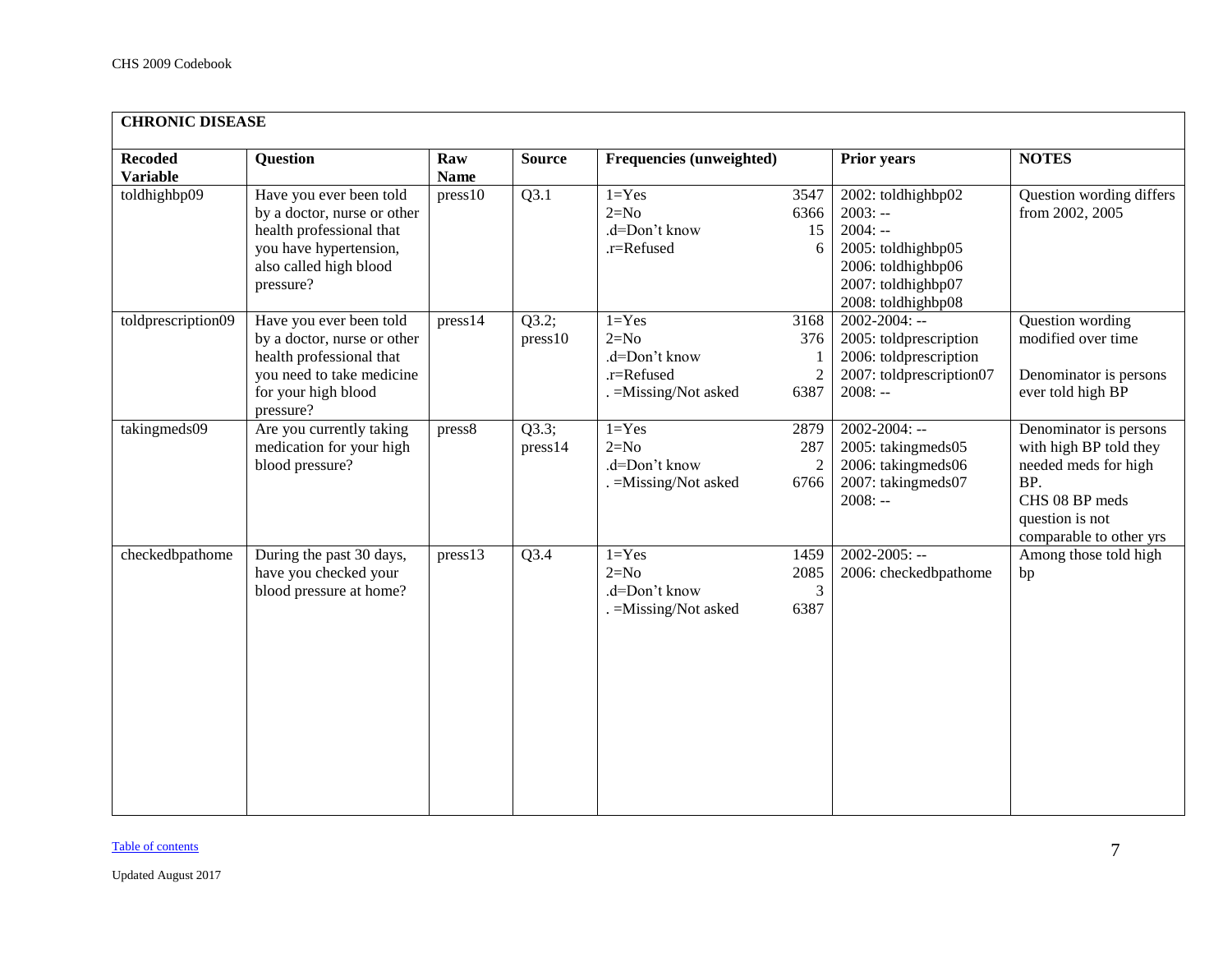| <b>CHRONIC DISEASE</b>            |                                                                                                                                              |                    |                  |                                                                  |                                       |                                                                                                                            |                                                                                                                                                          |
|-----------------------------------|----------------------------------------------------------------------------------------------------------------------------------------------|--------------------|------------------|------------------------------------------------------------------|---------------------------------------|----------------------------------------------------------------------------------------------------------------------------|----------------------------------------------------------------------------------------------------------------------------------------------------------|
| <b>Recoded</b><br><b>Variable</b> | <b>Question</b>                                                                                                                              | Raw<br><b>Name</b> | <b>Source</b>    | <b>Frequencies (unweighted)</b>                                  |                                       | <b>Prior years</b>                                                                                                         | <b>NOTES</b>                                                                                                                                             |
| takingbpmedsall09                 | Are you currently<br>taking medication<br>for your high blood<br>pressure? (Among<br>those with high BP)                                     | press8             | Q3.4;<br>press14 | $1 = Yes$<br>$2=N0$<br>.d=Don't know<br>. = Missing/Not asked    | 2879<br>287<br>$\overline{2}$<br>6766 | $2002: -$<br>$2003: -$<br>$2004: -$<br>2005: takingmeds05<br>2006: takingmeds06<br>2007: takingmeds07<br>$2008: -$         | Denominator is persons<br>with high BP told they<br>needed meds for high<br>BP.<br>CHS 08 BP meds<br>question is not<br>comparable to other yrs          |
| diabetes09                        | Have you ever been told<br>by a doctor, nurse or other<br>health professional that<br>you have diabetes?                                     | diabet10           | Q3.5             | $1 = Yes$<br>$2 = No$<br>.d= Don't know<br>.r=Refused            | 1267<br>8647<br>15<br>5               | 2002-2004: diabetes<br>$2005: -$<br>2006: diabetes<br>2007: diabetes07<br>2008: diabetes08                                 | Women who had<br>diabetes only while<br>pregnant are included in<br>'no' category                                                                        |
| everasthma                        | Have you ever been told<br>by a doctor, nurse or other<br>health professional that<br>you had asthma?                                        | asthma1            | Q3.6             | $1 = Yes$<br>$2 = No$<br>.d= Don't know<br>$.r =$ Refused        | 1160<br>8751<br>20<br>3               | 2002-2004: asthma1<br>$2005: -$<br>2006: asthma1<br>2007-2008: everasthma                                                  |                                                                                                                                                          |
| currentasthma09                   | In the last 12 months,<br>have you had an episode<br>of asthma or an asthma<br>attack?                                                       | asthma9            | Q3.7;<br>asthma1 | $1 = Yes$<br>$2 = No$<br>.d= Don't know<br>$=$ Missing/Not asked | 470<br>9432<br>9<br>23                | 2002-2004:<br>currentasthma<br>$2005: -$<br>2006: currentasthma<br>2007: currentasthma07<br>2008: currentasthma08          | Question wording<br>modified over time.<br>Denominator is all adults                                                                                     |
| asthma16                          | Number of emergency<br>room or urgent care visits<br>in the past 12 months due<br>to asthma (Among those<br>with ever asthma,<br>continuous) | $\sim$             | Q4.4;<br>asthma9 | $0 - 24$<br>.d.<br>.=Missing/Not asked                           | 1149<br>11<br>8774                    | 2002: asthma3<br>2003: asthma3<br>2004: asthma3<br>$2005: -$<br>2006: asthma16<br>$2007: -$<br>$2008: -$<br>2009: asthma16 | Asked among ever told<br>asthma.<br>Skip pattern different in<br>2002-2004 than in 2006-<br>2009; use caution when<br>using asthma16 with<br>other years |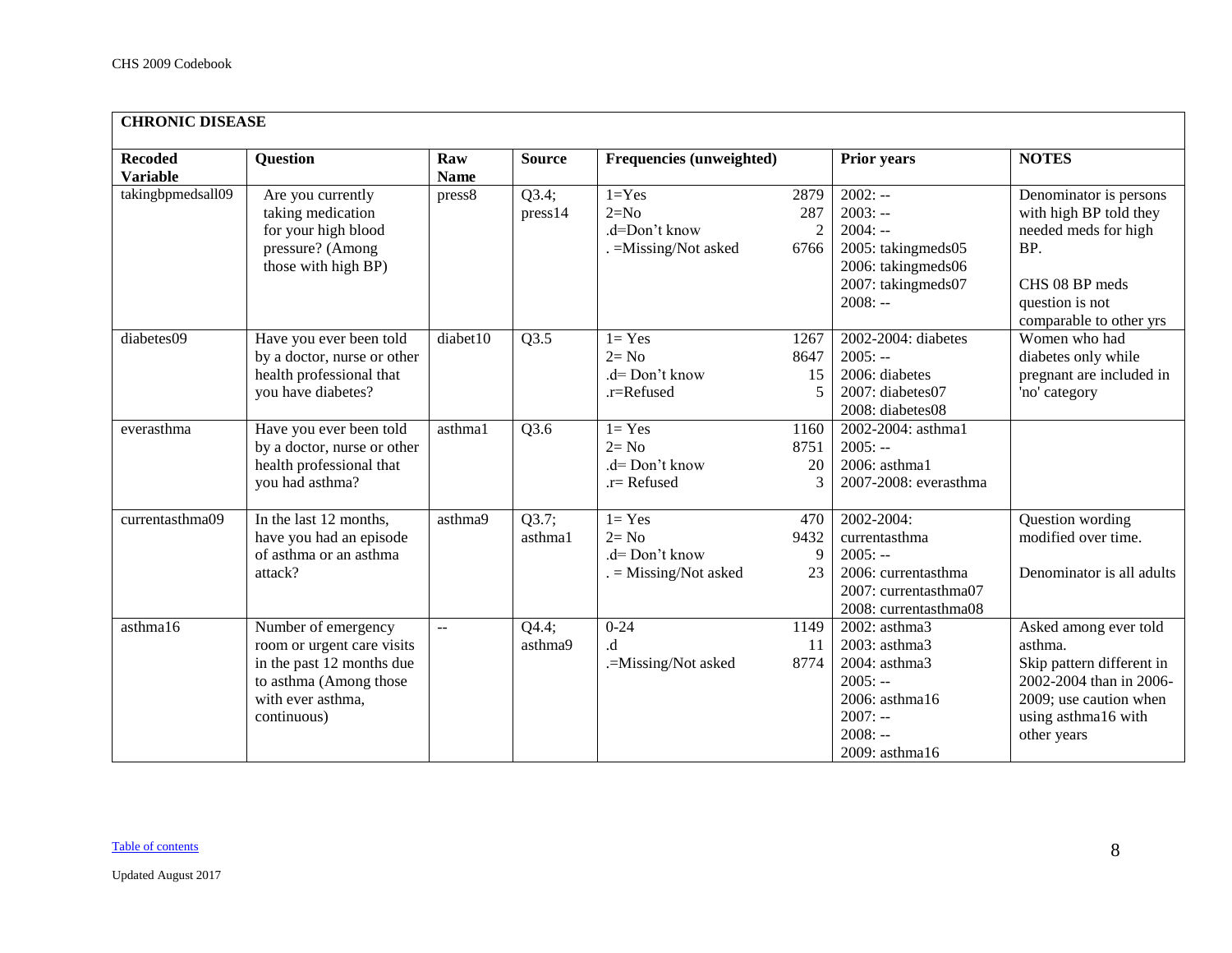| <b>CHRONIC DISEASE</b>            |                                                                                                                                   |                    |                              |                                                                                                                     |                                      |                                                                           |                                                                                                                                                   |  |  |  |
|-----------------------------------|-----------------------------------------------------------------------------------------------------------------------------------|--------------------|------------------------------|---------------------------------------------------------------------------------------------------------------------|--------------------------------------|---------------------------------------------------------------------------|---------------------------------------------------------------------------------------------------------------------------------------------------|--|--|--|
| <b>Recoded</b><br><b>Variable</b> | <b>Question</b>                                                                                                                   | Raw<br><b>Name</b> | <b>Source</b>                | Frequencies (unweighted)                                                                                            |                                      | <b>Prior years</b>                                                        | <b>NOTES</b>                                                                                                                                      |  |  |  |
| edvisit                           | During the past 12<br>months, how many times<br>did you visit an<br>emergency room or<br>urgent care center because<br>of asthma? | asthma16           | Q3.8;<br>asthma1,<br>asthma9 | $l = 0$ visits<br>$2=1$ visit<br>$3=2$ visits<br>$4 = 3$ or more visits<br>$d=$ Don't know<br>$=$ Missing/Not asked | 250 l<br>86<br>61<br>64<br>9<br>9464 | 2002-2004: edvisit<br>$2005: -$<br>$2006$ : edvisit<br>$2007 - 2008$ : -- | Asked among ever told<br>asthma; use caution<br>when using asthma16<br>with other years<br>Edvisit restricted to<br>those with current<br>asthma. |  |  |  |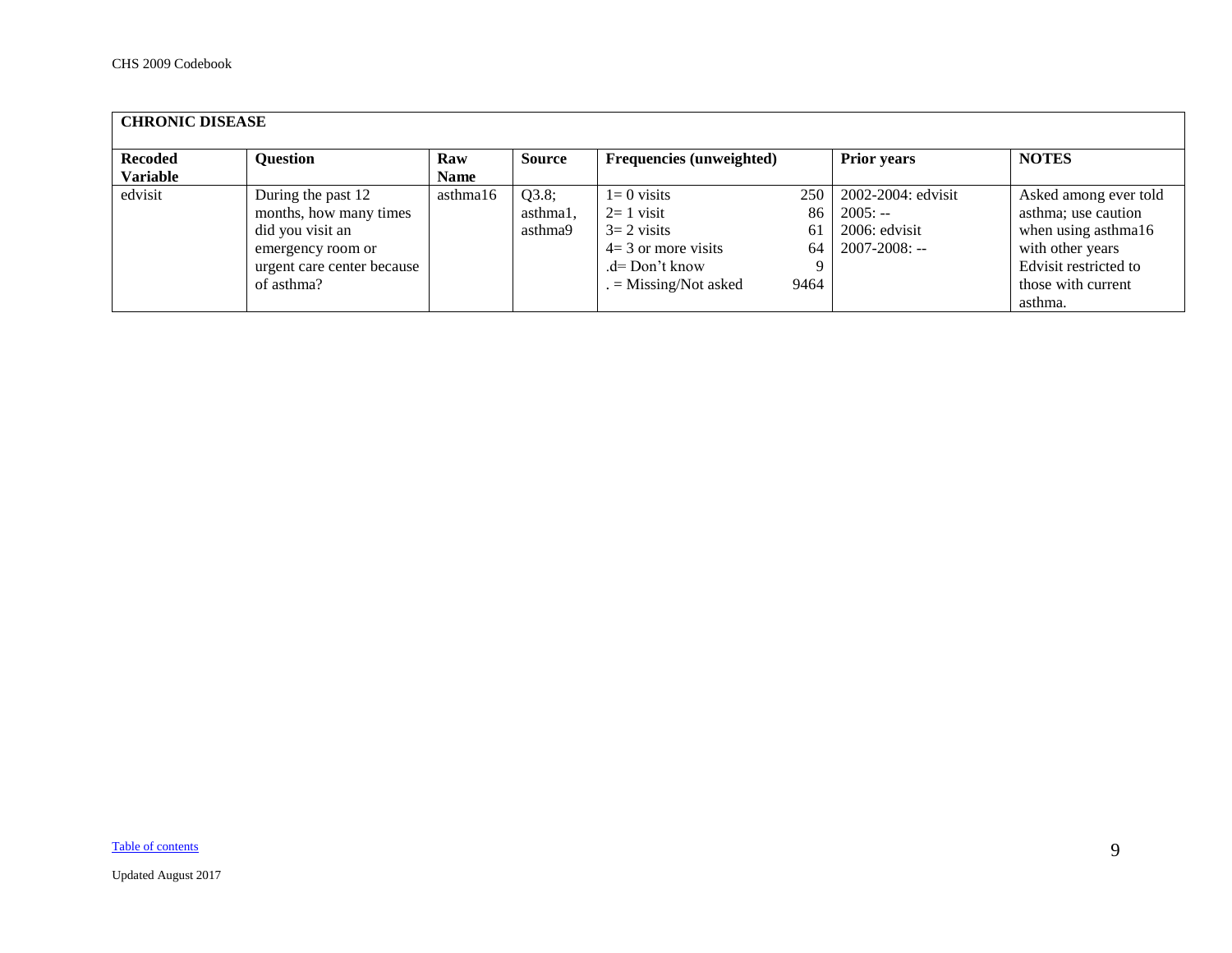<span id="page-9-0"></span>

|                                   | <b>MENTAL HEALTH</b>                                                                                             |                    |               |                                                                                                                                                    |                                          |                                                                                |              |  |  |  |  |
|-----------------------------------|------------------------------------------------------------------------------------------------------------------|--------------------|---------------|----------------------------------------------------------------------------------------------------------------------------------------------------|------------------------------------------|--------------------------------------------------------------------------------|--------------|--|--|--|--|
| <b>Recoded</b><br><b>Variable</b> | <b>Question</b>                                                                                                  | Raw<br><b>Name</b> | <b>Source</b> | <b>Frequencies (unweighted)</b>                                                                                                                    |                                          | Variable name in prior<br>years                                                | <b>NOTES</b> |  |  |  |  |
| mood1                             | During the past 30<br>days, how often did you<br>feel so sad or depressed<br>that nothing could cheer<br>you up? | mood1              | Q4.1          | $1 = All of the time$<br>$2=$ Most of the time<br>$3 =$ Some of the time<br>$4 = A$ little of the time<br>$5 =$ None of the time<br>$.r = Refused$ | 223<br>355<br>1135<br>1737<br>6457<br>27 | 2002-03: mood1<br>$2004: -$<br>2005-06: mood1<br>$2007: -$<br>2008: mood1      |              |  |  |  |  |
| mood2                             | During the past 30 days,<br>how often did you feel<br>nervous?                                                   | mood2              | Q4.2          | $1 = All of the time$<br>$2=$ Most of the time<br>$3 =$ Some of the time<br>$4 = A$ little of the time<br>$5 =$ None of the time<br>$.r = Refused$ | 268<br>350<br>1671<br>2567<br>5058<br>20 | 2002-03: mood2<br>$2004: -$<br>2005-06: mood2<br>$2007: -$<br>2008: mood2      |              |  |  |  |  |
| mood3                             | During the past 30 days,<br>how often did you feel<br>restless or fidgety?                                       | mood3              | Q4.3          | $1 = All$ of the time<br>$2=$ Most of the time<br>$3=$ Some of the time<br>$4 = A$ little of the time<br>$5 =$ None of the time<br>$.r = Refused$  | 282<br>357<br>1566<br>2049<br>5663<br>17 | 2002-03: mood3<br>$2004: -$<br>2005-06: mood3<br>$2007: -$<br>2008: mood3      |              |  |  |  |  |
| mood4                             | During the past 30 days,<br>how often did you feel<br>hopeless?                                                  | mood4              | Q4.4          | $l = All$ of the time<br>$2=$ Most of the time<br>$3 =$ Some of the time<br>$4 = A$ little of the time<br>$5 =$ None of the time<br>$.r = Refused$ | 176<br>198<br>699<br>954<br>7889<br>18   | 2002-03: mood4<br>$2004: -$<br>2005-06: mood4<br>$2007: -$<br>2008: mood4      |              |  |  |  |  |
| mood5                             | During the past 30 days,<br>how often did you feel<br>that everything was an<br>effort?                          | mood5              | Q4.5          | $1 = All of the time$<br>$2=$ Most of the time<br>$3 =$ Some of the time<br>$4 = A$ little of the time<br>5= None of the time<br>$.r = Refused$    | 618<br>575<br>1537<br>1614<br>5564<br>26 | $2002 - 03$ : mood5<br>$2004: -$<br>2005-06: mood5<br>$2007: -$<br>2008: mood5 |              |  |  |  |  |
| mood6                             | During the past 30 days,<br>how often did you feel<br>worthless?                                                 | mood6              | Q4.6          | $l = All$ of the time<br>$2=$ Most of the time<br>$3 =$ Some of the time<br>$4 = A$ little of the time<br>$5 =$ None of the time<br>$.r = Refused$ | 142<br>176<br>520<br>712<br>8361<br>23   | 2002-03: mood6<br>$2004: -$<br>2005-06: mood6<br>$2007: -$<br>2008: mood6      |              |  |  |  |  |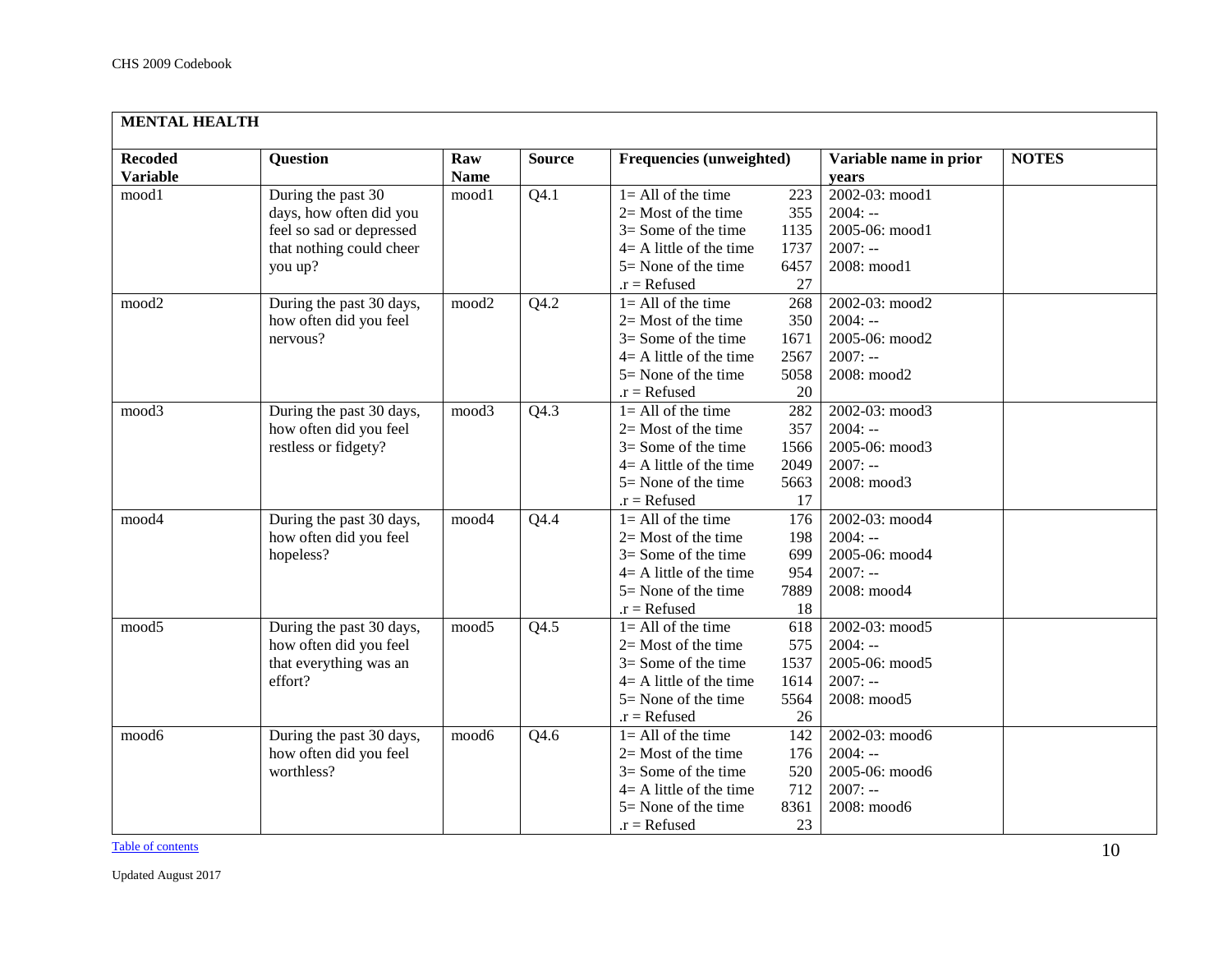| <b>MENTAL HEALTH</b> |                                                       |             |               |                          |                |                        |                                         |
|----------------------|-------------------------------------------------------|-------------|---------------|--------------------------|----------------|------------------------|-----------------------------------------|
| <b>Recoded</b>       | Question                                              | Raw         | <b>Source</b> | Frequencies (unweighted) |                | Variable name in prior | <b>NOTES</b>                            |
| <b>Variable</b>      |                                                       | <b>Name</b> |               |                          |                | vears                  |                                         |
| nspd                 | Non specific                                          | mood1-      | Q4.1-Q4.6     | $1 = Yes$                | 539            | 2002-2003: nspd        |                                         |
|                      | psychological distress                                | mood6       |               | $2=N0$                   | 9340           | $2004: -$              |                                         |
|                      |                                                       |             |               | $=$ Missing              | 55             | 2005-2006: nspd        |                                         |
|                      |                                                       |             |               |                          |                | $2007: -$              |                                         |
|                      |                                                       |             |               |                          |                | 2008: nspd             |                                         |
| nspdinterfere09      | We just talked about a                                | mood24      | Q4.7          | $1 = A$ lot or some      | 436            | $2002: -$              | Skip pattern different                  |
|                      | number of feelings you                                |             |               | 2=A little or not at all | 99             | 2003: mood7            | in '09 than '03                         |
|                      | had during the PAST 30                                |             |               | .d=Don't know            | $\overline{4}$ | $2004 - 2008$ : --     |                                         |
|                      | DAYS. Altogether, how                                 |             |               | .=Missing/Not asked      | 9395           |                        | Denominator is                          |
|                      | MUCH did these feelings                               |             |               |                          |                |                        | adults with nspd                        |
|                      | interfere w your                                      |             |               |                          |                |                        | .d and .r coded                         |
|                      | life/activities: a lot, some,                         |             |               |                          |                |                        | differently in '09 than                 |
|                      | a little, or not at all?                              |             |               |                          |                |                        | $^{\circ}03$                            |
| nspdinterfere09all   | We just talked about a                                | mood24      | Q4.7          | $1 = A$ lot or some      | 436            | $2002: -$              | Skip pattern different                  |
|                      | number of feelings you                                |             |               | 2=A little or not at all | 9439           | 2003: mood7            | in '09 than '03                         |
|                      | had during the PAST 30                                |             |               | .=Missing/Not asked      | 59             | $2004 - 2008$ : --     |                                         |
|                      | DAYS. Altogether, how                                 |             |               |                          |                |                        | Denominator is all                      |
|                      | MUCH did these feelings                               |             |               |                          |                |                        | adults                                  |
|                      | interfere w your                                      |             |               |                          |                |                        | .d and .r coded                         |
|                      | life/activities: a lot, some,                         |             |               |                          |                |                        | differently in '09 than<br>$^{\circ}03$ |
|                      | a little, or not at all?<br><b>DURING THE PAST 30</b> | mood25      |               | $1 = Yes$                |                | $2002 - 2008$ : --     | New in 2009                             |
| mhtreatment30days    |                                                       |             | Q4.8;         | $2=N0$                   | 204<br>334     |                        |                                         |
|                      | DAYS, have you received<br>any counseling or taken    |             | nspd          | .d=Don't know            |                |                        |                                         |
|                      | prescription medication                               |             |               | .=Missing/Not asked      | 9395           |                        | Among nspd=1                            |
|                      | for a mental health                                   |             |               |                          |                |                        |                                         |
|                      | problem?                                              |             |               |                          |                |                        |                                         |
| mhtreat30days_all    | <b>DURING THE PAST 30</b>                             | mood25      | Q4.8          | $1 = Yes$                | 955            | $2002 - 2008$ : --     | Denominator is all                      |
|                      | DAYS, have you received                               |             |               | $2=N0$                   | 8948           |                        | adults                                  |
|                      | any counseling or taken                               |             |               | .d=Don't know            | 10             |                        |                                         |
|                      | prescription medication                               |             |               | .r=Refused               | 21             |                        |                                         |
|                      | for a mental health                                   |             |               |                          |                |                        |                                         |
|                      | problem?                                              |             |               |                          |                |                        |                                         |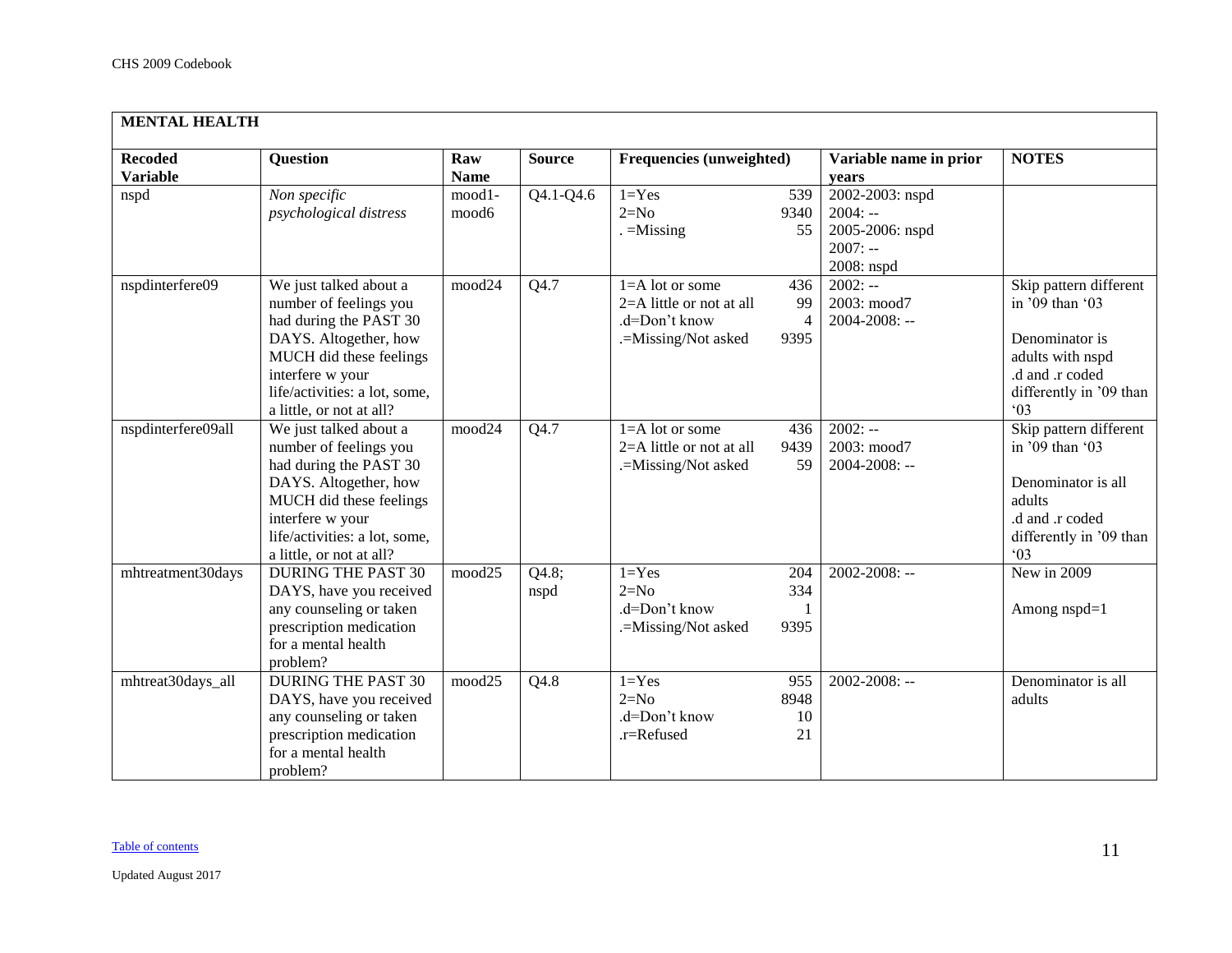| <b>MENTAL HEALTH</b>              |                                                                                                                                             |                    |                  |                                                                        |                          |                                                                                                                       |                                                                                                                                   |  |  |
|-----------------------------------|---------------------------------------------------------------------------------------------------------------------------------------------|--------------------|------------------|------------------------------------------------------------------------|--------------------------|-----------------------------------------------------------------------------------------------------------------------|-----------------------------------------------------------------------------------------------------------------------------------|--|--|
| <b>Recoded</b><br><b>Variable</b> | <b>Question</b>                                                                                                                             | Raw<br><b>Name</b> | <b>Source</b>    | <b>Frequencies (unweighted)</b>                                        |                          | Variable name in prior<br>vears                                                                                       | <b>NOTES</b>                                                                                                                      |  |  |
| mhtreatment09                     | IN THE LAST 12<br>MONTHS, have you<br>received any counseling<br>or taken prescription<br>medication for a mental<br>health problem?        | mood26             | Q4.9;<br>mood25  | $1 = Yes$<br>$2=N0$<br>$d=Don't know$<br>.=Missing/Not asked           | 236<br>300<br>9395       | $2002: -$<br>2003: mhtreatment03<br>$2004: -$<br>2005: mhtreatment05<br>2006: mhtreatment06<br>$2007: -$<br>$2008: -$ | Among $nspd=1$<br>Skip logic change in<br>2009; in 2003<br>question on<br>counseling and<br>prescription meds<br>asked separately |  |  |
| mhtreat09_all                     | <b>IN THE LAST 12</b><br>MONTHS, have you<br>received any counseling<br>or taken prescription<br>medication for a mental<br>health problem? | Mood26             | Q4.9;<br>mood25  | $1 = Yes$<br>$2=N0$<br>.d=Don't know<br>.r=Refused                     | 1173<br>8724<br>18<br>19 | $2002 - 2008$ : --                                                                                                    | Denominator is all<br>adults                                                                                                      |  |  |
| tolddepression                    | Have you ever been told<br>by a doctor, nurse, or<br>other health professional<br>that you have depression?                                 | mood15             | Q4.10            | $1 = Yes$<br>$2=N0$<br>$d=Don't know$<br>.r=Refused                    | 1571<br>8318<br>28<br>17 | $2002: -$<br>$2003: -$<br>$2004: -$<br>2005-2008:<br>tolddepression                                                   |                                                                                                                                   |  |  |
| firsttolddepression09             | Were you first told by a<br>doctor, nurse or other<br>health professional that<br>you had depression in the<br>past 12 months?              | mood23             | Q4.11;<br>mood15 | $1 = Yes$<br>$2=N0$<br>$d=Don't know$<br>$.r =$ Refused<br>$=$ Missing | 498<br>9384<br>6<br>45   | $2002 - 2005$ : --<br>2006: firsttolddepression<br>2007: firsttolddepression07<br>2008: firsttolddepression08         | Denominator is all<br>adults                                                                                                      |  |  |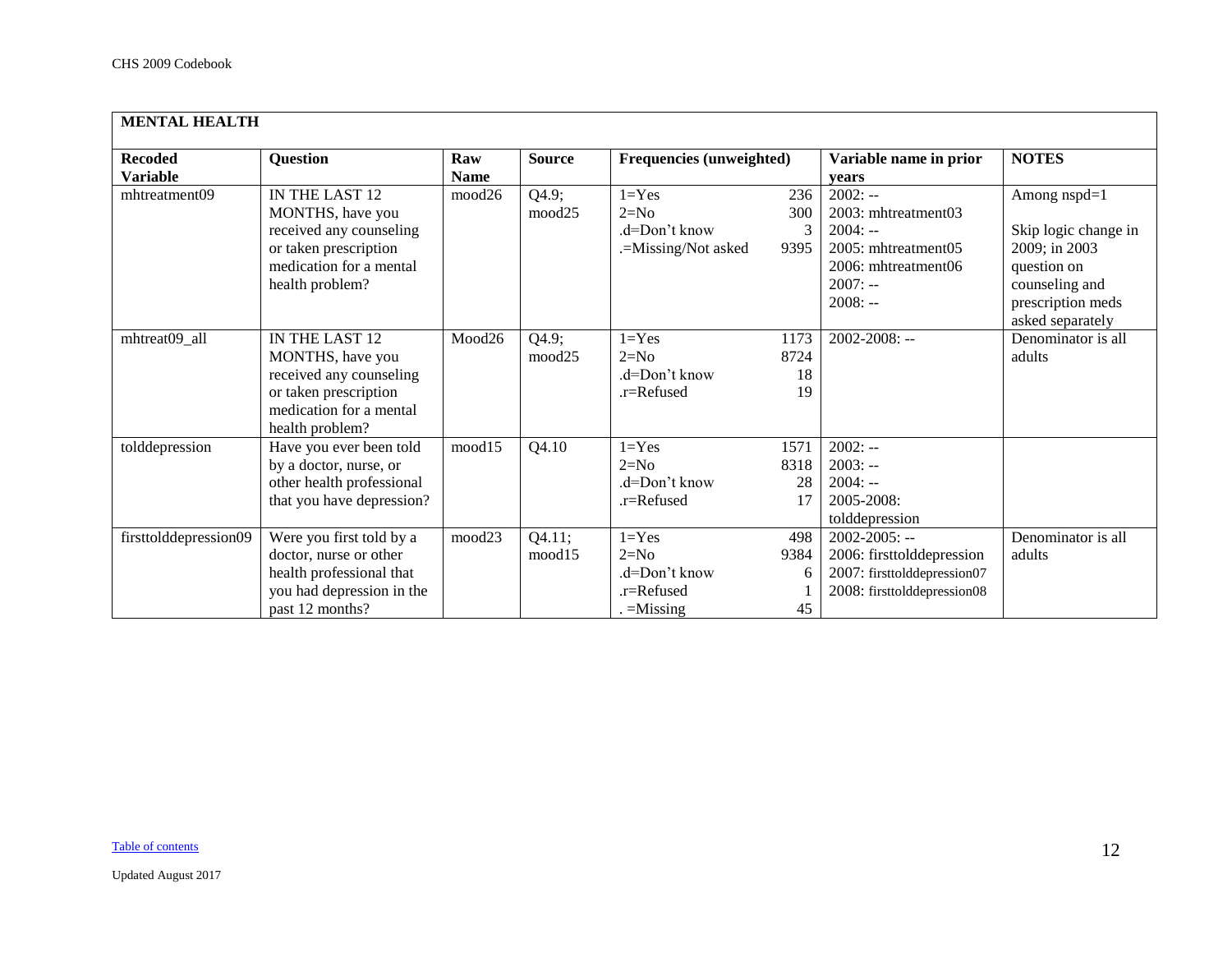<span id="page-12-0"></span>

| <b>NUTRITION</b>                  |                                                                                                                                                                                                   |                         |                     |                                                                                                              |                                                         |                                                                                                           |                                                                                |
|-----------------------------------|---------------------------------------------------------------------------------------------------------------------------------------------------------------------------------------------------|-------------------------|---------------------|--------------------------------------------------------------------------------------------------------------|---------------------------------------------------------|-----------------------------------------------------------------------------------------------------------|--------------------------------------------------------------------------------|
| <b>Recoded</b><br><b>Variable</b> | <b>Question</b>                                                                                                                                                                                   | Raw<br><b>Name</b>      | <b>Source</b>       | <b>Frequencies</b><br>(unweighted)                                                                           |                                                         | <b>Prior years</b>                                                                                        | <b>NOTES</b>                                                                   |
| nutrition1                        | Thinking about nutritionhow many<br>total servings of fruit and/or vegetables<br>did you eat yesterday? A serving<br>would equal one medium apple, a<br>handful of broccoli, or a cup of carrots. | nutrition1              | Q5.1                | $\Omega$<br>$1 - 50$<br>.d=Don't know<br>.r=Refused                                                          | 1123<br>8619<br>24<br>168                               | 2002: nutrition1<br>$2003: -$<br>2004: nutrition1<br>$2005 - 07$ : --<br>2008: nutrition1                 | Continuous                                                                     |
| fruitveg                          | Thinking about nutritionhow many<br>total servings of fruit and/or vegetables<br>did you eat yesterday? A serving<br>would equal one medium apple, a<br>handful of broccoli, or a cup of carrots. | nutrition1              | Q5.1                | $1 = None$<br>$2=1-4$ servings<br>$3 = \ge 5$ servings<br>.d=Don't know<br>.r=Refused                        | 1123<br>7438<br>1181<br>168<br>24                       | $2002$ : fruitveg<br>$2003: -$<br>2004: fruitveg<br>$2005: -$<br>$2006: -$<br>$2007: -$<br>2008: fruitveg |                                                                                |
| nsodaperday09                     | How often do you drink sugar<br>sweetened soda? Do not include diet<br>soda or seltzer.                                                                                                           | nutrition14             | Q5.2                | Continuous<br>.d=Don't know<br>.r=Refused<br>$=$ Missing                                                     | $\overline{a}$<br>48<br>-1<br>$\overline{2}$            | $2002 - 2006$ : --<br>2007: nsodaperday07<br>2008: nsodaperday08                                          | Response<br>options in<br>2005 not<br>directly<br>comparable to<br>$07 - 09$   |
| avgsodaperday09                   | Average number of sodas per day                                                                                                                                                                   | $\overline{a}$          | nsodaperd<br>ay09   | $1 = None$<br>$2 = 1$ (more than none)<br>$3=$ One<br>$4 = >1$<br>.d=Don't know<br>.r=Refused<br>$=$ Missing | 6435<br>2032<br>722<br>694<br>48<br>1<br>$\mathfrak{2}$ | 2002-2006: --<br>2007: avgsodaperday07<br>2008: avgsodaperday08                                           | Response<br>options in<br>$2005$ not<br>directly<br>comparable to<br>$07 - 09$ |
| twoplussoda                       | Drink two or more sodas per day                                                                                                                                                                   | $\mathbb{L} \mathbb{L}$ | avgsodape<br>rday09 | $1 = \geq 2$ sodas<br>$2 = 2$ sodas<br>.d=Don't know<br>.r=Refused<br>$=$ Missing                            | 685<br>9198<br>48<br>-1<br>$\overline{2}$               | $2002 - 2004$ : --<br>2005: twoplussoda<br>$2006: -$<br>2007: twoplussoda<br>2008: twoplussoda            | Recommend<br>twoplussoda<br>for comparing<br>'05 v '07-'09                     |
| nsugardrinkperday09               | How often do you drink other<br>sweetened drinks like iced tea, sports<br>drinks, fruit punch or other fruit-<br>flavored drinks? Do not include diet<br>soda, sugar free drinks, or 100% juice.  | nutrition15             | Q5.3                | Continuous<br>.d=Don't know<br>.r=Refused<br>$=$ Missing                                                     | $\sim$ $\sim$<br>77<br>$\overline{c}$<br>3              | $2002 - 2006$ : --<br>2007:nsugardrinkperday<br>2008:<br>nsugardrinkperday08                              |                                                                                |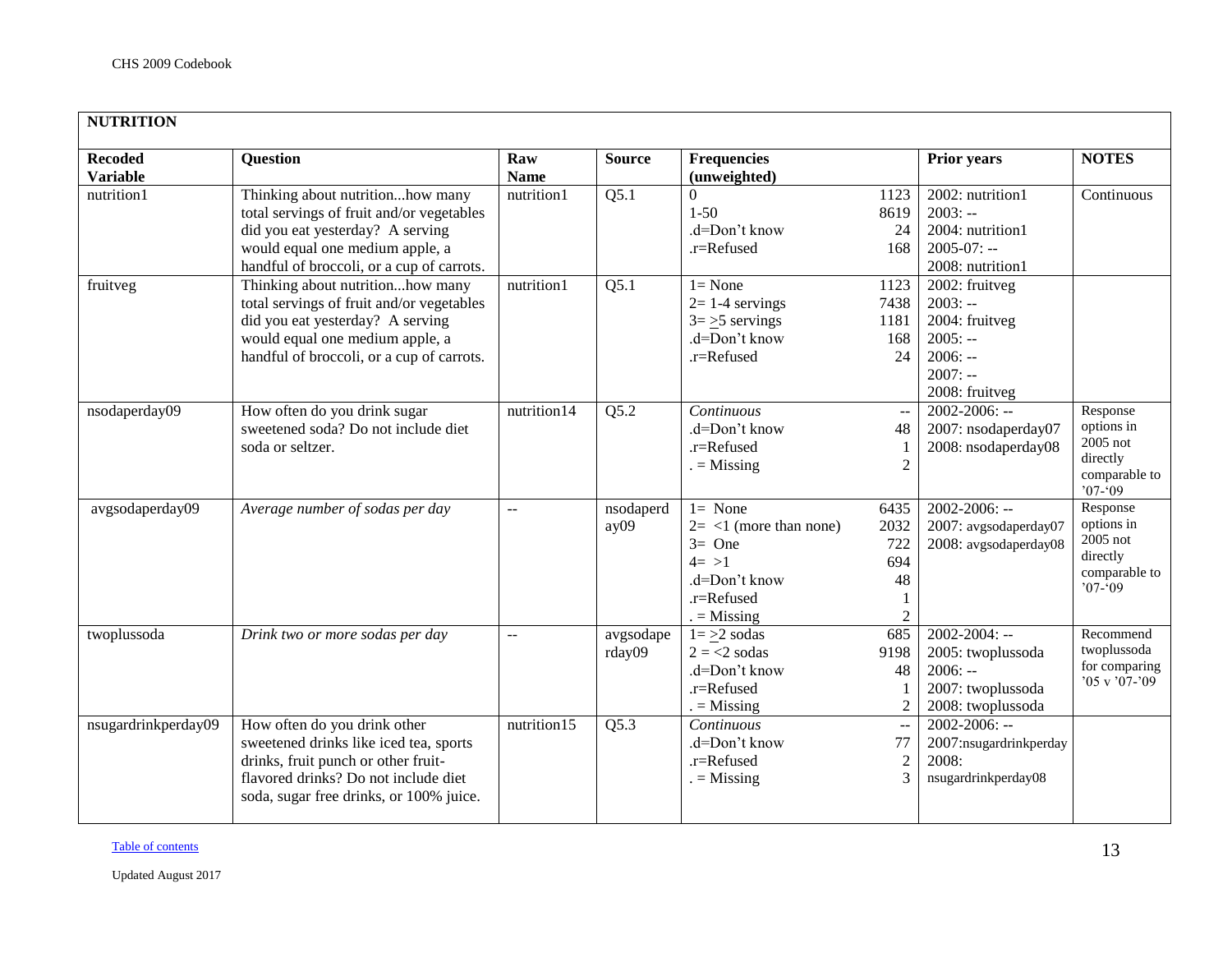| <b>NUTRITION</b>                  |                                                                                                         |                             |                                               |                                                                                                              |                                                          |                                                                         |                                                                                             |
|-----------------------------------|---------------------------------------------------------------------------------------------------------|-----------------------------|-----------------------------------------------|--------------------------------------------------------------------------------------------------------------|----------------------------------------------------------|-------------------------------------------------------------------------|---------------------------------------------------------------------------------------------|
| <b>Recoded</b><br><b>Variable</b> | Question                                                                                                | Raw<br><b>Name</b>          | <b>Source</b>                                 | <b>Frequencies</b><br>(unweighted)                                                                           |                                                          | <b>Prior years</b>                                                      | <b>NOTES</b>                                                                                |
| avgsugarperday09                  | Average number of sweetened drinks<br>per day                                                           | $\overline{a}$              | nsugardrin<br>kperday09                       | $1 = None$<br>$2 = 1$ (more than none)<br>$3=$ One<br>$4 = >1$<br>.d=Don't know<br>.r=Refused<br>$=$ Missing | 5883<br>2084<br>917<br>968<br>77<br>$\overline{c}$<br>3  | $2002 - 2006$ : --<br>2007: avgsugarperday<br>2008:<br>avgsugarperday08 |                                                                                             |
| nsodasugarperday09                | How often are sugar sweetened sodas<br>and other sweetened drinks consumed?                             |                             | nsodaperd<br>ay09,<br>nsugardrin<br>kperday09 | Continuous<br>$=$ Missing                                                                                    | $\sim$ $\sim$<br>70                                      | $2002 - 2007$ : --<br>2008:<br>nsodasugarperday08                       | To create for<br>2007, need<br>to combine<br>nsodaperday<br>07 and<br>nsugardrinkpe<br>rday |
| avgsodasugarperday09              | Average number of sodas plus<br>sweetened drinks per day                                                | $\sim$ $\sim$               | Nsodasug<br>ardrinkper<br>day09               | $1 = None$<br>$2 = \langle 1 \rangle$ (more than none)<br>$3=$ One<br>$4 = >1$<br>$=$ Missing                | 4673<br>2447<br>744<br>2000<br>70                        | $2002 - 2007$ : --<br>2008:<br>avgsodasugarperday08                     | To create for<br>2007, need<br>to combine<br>avgsugarperd<br>ay and<br>avgsugarperd<br>ay08 |
| ssb                               | Consumes one or more sugar<br>sweetened beverages (soda + other<br>sweetened drinks) on average per day | $\omega\omega$              | Nsodasug<br>ardrinkper<br>day09               | $1 = Yes$<br>$2=N0$<br>.d=Don't know<br>.r=Refused<br>$=$ Missing                                            | 2744<br>7120<br>$\overline{0}$<br>$\boldsymbol{0}$<br>70 | $2002 - 2006$ : --<br>2007-2008: ssb                                    |                                                                                             |
| drinkunfiltertap                  | In the past 30 days, what types of water<br>did you drink? Unfiltered tap water                         | nutrition27-<br>nutrition30 | Q5.7                                          | $1 = Yes$<br>$2=N0$<br>.d=Don't know<br>.r=Refused                                                           | 3304<br>6591<br>37<br>$\overline{2}$                     | $2002 - 2007$ : --<br>2008: drinkunfiltertap                            |                                                                                             |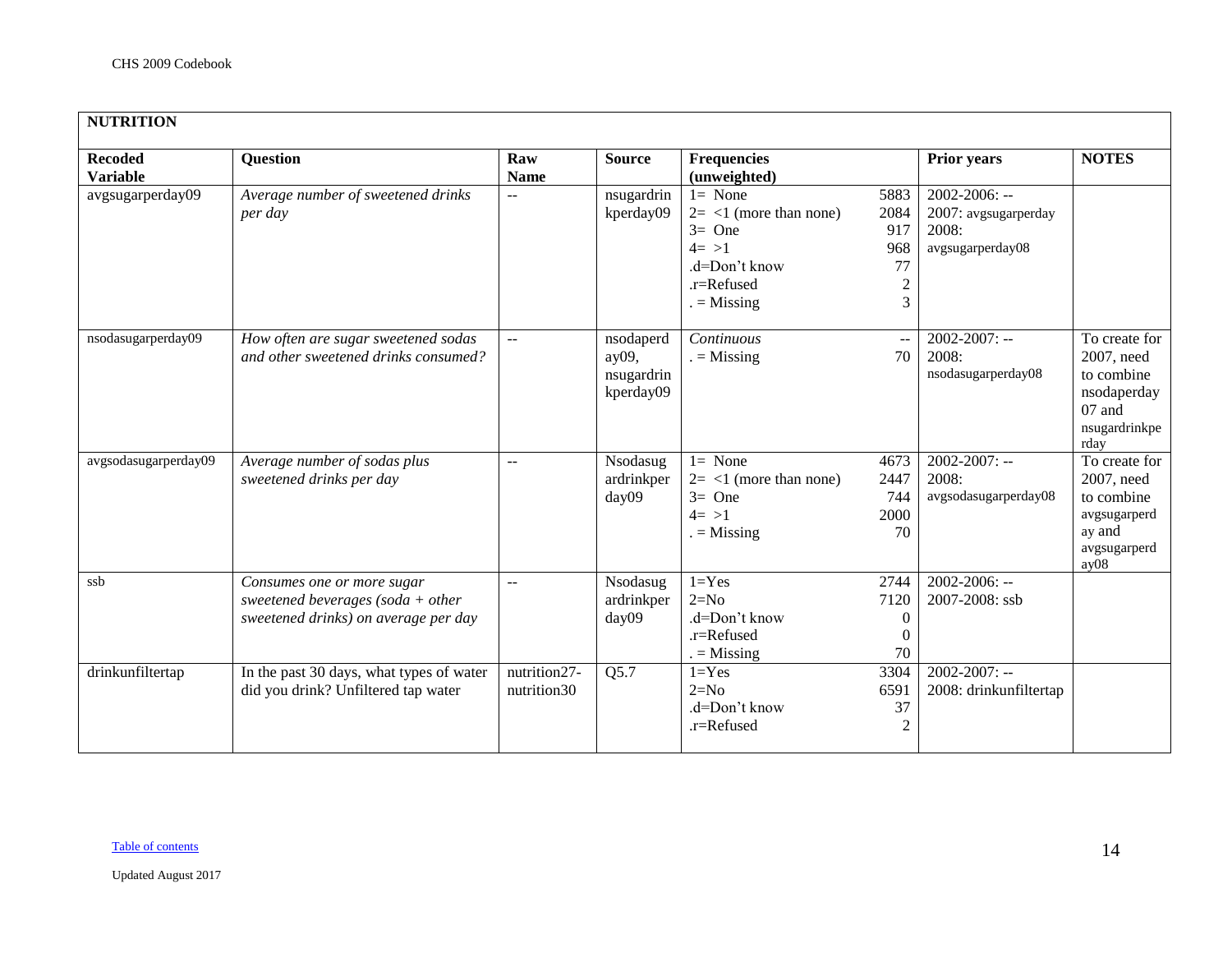| <b>NUTRITION</b>                  |                                                                                                                                                                                |                             |                                      |                                                                                                                                          |                                                |                                                   |              |  |  |  |
|-----------------------------------|--------------------------------------------------------------------------------------------------------------------------------------------------------------------------------|-----------------------------|--------------------------------------|------------------------------------------------------------------------------------------------------------------------------------------|------------------------------------------------|---------------------------------------------------|--------------|--|--|--|
| <b>Recoded</b><br><b>Variable</b> | <b>Question</b>                                                                                                                                                                | Raw<br><b>Name</b>          | <b>Source</b>                        | <b>Frequencies</b><br>(unweighted)                                                                                                       |                                                | <b>Prior years</b>                                | <b>NOTES</b> |  |  |  |
| drinkfiltertap                    | In the past 30 days, what types of water<br>did you drink? Filtered tap water                                                                                                  | nutrition27-<br>nutrition31 | Q5.7                                 | $1 = Yes$<br>$2=N0$<br>.d=Don't know<br>.r=Refused                                                                                       | 4202<br>5693<br>37<br>$\overline{2}$           | $2002 - 2007$ : --<br>2008: drinkfiltertap        |              |  |  |  |
| drinkbottled                      | In the past 30 days, what types of water<br>did you drink? Bottled plain water                                                                                                 | nutrition27-<br>nutrition31 | Q5.7                                 | $1 = Yes$<br>$2=N0$<br>.d=Don't know<br>.r=Refused                                                                                       | 4785<br>5110<br>37<br>$\overline{2}$           | $2002 - 2007$ : --<br>2008: drinkbottled          |              |  |  |  |
| drinkseltzer                      | In the past 30 days, what types of water<br>did you drink? Seltzer water                                                                                                       | nutrition27-<br>nutrition31 | Q5.7                                 | $1 = Yes$<br>$2=N0$<br>.d=Don't know<br>.r=Refused                                                                                       | 997<br>8898<br>37<br>$\overline{2}$            | $2002 - 2007$ : --<br>2008: drinkseltzer          |              |  |  |  |
| primarywatertype                  | Primary type of water consumed<br>(among those who drank any type of<br>water)                                                                                                 | nutrition22                 | Q5.8,<br>nutrition27-<br>nutrition31 | 1=Unfiltered tap water<br>2=Filtered tap water<br>3=Bottled plain water<br>4=Seltzer water<br>.d=Don't know<br>.r=Refused<br>$=$ Missing | 2537<br>3407<br>3384<br>271<br>131<br>3<br>201 | $2002 - 2007$ : --<br>2008:<br>primarywatertype   |              |  |  |  |
| drinkwaterfountain                | In the past 30 days, how often did you<br>drink water from a water fountain?<br>Would you say at least once a day, at<br>least once a week, at least once a month<br>or never? | nutrition32                 | Q5.9                                 | 1=Never/rarely<br>2=At least once a day<br>3=At least once a week<br>4=At least once a month<br>.d=Don't know<br>.r=Refused              | 7080<br>818<br>966<br>1017<br>48<br>5          | $2002 - 2007$ : --<br>2008:<br>drinkwaterfountain |              |  |  |  |
| fillatwaterfountain               | In the past 30 days, how often did you<br>use a water fountain to fill a water<br>bottle you carry with you?                                                                   | nutrition33                 | Q5.10                                | 1=Never/rarely<br>2=At least once a day<br>3=At least once a week<br>4=At least once a month<br>.d=Don't know<br>.r=Refused              | 8228<br>674<br>531<br>467<br>31<br>3           | $2002 - 2008$ : --                                | New in 2009  |  |  |  |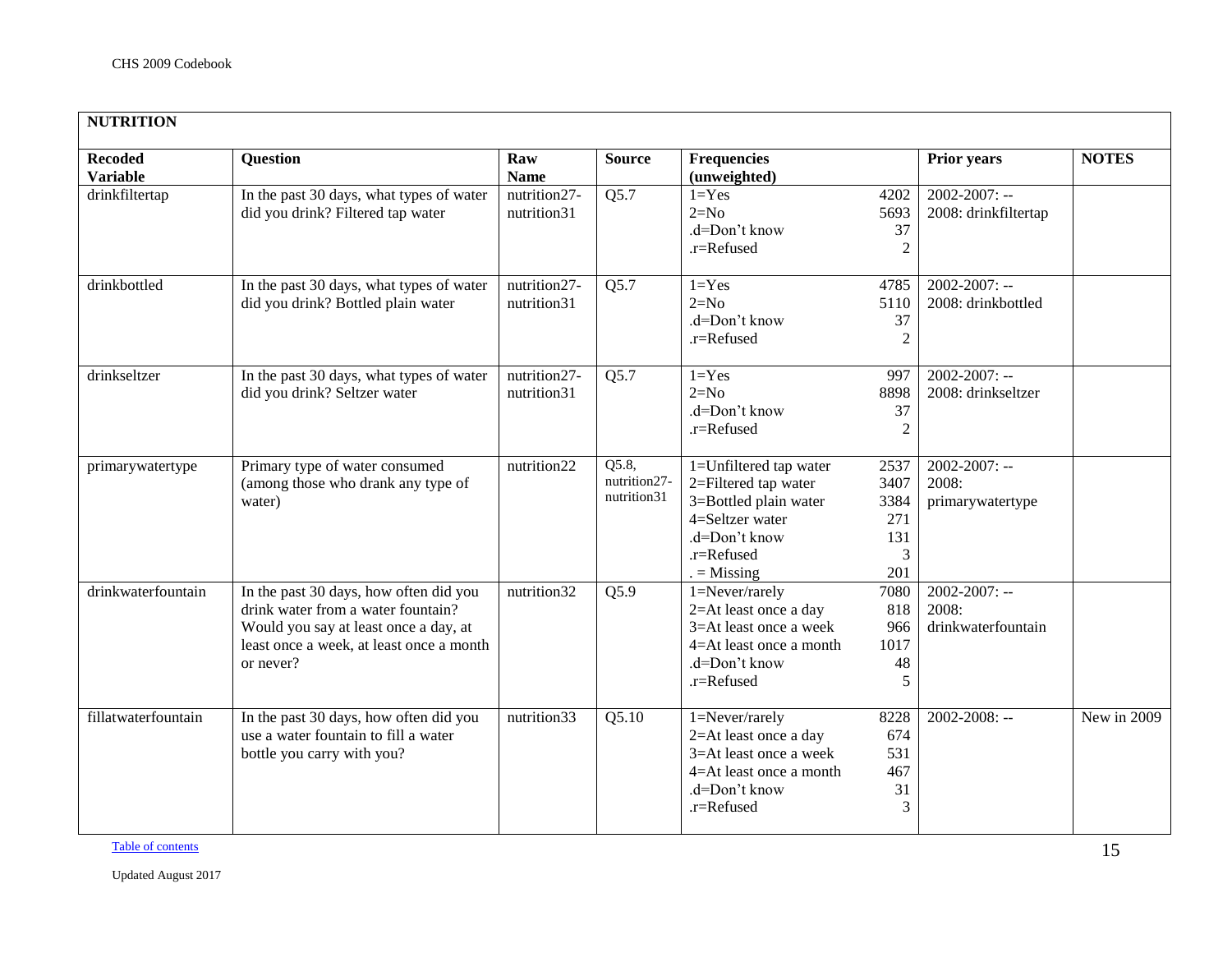<span id="page-15-0"></span>

| PHYSICAL ACTIVITY                 |                                                                                                                                                                                                                      |                    |               |                                                                                                                                                                            |                                       |                                                                                                                       |                                                                                                             |
|-----------------------------------|----------------------------------------------------------------------------------------------------------------------------------------------------------------------------------------------------------------------|--------------------|---------------|----------------------------------------------------------------------------------------------------------------------------------------------------------------------------|---------------------------------------|-----------------------------------------------------------------------------------------------------------------------|-------------------------------------------------------------------------------------------------------------|
| <b>Recoded</b><br><b>Variable</b> | <b>Question</b>                                                                                                                                                                                                      | Raw<br><b>Name</b> | <b>Source</b> | Frequencies (unweighted)                                                                                                                                                   |                                       | Prior years                                                                                                           | <b>NOTES</b>                                                                                                |
| cycling09                         | In the past 12 months, how often<br>have you ridden a bicycle in one<br>of the five boroughs of New<br>York City? Would you say<br>several times a month, at least<br>once a month, a few times a<br>year, or never? | activity42         | Q5.11         | $1 =$ Several times a month<br>$2=At$ least once a month<br>$3=$ A few times a year<br>$4 = [vol]$ physically unable to ride<br>$5=Never$<br>.d= Don't know<br>.r= Refused | 704<br>302<br>613<br>93<br>8209<br>11 | $2002 - 2006$ : --<br>$2007$ : cycling<br>$2008: -$                                                                   | Response<br>options differ<br>from $2007$                                                                   |
| tenblocks09                       | During the past 30 days, have<br>you walked or bicycled more<br>than 10 blocks as part of getting<br>to and from work, school, public<br>transportation or to do errands?                                            | activity43         | Q5.12         | $1 = Yes$<br>$2 = No$<br>$d = Don't know$<br>$r =$ Refused                                                                                                                 | 6640<br>3255<br>37<br>2               | $2002: -$<br>2003: tenblocks03<br>2004: tenblocks04<br>$2005: -$<br>$2006: -$<br>$2007$ : tenblocks $07$<br>$2008: -$ | Response<br>options differ<br>from earlier<br>years. Use<br>caution when<br>combining or<br>comparing years |
| exercise09                        | During the past 30 days, other<br>than your regular job, did you<br>participate in any physical<br>activities or exercises such as<br>running, calisthenics, golf,<br>gardening, or walking for<br>exercise?         | activity1          | Q5.13         | $1 = Yes$<br>$2=$ No<br>$d = Don't know$<br>$r =$ Refused                                                                                                                  | 7034<br>2891<br>8                     | 2002-2004:<br>exercise<br>$2005 - 2007$ : --<br>2008: exercise08                                                      |                                                                                                             |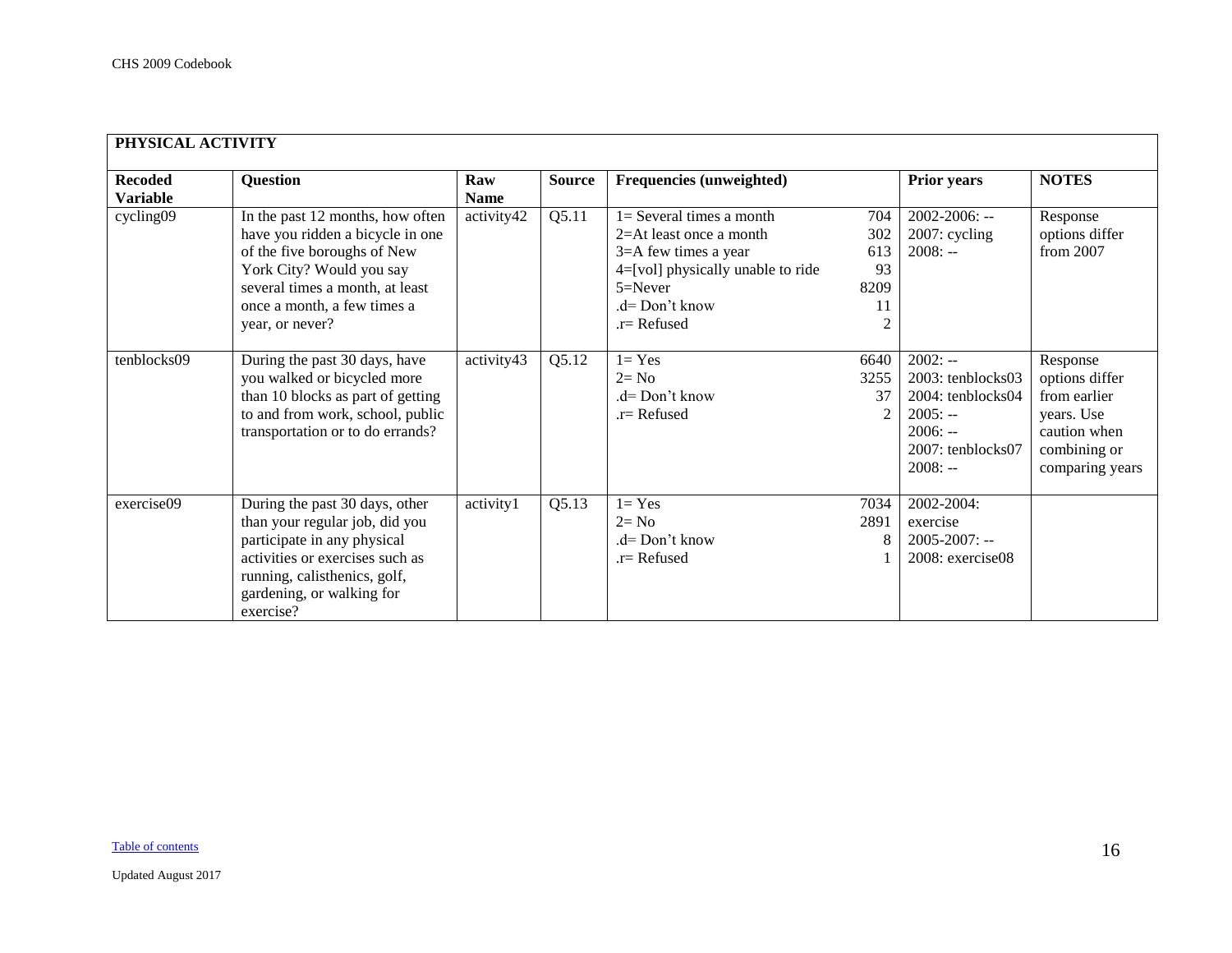<span id="page-16-0"></span>

| <b>IMMUNIZATIONS</b>              |                                                                                                                                                                                             |                    |                    |                                                    |                                      |                                                                                                        |                                             |
|-----------------------------------|---------------------------------------------------------------------------------------------------------------------------------------------------------------------------------------------|--------------------|--------------------|----------------------------------------------------|--------------------------------------|--------------------------------------------------------------------------------------------------------|---------------------------------------------|
| <b>Recoded</b><br><b>Variable</b> | <b>Question</b>                                                                                                                                                                             | Raw<br><b>Name</b> | <b>Source</b>      | <b>Frequencies</b><br>(unweighted)                 |                                      | <b>Prior years</b>                                                                                     | <b>NOTES</b>                                |
| fluvaccineshot                    | During the past 12 months,<br>have you had a flu shot in your<br>arm or a flu vaccine that was<br>sprayed in your nose?                                                                     | immuniz10          | Q6.1               | $1 = Yes$<br>$2=N0$<br>.d=Don't know<br>.r=Refused | 3488<br>6408<br>36<br>$\overline{2}$ | 2002-2005: flushot<br>2006-2008:<br>fluvaccineshot                                                     | Question<br>wording<br>changed over<br>time |
| fluvaccineshot0809                | Did you have a flu shot in your<br>arm or a flu vaccine that was<br>sprayed in your nose during<br>last years flu season, between<br>the dates of September 1, 2008,<br>and March 31, 2009? | immuniz16          | Q6.2;<br>immuniz10 | $1 = Yes$<br>$2=N0$<br>.d=Don't know<br>.r=Refused | 2999<br>6772<br>161<br>2             | $2002 - 2005$ : --<br>2006: fluvaccineshot0506<br>2007: fluvaccineshot0607<br>2008: fluvaccineshot0708 | Question<br>wording<br>changed over<br>time |
| directptcontact                   | Do you work in a health care<br>setting where you have direct<br>contact with patients as part of<br>your routine work?                                                                     | Immuniz9           | Q6.3               | $1 = Yes$<br>$2=N0$<br>.d=Don't know<br>.r=Refused | 1135<br>8783<br>11<br>5              | $2002 - 2004$ : --<br>2005: directptcontact<br>$2006: -$<br>2007: directptcontact<br>$2008: -$         |                                             |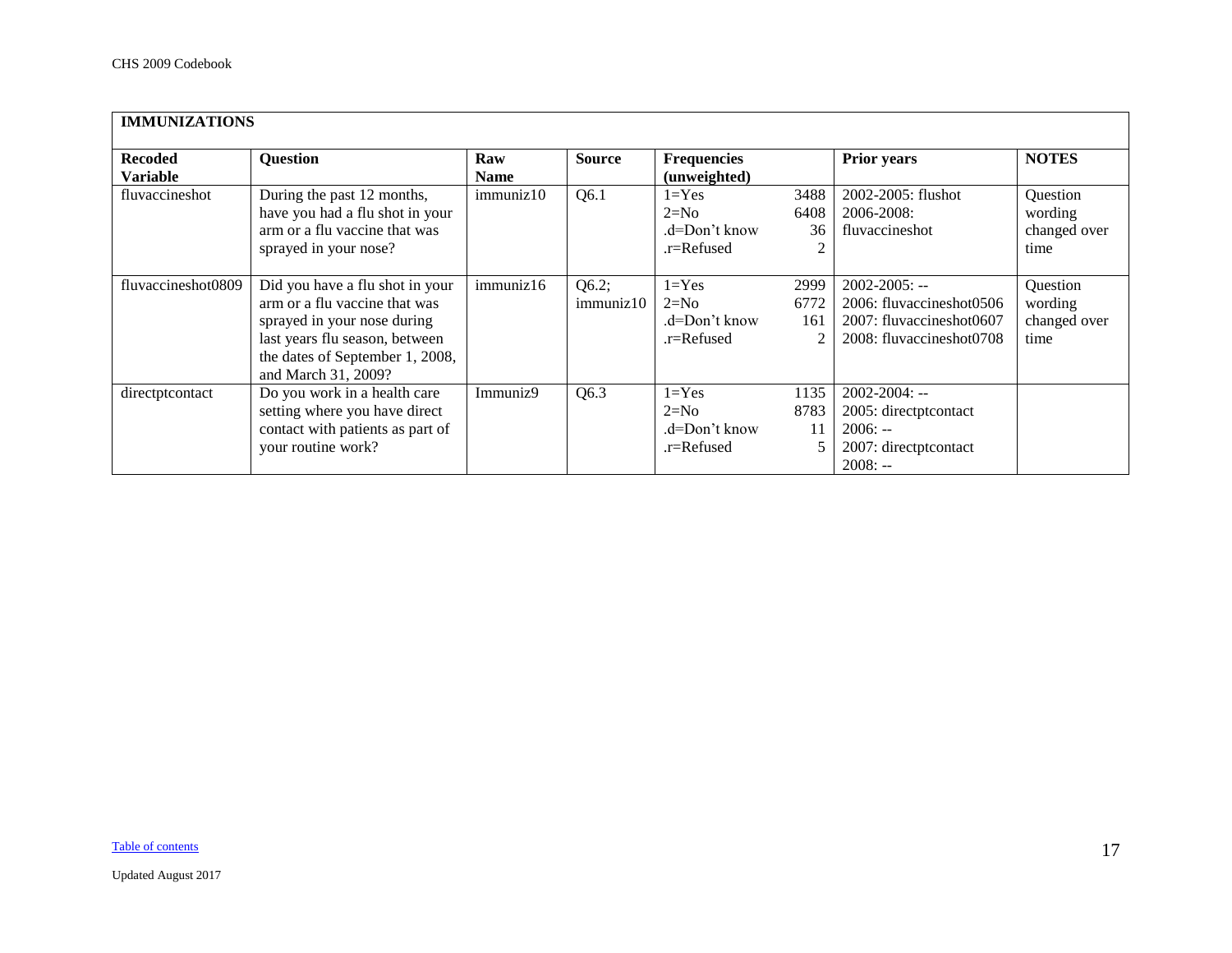<span id="page-17-0"></span>

| <b>DEMOGRAPHICS</b>               |                                                                                                                                            |                      |               |                                                                            |                                |                     |                                                                       |
|-----------------------------------|--------------------------------------------------------------------------------------------------------------------------------------------|----------------------|---------------|----------------------------------------------------------------------------|--------------------------------|---------------------|-----------------------------------------------------------------------|
| <b>Recoded</b><br><b>Variable</b> | Question                                                                                                                                   | Raw<br><b>Name</b>   | <b>Source</b> | <b>Frequencies</b><br>(unweighted)                                         |                                | <b>Prior years</b>  | <b>NOTES</b>                                                          |
| agegroup                          | What is your age? We<br>are only asking this                                                                                               | demog1,              | Q7.1,         | $1 = 18 - 24$ yrs<br>$2=25-44$ yrs                                         | 420<br>2960                    | 2002-2008: agegroup |                                                                       |
|                                   | information to make<br>sure we have talked to<br>enough people in each                                                                     | $d$ emog $25$        | Q7.1a         | $3=45-64$ yrs<br>$4=65+yrs$<br>.d=Don't know                               | 3975<br>2552<br>$\overline{2}$ |                     |                                                                       |
|                                   | age group. Can you just<br>tell me if you are:                                                                                             |                      |               | .r=Refused                                                                 | 25                             |                     |                                                                       |
| age18_64                          | See above                                                                                                                                  | See above            | See above     | $1 = 18 - 24$ yrs<br>$2=25-44$ yrs                                         | 420<br>2960                    | 2002-2008: age18_64 |                                                                       |
|                                   |                                                                                                                                            |                      |               | $3=45-64$ yrs<br>. = Missing/not applicable                                | 3975<br>2579                   |                     |                                                                       |
| age21up                           | See above                                                                                                                                  | See above            | See above     | $1 = 21 - 44$ yrs<br>$2 = 45 - 64$ yrs<br>$3 = 65 + yrs$                   | 3221<br>3975<br>2522           | 2002-2008: age21up  |                                                                       |
|                                   |                                                                                                                                            |                      |               | $=$ Missing/not applicable                                                 | 186                            |                     |                                                                       |
| age25up                           | See above                                                                                                                                  | See above            | See above     | $1=25-44$ yrs<br>$2=45-64$ yrs                                             | 2960<br>3975                   | 2002-2008: age25up  |                                                                       |
|                                   |                                                                                                                                            |                      |               | $3=65+yrs$<br>$=$ Missing/not applicable                                   | 2552<br>447                    |                     |                                                                       |
| age40new                          | See above                                                                                                                                  | See above            | See above     | $1=40-44$ yrs<br>$2=45-64$ yrs<br>$3=65+yrs$<br>. = Missing/not applicable | 848<br>3975<br>2552<br>2559    | 2002-2008: age40new | Use age40new NOT<br>age40up for<br>mammography<br>screening variables |
| age45up                           | See above                                                                                                                                  | See above            | See above     | $1=45-64$ yrs<br>$2=65+yrs$<br>. = Missing/not applicable                  | 3975<br>2552<br>3407           | 2002-2008: age45up  |                                                                       |
| age50up                           | See above                                                                                                                                  | See above            | See above     | $1=50-64$ yrs<br>$2=65+yrs$<br>. = Missing/not applicable                  | 2907<br>2552<br>4475           | 2002-2008: age50up  |                                                                       |
| sex                               | Because it is sometimes<br>difficult to determine<br>over the phone, I am<br>asked to confirm with<br>everyone. Are you<br>male or female? | $d$ emog $\sqrt{72}$ | Q7.2          | $1 = Male$<br>$2 =$ Female                                                 | 3902<br>6032                   | 2002-2008: sex      |                                                                       |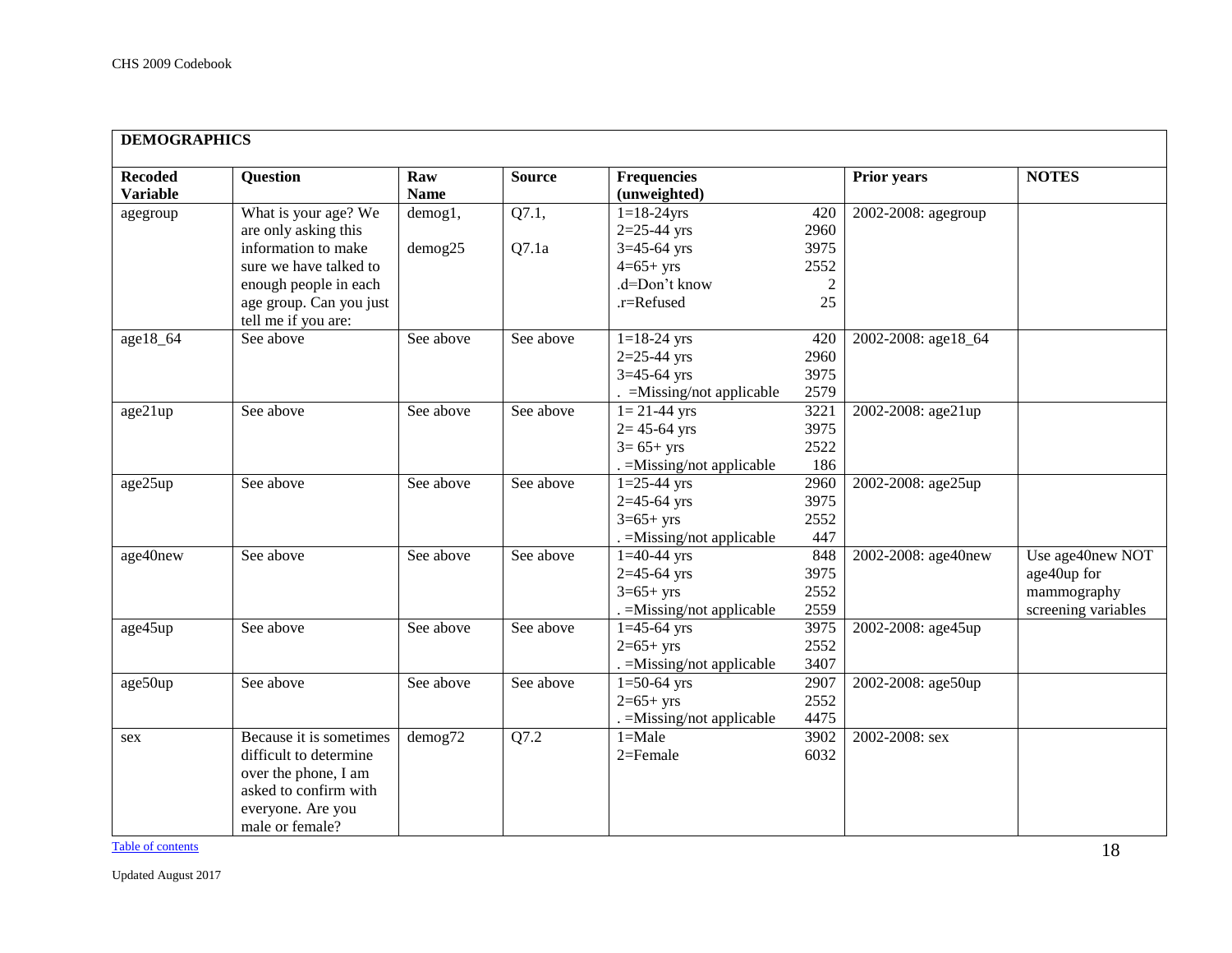| <b>DEMOGRAPHICS</b>               |                                                                                                                                                                                 |                                            |                         |                                                                                                                                                                                                                                                                     |                                                                                  |                    |                                                                                                                |
|-----------------------------------|---------------------------------------------------------------------------------------------------------------------------------------------------------------------------------|--------------------------------------------|-------------------------|---------------------------------------------------------------------------------------------------------------------------------------------------------------------------------------------------------------------------------------------------------------------|----------------------------------------------------------------------------------|--------------------|----------------------------------------------------------------------------------------------------------------|
| <b>Recoded</b><br><b>Variable</b> | <b>Question</b>                                                                                                                                                                 | Raw<br><b>Name</b>                         | <b>Source</b>           | <b>Frequencies</b><br>(unweighted)                                                                                                                                                                                                                                  |                                                                                  | <b>Prior years</b> | <b>NOTES</b>                                                                                                   |
| demog55                           | Please tell me which<br>group best represents<br>your Hispanic or Latino<br>origin or ancestry                                                                                  | demog55                                    | Q7.3a                   | $1 =$ Puerto Rican<br>2=Cuban/Cuban-<br>American<br>3=Dominican/<br>Dominican-American<br>4=Mexican/Mexican-<br>Amer<br>5= Central/ South Amer<br>6=Other Latin Amer<br>7=Other Hispanic<br>9=[VOL] Spanish<br>.d=Don't know<br>.r=Refused<br>$=$ Missing/not asked | 874<br>50<br>632<br>196<br>444<br>53<br>98<br>12<br>13<br>$\overline{2}$<br>7560 | 2003-2008: demog55 | Available with a<br>Data Use<br>Agreement. Please<br>contact<br>EpiDataRequest@he<br>alth.nyc.gov              |
| newrace                           | Are you Hispanic or<br>Latino?<br>Please tell me which<br>group best represents<br>your Hispanic or Latino<br>origin or ancestry:<br>Some people, aside<br>from being Hispanic, | demog3,<br>demog55,<br>$demog106-$<br>111, | Q7.3,<br>Q7.3a,<br>Q7.4 | 1=White Non-Hispanic<br>2=Black Non-Hispanic<br>3=Hispanic<br>4=Asian/PI Non-Hispanic<br>5=Other Non-Hispanic                                                                                                                                                       | 4417<br>2222<br>2413<br>707<br>175                                               | 2002-2008: newrace | Race is assigned for<br>missing observations<br>**Use newrace for<br>analyses that include<br>race/ethnicity** |
|                                   | also consider<br>themselves to be a<br>member of a racial<br>group. Which one or<br>more of the following<br>would you say is your<br>race?                                     | demogoth                                   |                         |                                                                                                                                                                                                                                                                     |                                                                                  |                    |                                                                                                                |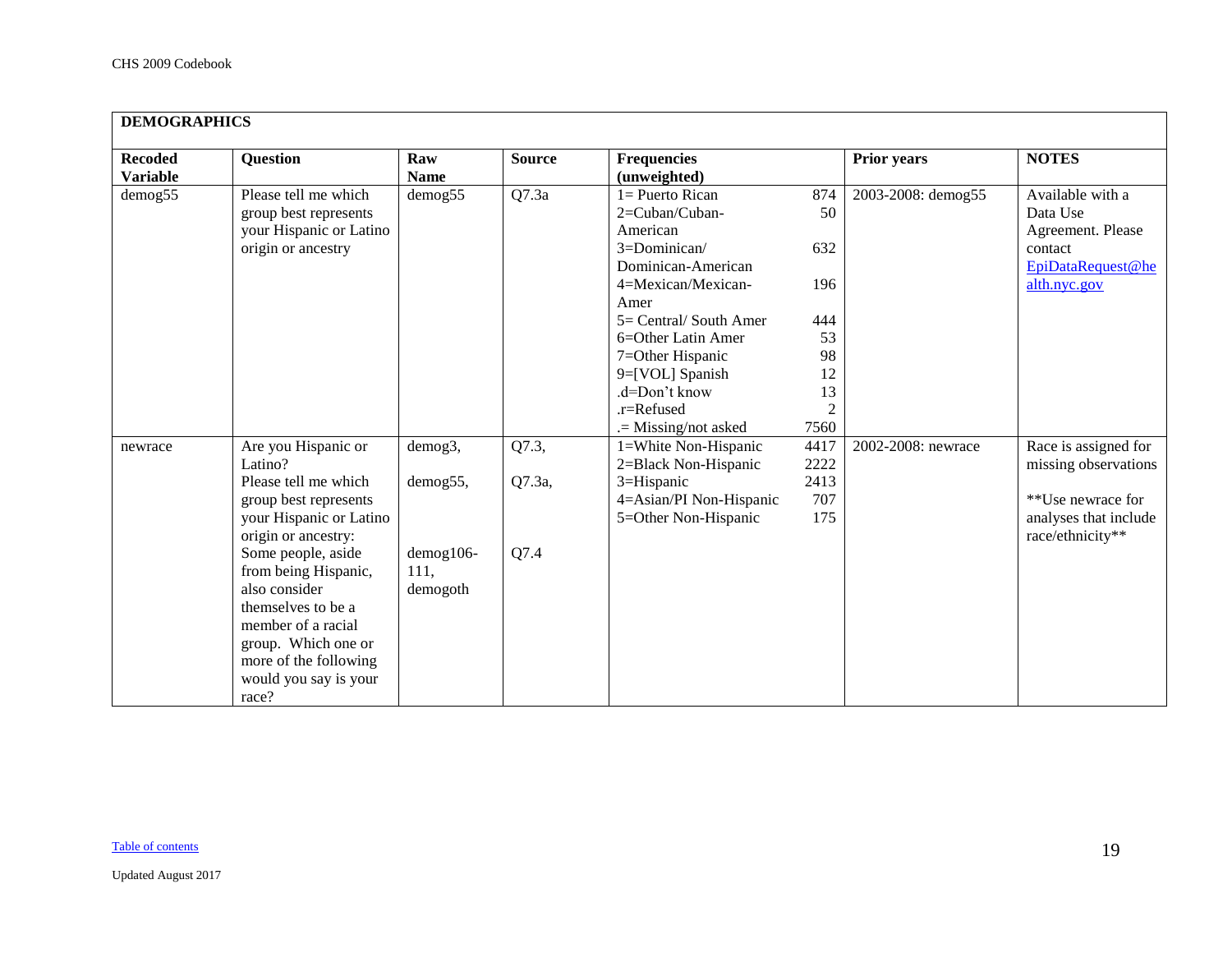| <b>DEMOGRAPHICS</b>               |                      |                                                                        |                             |                                                                                                                |                                                                                                                                                                                     |                                                                                                                                                                 |
|-----------------------------------|----------------------|------------------------------------------------------------------------|-----------------------------|----------------------------------------------------------------------------------------------------------------|-------------------------------------------------------------------------------------------------------------------------------------------------------------------------------------|-----------------------------------------------------------------------------------------------------------------------------------------------------------------|
| <b>Recoded</b><br><b>Variable</b> | <b>Question</b>      | Raw<br><b>Name</b>                                                     | <b>Source</b>               | <b>Frequencies</b><br>(unweighted)                                                                             | <b>Prior years</b>                                                                                                                                                                  | <b>NOTES</b>                                                                                                                                                    |
| bthregion09                       | Where were you born? | demog60,<br>demog69,<br>demog69v,<br>$d$ emog $117$<br>$d$ emog $117V$ | Q7.5a,<br>Q7.5 <sub>b</sub> | 9836<br>Region frequencies not<br>reported due to length<br>.d=Don't know<br>.r=Refused<br>$=$ <i>Missing</i>  | 2002: bthregion<br>2003: bthregion<br>2004: bthregion04<br>13<br>2005: bthregion05<br>80<br>2006: bthregion06<br>2007: bthregion07<br>2008: bthregion08                             | Available with a Data<br>Use Agreement. Please<br>contact<br>EpiDataRequest@healt<br>h.nyc.gov<br>Some birth region<br>codes were updated<br>in all prior years |
| countrybirth09                    | See bthregion09      | n/a                                                                    | bthregion09                 | 9687<br>Country frequencies not<br>reported due to length<br>.d=Don't know<br>.r=Refused<br>$=$ <i>Missing</i> | 2002: countrybirth<br>2003: countrybirth<br>2004: countrybirth04<br>13<br>2005: countrybirth05<br>80<br>2006: countrybirth06<br>154<br>2007: countrybirth07<br>2008: countrybirth08 | Available with a Data<br>Use Agreement. Please<br>contact<br>EpiDataRequest@healt<br>h.nyc.gov<br>Some country codes<br>were updated in all<br>prior years      |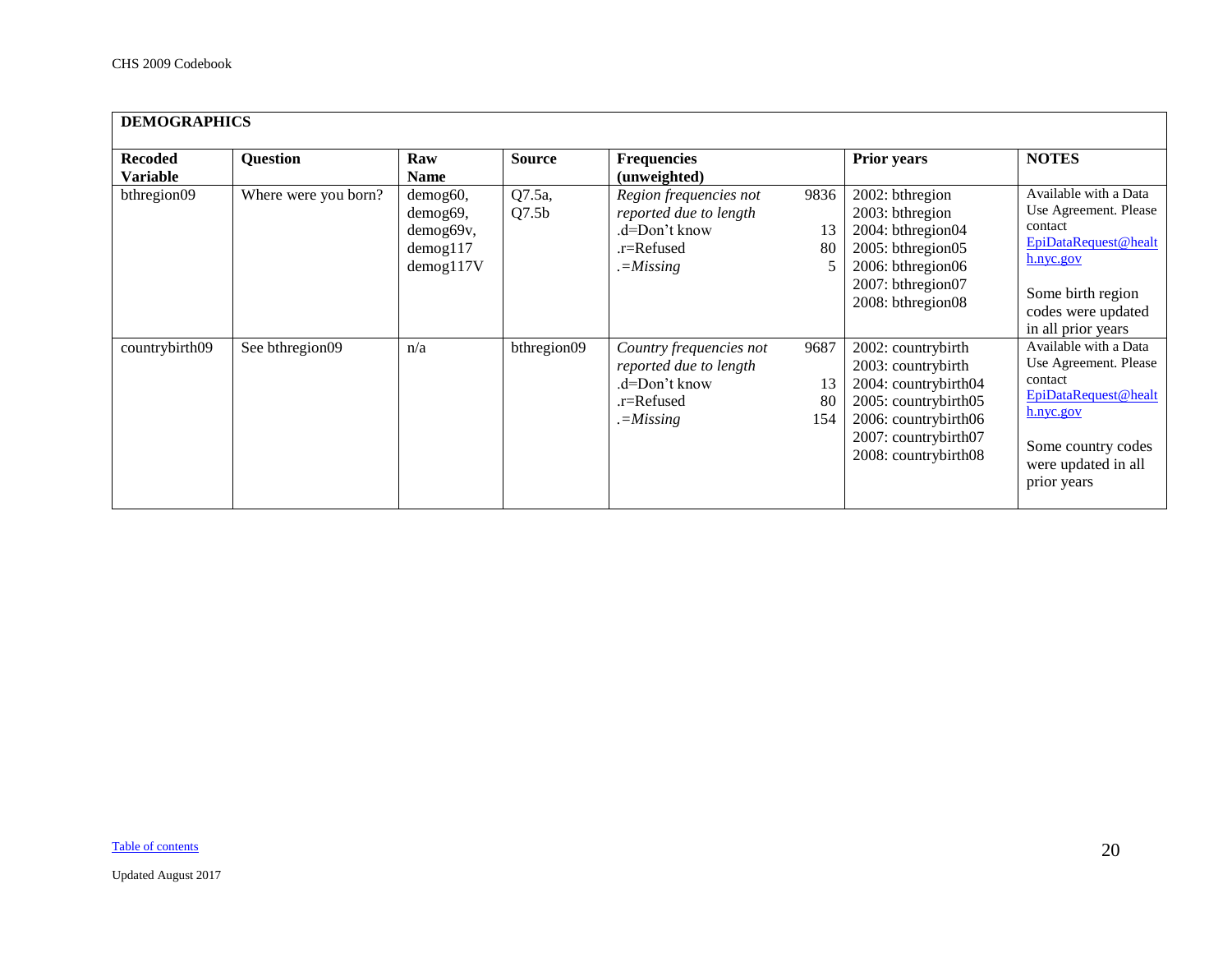| <b>DEMOGRAPHICS</b>               |                      |                    |                                           |                                                                                                                                                                                                                                                                                                                                                                                                                                                                                             |                                                                                                                                                                  |                       |                                                                                                                                 |
|-----------------------------------|----------------------|--------------------|-------------------------------------------|---------------------------------------------------------------------------------------------------------------------------------------------------------------------------------------------------------------------------------------------------------------------------------------------------------------------------------------------------------------------------------------------------------------------------------------------------------------------------------------------|------------------------------------------------------------------------------------------------------------------------------------------------------------------|-----------------------|---------------------------------------------------------------------------------------------------------------------------------|
| <b>Recoded</b><br><b>Variable</b> | Question             | Raw<br><b>Name</b> | <b>Source</b>                             | Frequencies<br>(unweighted)                                                                                                                                                                                                                                                                                                                                                                                                                                                                 |                                                                                                                                                                  | <b>Prior years</b>    | <b>NOTES</b>                                                                                                                    |
| bthregion2                        | Where were you born? | n/a                | bthregion09                               | 1=Northern Europe<br>2=Western Europe<br>3=Southern Europe<br>4=Eastern Europe<br>5=Eastern Asia<br>6=South Central Asia<br>7=South Eastern Asia<br>8=Western Asia<br>9=Eastern Africa<br>11=Northern Africa<br>12=Southern Africa<br>13=Western Africa<br>14=Australia and New<br>Zealand<br>15=Elsewhere Oceana<br>16=Caribbean<br>17=Central America<br>18=South America<br>19=Northern America - not<br>including U.S.<br>20=United States<br>d=Don't know<br>.r=Refused<br>$=$ Missing | 97<br>123<br>112<br>408<br>341<br>158<br>76<br>$90\,$<br>$\overline{7}$<br>18<br>$\overline{2}$<br>67<br>19<br>1244<br>350<br>495<br>40<br>6176<br>25<br>80<br>5 | 2002-2008: bthregion2 | Available with a Data<br>Use Agreement. Please<br>contact<br>EpiDataRequest@healt<br>h.nyc.gov<br>Top coded from<br>bthregion15 |
| usborn                            | See bthregion09      | n/a                | bthregion09<br>demog60,<br>$d$ emog $117$ | $1 = US$ born<br>2=Foreign born<br>.d=Don't know<br>.r=Refused                                                                                                                                                                                                                                                                                                                                                                                                                              | 6190<br>3692<br>5<br>47                                                                                                                                          | 2002-2008: usborn     | Puerto Rico and the<br>US Territories are<br>classified as US<br>born                                                           |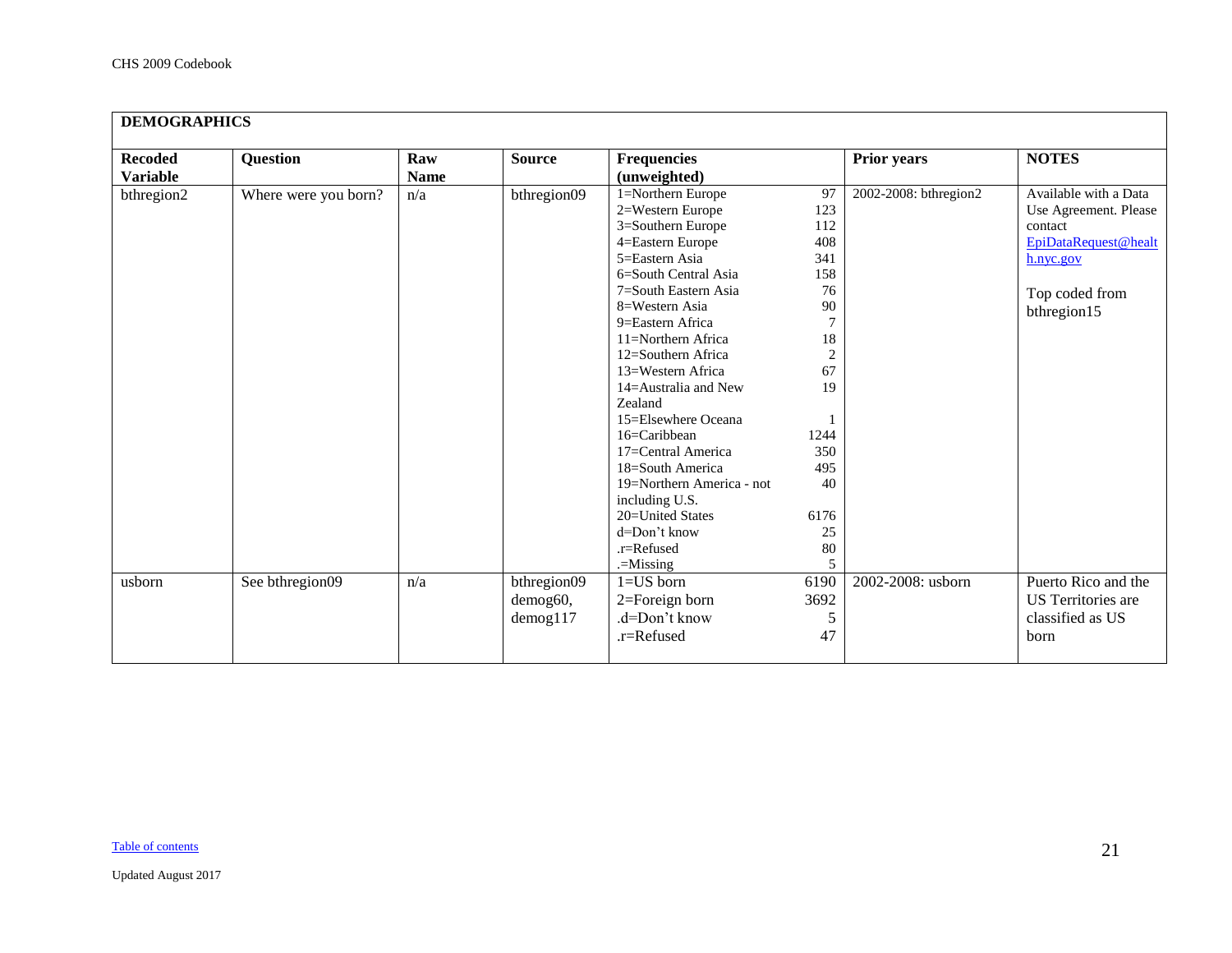| <b>DEMOGRAPHICS</b>               |                                                                                                                                   |                    |               |                                                                                                                                                          |                                                        |                                                                                                                                                          |                                                                                                                                                                                                                                                                                                    |  |  |
|-----------------------------------|-----------------------------------------------------------------------------------------------------------------------------------|--------------------|---------------|----------------------------------------------------------------------------------------------------------------------------------------------------------|--------------------------------------------------------|----------------------------------------------------------------------------------------------------------------------------------------------------------|----------------------------------------------------------------------------------------------------------------------------------------------------------------------------------------------------------------------------------------------------------------------------------------------------|--|--|
| <b>Recoded</b><br><b>Variable</b> | <b>Question</b>                                                                                                                   | Raw<br><b>Name</b> | <b>Source</b> | <b>Frequencies</b><br>(unweighted)                                                                                                                       |                                                        | <b>Prior years</b>                                                                                                                                       | <b>NOTES</b>                                                                                                                                                                                                                                                                                       |  |  |
| howlonginus                       | How long have you<br>lived in this country?                                                                                       | $d$ emog $105$     | Q7.6          | $1 = <5$ yrs<br>$2=5-9$ yrs<br>$3=10+$ yrs<br>.d=Don't know<br>.r=Refused<br>. = Missing/Not asked                                                       | 231<br>320<br>3542<br>5<br>5829                        | 2002: yearsinus<br>2003: yearsinus/timeinus<br>$2004: -$<br>2005: yearsinus<br>2006: howlonginus<br>2007: howlonginus<br>2008: howlonginus               | Question wording<br>and response options<br>differ over time; use<br>caution combining<br>or comparing to '02-<br>05<br>Note: denom is<br>persons not born in<br>50 states+DC (asked<br>of persons born in<br>U.S. territories, so<br>could be usborn=1<br>with non-miss value<br>for howlonginus) |  |  |
| athomelanguage09                  | What language do you<br>speak most often at<br>home?                                                                              | $d$ emog113        | Q7.7          | $1 =$ English<br>$2 =$ Spanish<br>3=Russian<br>4=Chinese<br>5=Indian<br>$6 = Other$<br>.d=Don't know<br>.r=Refused                                       | 7485<br>1459<br>281<br>293<br>23<br>356<br>29<br>8     | $2002: -$<br>$2003: -$<br>2004: athomelanguage04<br>2005: athomelanguage05<br>2006: athomelanguage06<br>2007: athomelanguage07<br>2008: athomelanguage08 | Response options<br>differ over time; use<br>caution when<br>combining or<br>comparing years<br>No verbatims asked<br>in 2006-2009                                                                                                                                                                 |  |  |
| maritalstatus09                   | Are you: Married,<br>Divorced, Widowed,<br>Separated, Never<br>married, OR A member<br>of an unmarried couple<br>living together? | $d$ emog $114$     | Q7.8          | 1=Married<br>2=Divorced<br>3=Widowed<br>4=Separated<br>5=Never married<br>6=Member of unmarried<br>couple living together<br>.d=Don't know<br>.r=Refused | 3819<br>1319<br>1166<br>559<br>2507<br>484<br>11<br>69 | 2002-2006: maritalstatus<br>2007: maritalstatus07<br>2008: maritalstatus08                                                                               | Starting in 2007<br>added to<br>demog $114=6$ ,<br>"member of<br>unmarried couple<br><b>LIVING</b><br>TOGETHER"                                                                                                                                                                                    |  |  |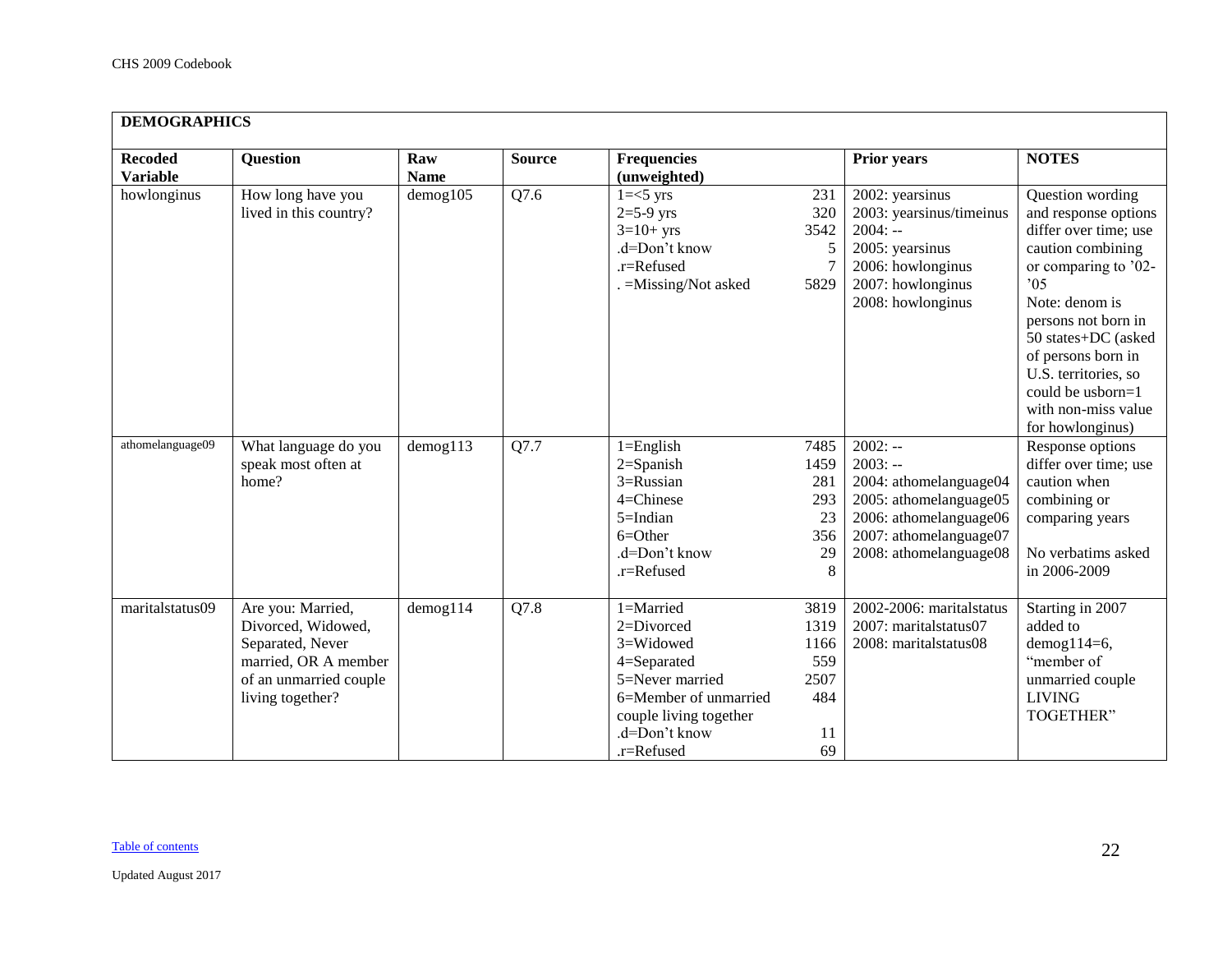| <b>DEMOGRAPHICS</b>               |                                                                                                                                                                                                                                                                                                     |                           |               |                                                                                                                                                                                  |                                                      |                                  |                                                                                              |
|-----------------------------------|-----------------------------------------------------------------------------------------------------------------------------------------------------------------------------------------------------------------------------------------------------------------------------------------------------|---------------------------|---------------|----------------------------------------------------------------------------------------------------------------------------------------------------------------------------------|------------------------------------------------------|----------------------------------|----------------------------------------------------------------------------------------------|
| <b>Recoded</b><br><b>Variable</b> | Question                                                                                                                                                                                                                                                                                            | Raw<br><b>Name</b>        | <b>Source</b> | <b>Frequencies</b><br>(unweighted)                                                                                                                                               |                                                      | <b>Prior years</b>               | <b>NOTES</b>                                                                                 |
| sexualid                          | Now I'll read a list of<br>terms people<br>sometimes use to<br>describe themselves --<br>heterosexual or<br>straight; homosexual,<br>gay or lesbian; and<br>bisexual. As I read the<br>list again, please stop<br>me when I get to the<br>term that best describes<br>how you think of<br>yourself: | demog63                   | Q7.9          | 1=Heterosexual<br>2=Gay/Lesbian<br>3=Bisexual<br>.d=Don't know<br>.r=Refused                                                                                                     | 9067<br>285<br>68<br>307<br>207                      | $2002: -$<br>2003-2008: sexualid | Question wording<br>differs in CHS 2003.<br>Use caution when<br>comparing to later<br>years. |
| $d$ emog $17$                     | What is the highest<br>grade or year of school<br>you completed?<br>(detailed options)                                                                                                                                                                                                              | $\mathbb{Z}^{\mathbb{Z}}$ | Q7.10         | 1=Never attended/kindergarten<br>$2 =$ Grades 1 - 8<br>$3 =$ Grades 9-11<br>4=Grade 12 or GED<br>5=College 1 to 3 yrs<br>6= College 4 yrs or more<br>.d=Don't know<br>.r=Refused | 44<br>659<br>781<br>2246<br>1996<br>4146<br>40<br>22 | 2002-2008: demog17               |                                                                                              |
| education                         | What is the highest<br>grade or year of school<br>you completed?                                                                                                                                                                                                                                    | $d$ emog $17$             | Q7.10         | 1=Less than HS<br>2=Grade 12 or GED<br>3=Some college<br>4=College graduate<br>.d=Don't know<br>.r=Refused                                                                       | 1484<br>2246<br>1996<br>4146<br>40<br>22             | 2002-2008: education             | demog17 contains<br>more detailed<br>education categories                                    |
| child                             | Presence of children in<br>household                                                                                                                                                                                                                                                                | $\mathbb{L} \mathbb{L}$   | children09    | $1 = Yes$<br>$2=N0$<br>.d=Don't know<br>.r=Refused                                                                                                                               | 3097<br>6811<br>25                                   | 2002-2008: child                 | Top coded from<br>children09                                                                 |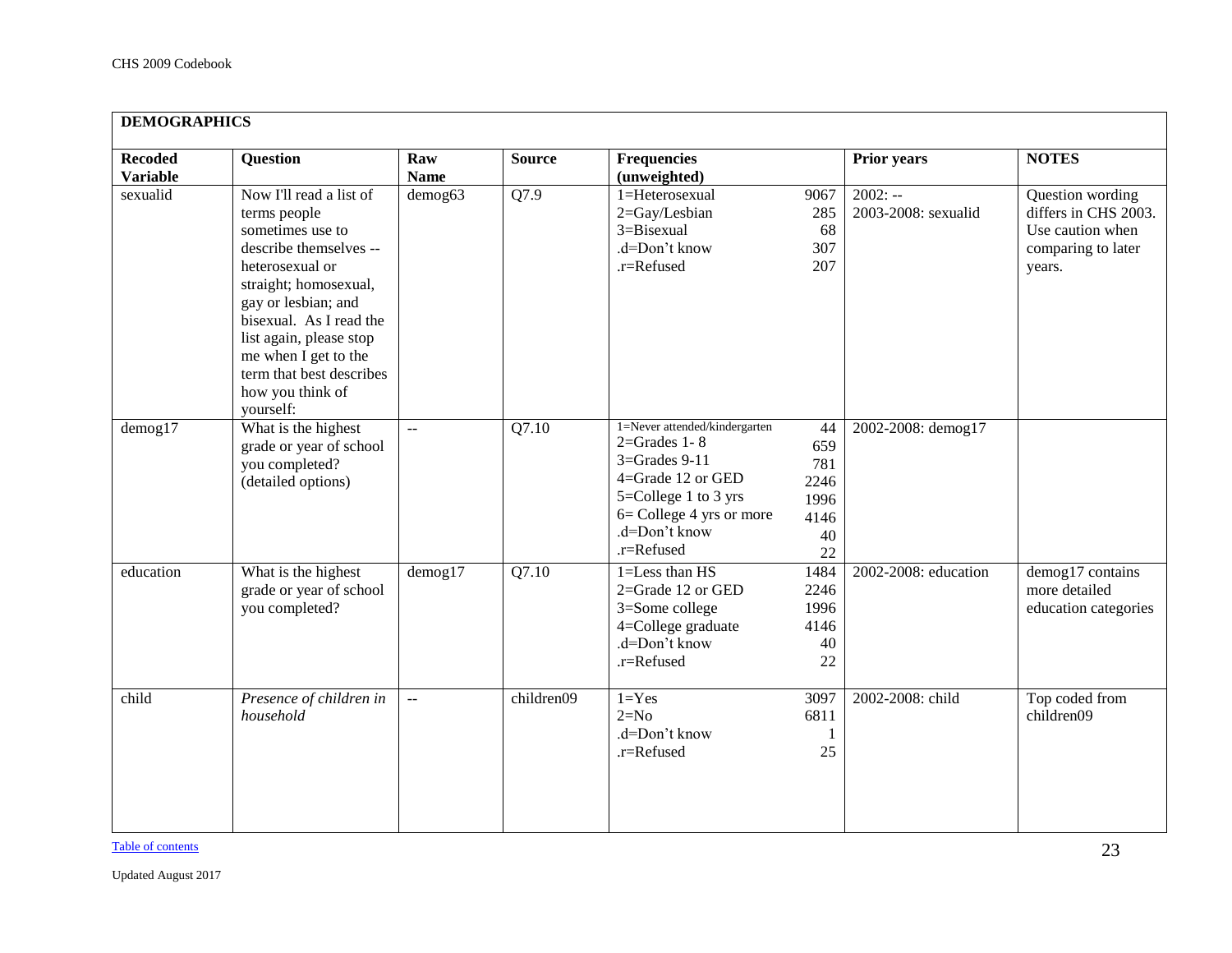| <b>DEMOGRAPHICS</b>               |                                                                                                                                                                                                          |                    |                              |                                                                                                                                                                                                       |                                                                    |                                                                                                               |                                                                                                                                                                                                                      |
|-----------------------------------|----------------------------------------------------------------------------------------------------------------------------------------------------------------------------------------------------------|--------------------|------------------------------|-------------------------------------------------------------------------------------------------------------------------------------------------------------------------------------------------------|--------------------------------------------------------------------|---------------------------------------------------------------------------------------------------------------|----------------------------------------------------------------------------------------------------------------------------------------------------------------------------------------------------------------------|
| <b>Recoded</b><br><b>Variable</b> | <b>Question</b>                                                                                                                                                                                          | Raw<br><b>Name</b> | <b>Source</b>                | <b>Frequencies</b><br>(unweighted)                                                                                                                                                                    |                                                                    | <b>Prior</b> years                                                                                            | <b>NOTES</b>                                                                                                                                                                                                         |
| numadults2                        | Number of adults in<br>household                                                                                                                                                                         | $\overline{a}$     | numadults                    | $\overline{c}$<br>$\overline{3}$<br>4<br>$\mathfrak s$<br>6<br>$7+$                                                                                                                                   | 4591<br>3682<br>1031<br>446<br>124<br>37<br>23                     | 2002-2008: numadults2                                                                                         | Available with a Data<br>Use Agreement. Please<br>contact<br>EpiDataRequest@healt<br>h.nyc.gov<br>Top coded from<br>numadults                                                                                        |
| hhsize                            | Total household adults<br>plus children                                                                                                                                                                  | $\overline{a}$     | numadults,<br>$d$ emog $118$ | $\mathbf{1}$<br>$\overline{c}$<br>3<br>4<br>5<br>6<br>$7+$                                                                                                                                            | 3708<br>2621<br>1529<br>1140<br>530<br>236<br>170                  | 2002-2008: hhsize                                                                                             | Top coded from<br>householdsize09                                                                                                                                                                                    |
| employment09                      | Are you currently:<br>Employed for wages or<br>salary, Self-employed,<br>unemployed for 1 year<br>or more, unemployed<br>for less than 1 year, A<br>Homemaker, A<br>Student, Retired,<br>Unable to work? | $d$ emog119        | Q7.15                        | 1=Employed for<br>wages/salary<br>2=Self-employed<br>$3=$ Unempl for $1+$ yrs<br>$4=$ Unempl for $<$ 1 yr<br>5=Homemaker<br>6=Student<br>7=Retired<br>8=Unable to work<br>.d=Don't know<br>.r=Refused | 4740<br>767<br>369<br>391<br>544<br>232<br>2232<br>618<br>16<br>25 | 2002-2004: employment<br>2005: employment05<br>2006: employment06<br>2007: employment07<br>2008: employment08 | The response order<br>for Q7.15 differs<br>from the order of<br>responses in<br>formatted<br>frequencies. Q7.15<br>was renumbered so<br>that response<br>options would be<br>consistent with order<br>in prior years |
| emp3                              | $Employment$ status $-$<br>three categories                                                                                                                                                              | $d$ emog $119$     | Q7.15                        | 1=Employed<br>2=Unemployed<br>3=Not in labor force<br>.d=Don't know<br>.r=Refused                                                                                                                     | 5507<br>760<br>3626<br>16<br>25                                    | 2002-2008: emp3                                                                                               |                                                                                                                                                                                                                      |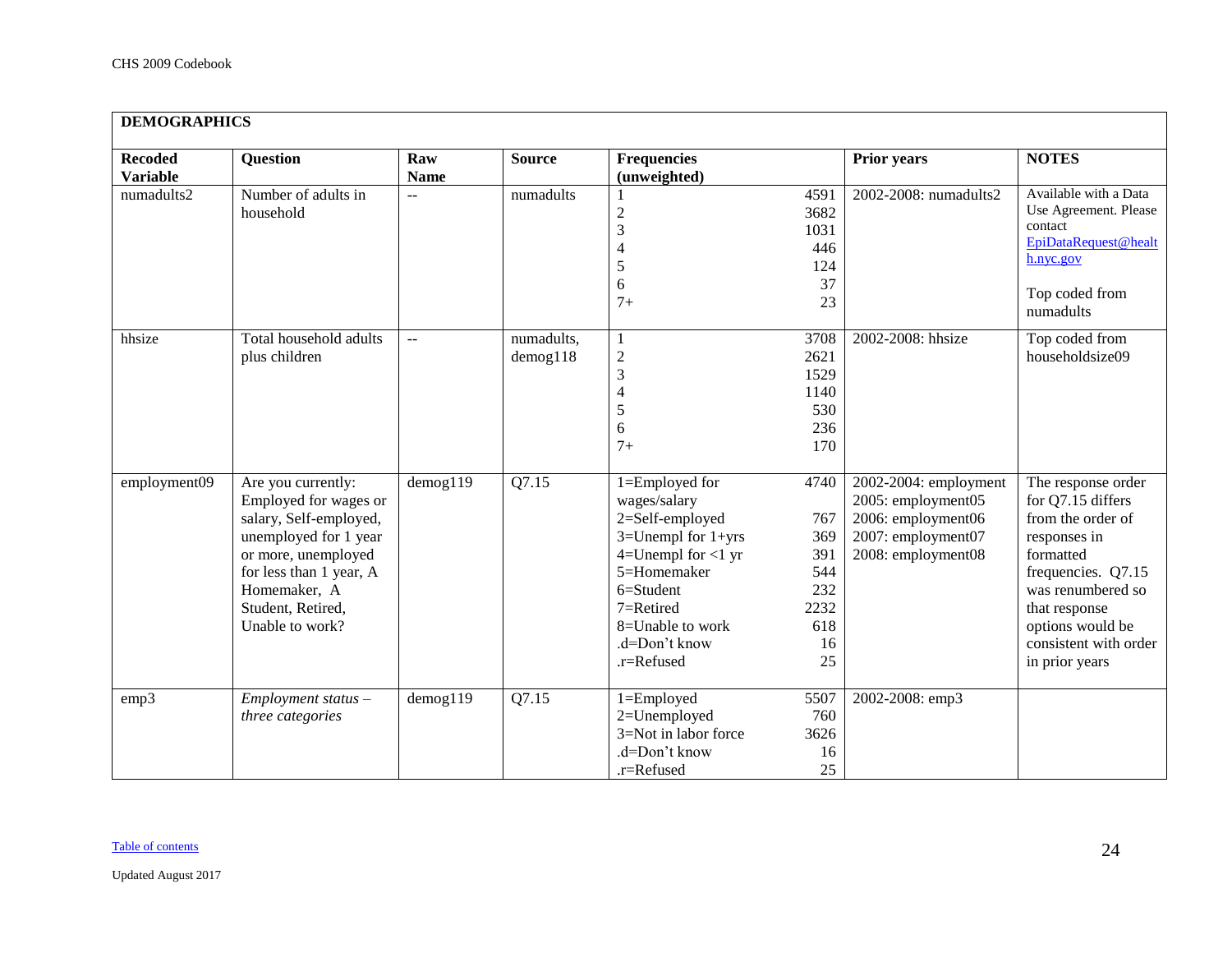|                                   | <b>DEMOGRAPHICS</b>                                                                                                                                                                                                                                                                                                |                      |                              |                                                                                                                                                      |                                                          |                                                                                                        |                                                                                                                                                                                                                                                                                                                             |  |  |  |  |
|-----------------------------------|--------------------------------------------------------------------------------------------------------------------------------------------------------------------------------------------------------------------------------------------------------------------------------------------------------------------|----------------------|------------------------------|------------------------------------------------------------------------------------------------------------------------------------------------------|----------------------------------------------------------|--------------------------------------------------------------------------------------------------------|-----------------------------------------------------------------------------------------------------------------------------------------------------------------------------------------------------------------------------------------------------------------------------------------------------------------------------|--|--|--|--|
| <b>Recoded</b><br><b>Variable</b> | <b>Question</b>                                                                                                                                                                                                                                                                                                    | Raw<br><b>Name</b>   | <b>Source</b>                | <b>Frequencies</b><br>(unweighted)                                                                                                                   |                                                          | <b>Prior years</b>                                                                                     | <b>NOTES</b>                                                                                                                                                                                                                                                                                                                |  |  |  |  |
| povertygroup                      | The next question is<br>about your combined<br>household income. By<br>household income we<br>mean the combined<br>income from everyone<br>living in the household<br>including even<br>roommates or those on<br>disability income. Is<br>your household's<br>annual income from all<br>sources: <100-199%,<br>etc | Q7_16_09,<br>demog68 | Q7.16,<br>Q7.16a             | $1 = < 100\%$ FPL<br>2=100 - < 200% FPL<br>3=200 - <400% FPL<br>$4=400 - 600\%$ FPL<br>$5 = >600\%$ FPL<br>6=Don't know<br>.r=Refused<br>$=$ Missing | 1755<br>1541<br>1468<br>1427<br>2044<br>887<br>784<br>28 | $2002: -$<br>$2003: -$<br>2004-2008:<br>povertygroup                                                   | In '02-'03 income<br>directly reported;<br>beginning fall 2003<br>income asked in<br>relation to poverty<br>thresholds;<br>povertygroup was<br>updated in CHS 07<br>for all yrs to<br>incorporate obs w/<br>partial info on<br>income & to correct<br>for obs w/<br>insufficient info to<br>assign to an income<br>category |  |  |  |  |
| pov200                            | Household annual<br>income from all<br>sources <200% FPL                                                                                                                                                                                                                                                           | $\mathbf{u}$         | Povertygroup;<br>Q7_16_09,   | $1 = 200\%$ FPL<br>$2 = >200\%$ FPL<br>3=Don't know<br>$=$ Missing                                                                                   | 3475<br>5265<br>534<br>660                               | $2002: -$<br>$2003: -$<br>2004: pov200<br>2005: pov200<br>2006: pov200<br>2007: pov200<br>2008: pov200 | pov200 was created<br>to include as many<br>known responses as<br>possible- it is not a<br>collapse of<br>povertygroup.                                                                                                                                                                                                     |  |  |  |  |
| povgroup3                         | 3-category household<br>annual income from all<br>sources                                                                                                                                                                                                                                                          | $\overline{a}$       | Povertygroup;<br>$Q7_16_09,$ | $1 = 200\%$ FPL<br>2=200 - <400% FPL<br>$3 = >400\%$ FPL<br>4=Don't know<br>$=$ Missing                                                              | 3475<br>1468<br>3524<br>694<br>773                       | $2002: -$<br>$2003: -$<br>2004-2008: povgroup3                                                         | povgroup3 was<br>created to include as<br>many known<br>responses as<br>possible- it is not a<br>collapse of<br>povertygroup                                                                                                                                                                                                |  |  |  |  |
| newpovgrps                        | 5 category household<br>annual income from all<br>sources                                                                                                                                                                                                                                                          | $\overline{a}$       | povertygroup                 | $1 = < 100\%$ FPL<br>2=100 - < 200% FPL<br>3=200 - <400% FPL<br>$4=400 - 600\%$ FPL<br>5=>600% FPL<br>$=$ Missing                                    | 1755<br>1541<br>1468<br>1427<br>2044<br>1699             | 2002-2008: newpovgrps                                                                                  | If comparing income<br>in '02/'03, to later<br>years use<br>newpovgrps, else<br>use povertygroups                                                                                                                                                                                                                           |  |  |  |  |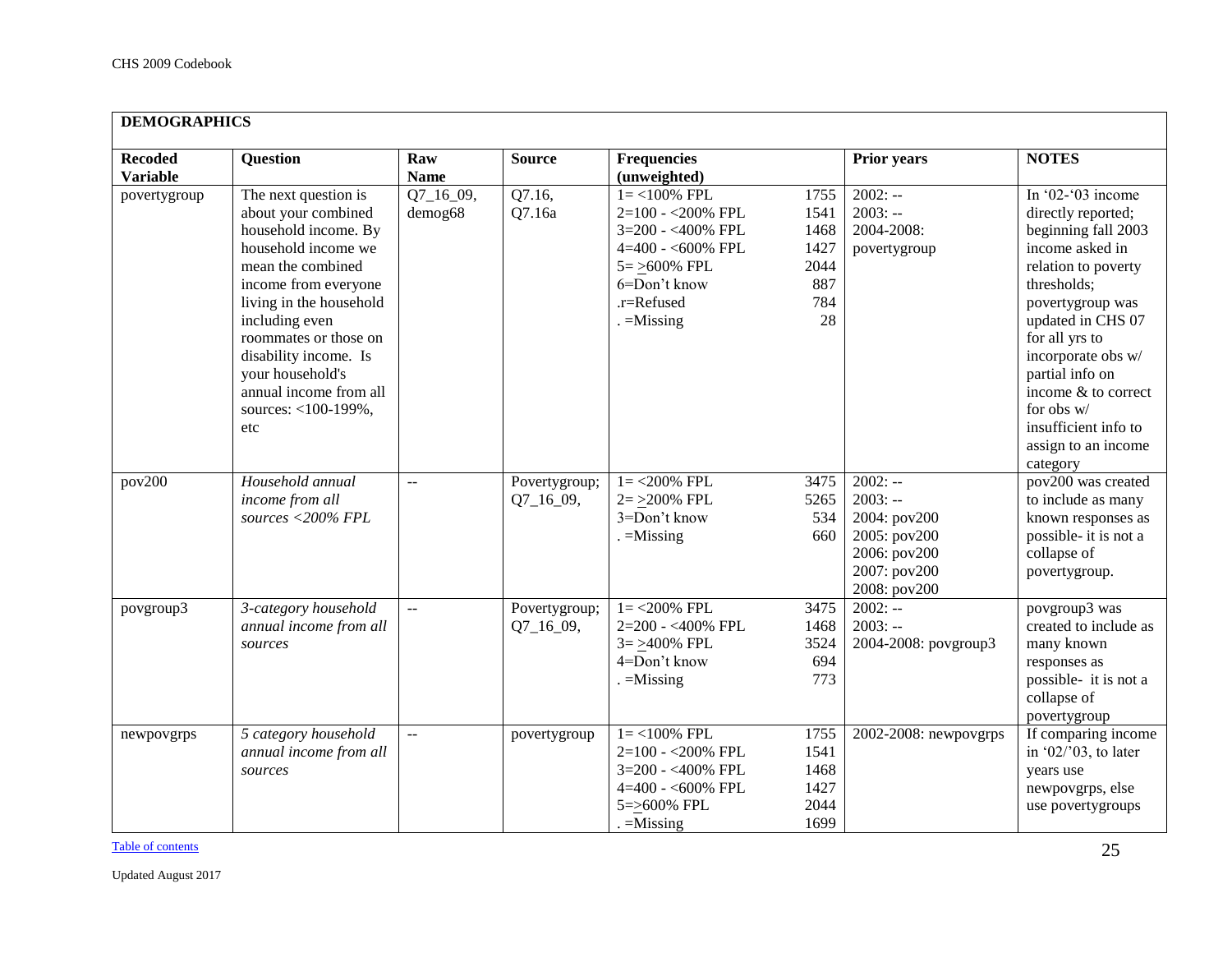| <b>DEMOGRAPHICS</b>               |                                                                                              |                                                                            |                                   |                                                                                                                                                                                              |                                                                                                                         |                                                                                                                                         |  |  |  |  |
|-----------------------------------|----------------------------------------------------------------------------------------------|----------------------------------------------------------------------------|-----------------------------------|----------------------------------------------------------------------------------------------------------------------------------------------------------------------------------------------|-------------------------------------------------------------------------------------------------------------------------|-----------------------------------------------------------------------------------------------------------------------------------------|--|--|--|--|
| <b>Recoded</b><br><b>Variable</b> | Question                                                                                     | Raw<br><b>Name</b>                                                         | <b>Source</b>                     | <b>Frequencies</b><br>(unweighted)                                                                                                                                                           | <b>Prior years</b>                                                                                                      | <b>NOTES</b>                                                                                                                            |  |  |  |  |
| bmi                               | About how tall are you<br>without shoes?<br>About how much do<br>you weigh without<br>shoes? | demog120,<br>demog127;<br>demog36-39,<br>demog48-51,<br>$demog100-$<br>103 | Q7.17-Q7.20                       | Continuous<br>$-$<br>$=$ Missing<br>475                                                                                                                                                      | 2002-2008: bmi                                                                                                          |                                                                                                                                         |  |  |  |  |
| weight09in4                       | See bmi                                                                                      | $\sim$ $\sim$                                                              | weightin4<br>probableweig<br>ht09 | $bmi$ <18.5<br>$l =$ Under:<br>283<br>2=Normal:<br>$18.5 \leq bmi < 25$<br>3739<br>$3=0$ verwt:<br>$25 \leq bmi < 30$<br>3344<br>$4 = Obese:$<br>$30 \leq bmi$<br>2353<br>$=$ Missing<br>215 | $2002: -$<br>$2003: -$<br>$2004: -$<br>2005: weight05in4<br>2006: weight06in4<br>2007: weight07in4<br>2008: weight08in4 | Includes responses<br>to follow up<br>questions on wt, ht                                                                               |  |  |  |  |
| weightall                         | See bmi                                                                                      | $\sim$ $\sim$                                                              | weightin3<br>probableweig<br>ht09 | $bmi$ <25<br>$1 = Und/norm$ :<br>4022<br>$2=0$ verwt:<br>$25 \leq b$ mi<30<br>3344<br>$3 = O$ bese:<br>$30$ cbmi $< 100$<br>2353<br>$=$ Missing<br>215                                       | 2002-2008: weightall                                                                                                    | **Weightall should<br>be used for analyses<br>using 3-category<br>weight **<br>Include responses to<br>follow up questions<br>on wt, ht |  |  |  |  |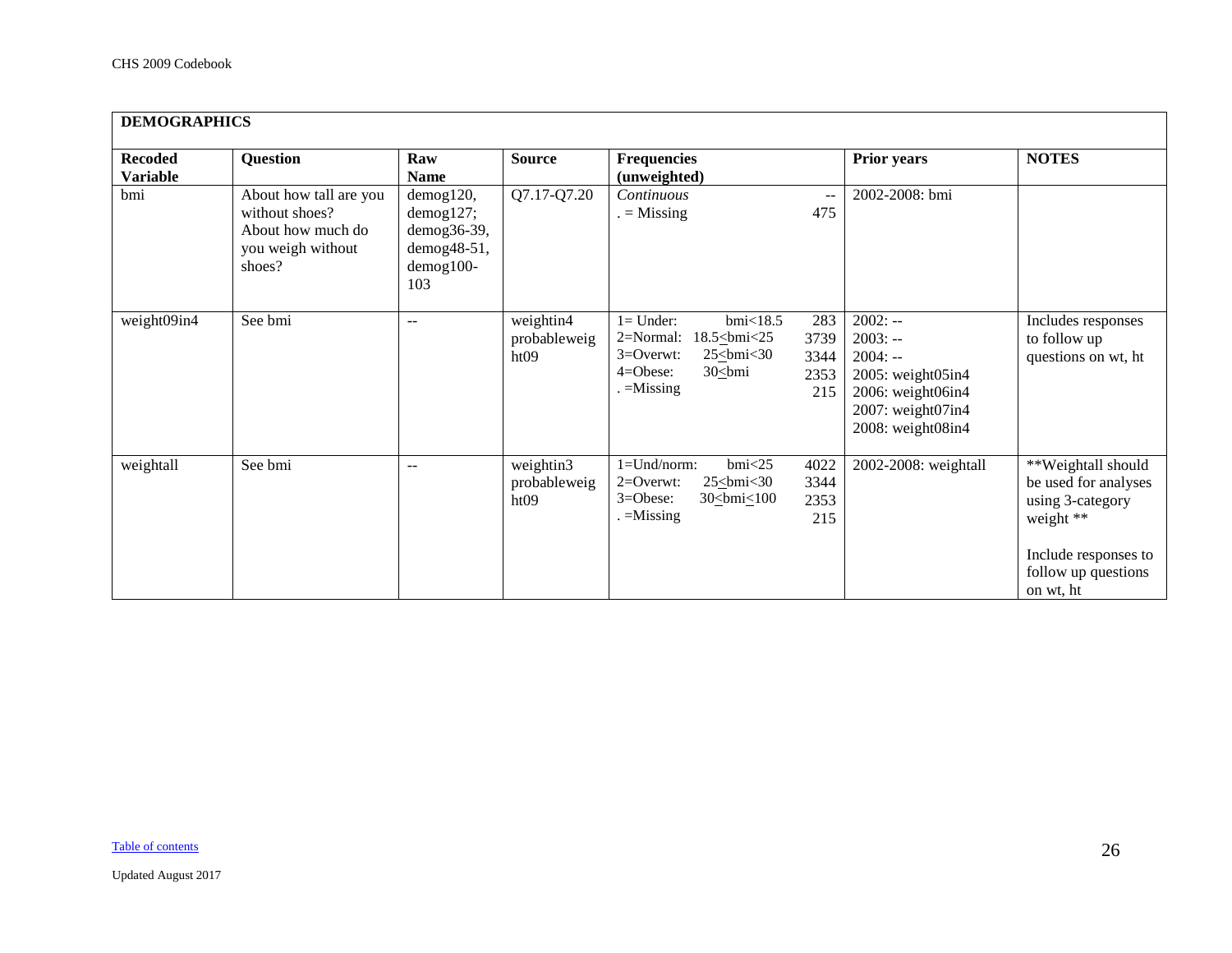<span id="page-26-0"></span>

|                                   | <b>NEIGHBORHOODS</b>                                                                                                                  |                    |               |                                                                                                     |                                     |                                                                             |                                                                                                                                                                                                                                                                                                                                                                                              |  |  |  |
|-----------------------------------|---------------------------------------------------------------------------------------------------------------------------------------|--------------------|---------------|-----------------------------------------------------------------------------------------------------|-------------------------------------|-----------------------------------------------------------------------------|----------------------------------------------------------------------------------------------------------------------------------------------------------------------------------------------------------------------------------------------------------------------------------------------------------------------------------------------------------------------------------------------|--|--|--|
| <b>Recoded</b><br><b>Variable</b> | <b>Question</b>                                                                                                                       | Raw<br><b>Name</b> | <b>Source</b> | Frequencies<br>(unweighted)                                                                         |                                     | <b>Prior years</b>                                                          | <b>NOTES</b>                                                                                                                                                                                                                                                                                                                                                                                 |  |  |  |
| ufh34                             | 34 United Hospital Fund<br>$neighbourhoods$ – few<br>neighborhoods are<br>combined due to the<br>survey design<br>categorized 1 to 34 | $\overline{a}$     | uhf           | $1 - 34$<br>Frequencies not<br>reported due to<br>large number of<br>categories                     |                                     | 2002: uhf33*<br>2003-2008: uhf34                                            | Available with a Data Use<br>Agreement. Please contact<br>EpiDataRequest@health.nyc.gov<br>*UHF34 not available in CHS<br>2002 (uhf33 available)                                                                                                                                                                                                                                             |  |  |  |
| borough                           | Borough of residence<br>based on uhf assignment                                                                                       | $-$                | uhf42         | $1 = Bronx$<br>$2 = Brooklyn$<br>3=Manhattan<br>$4 =$ Queens<br>5=Staten Island                     | 1619<br>2615<br>2425<br>2420<br>855 | 2002-2008:<br>borough                                                       | Available with a Data Use<br>Agreement. Please contact<br>EpiDataRequest@health.nyc.gov<br>For a set of cell respondents<br>where uhf could not be assigned,<br>uhf (and consequently borough)<br>was imputed. As a result,<br>borough variable may not match<br>self-reported borough.                                                                                                      |  |  |  |
| dphonew06                         | <b>District Public Health</b><br>Offices in New York City                                                                             | $\overline{a}$     | uhf           | $1 =$ South Bronx<br>2=East/Cen Harlem<br>3=North/Cen Bklyn<br>$4 =$ All other areas<br>$=$ Missing | 629<br>419<br>742<br>8112<br>32     | $2002: -$<br>$2003: -$<br>$2004: -$<br>$2005: -$<br>2006-2008:<br>dphonew06 | Available with a Data Use<br>Agreement. Please contact<br>EpiDataRequest@health.nyc.gov<br>DPHO areas were expanded Sept.<br>2005, therefore dphonew06 (CHS<br>06-09) not directly comparable to<br>dpho (CHS 02-05). May consider<br>manually recoding DPHO<br>variable to get a consistent<br>geographic area.<br>For explanation of missing<br>values, see note on 'borough'<br>variable. |  |  |  |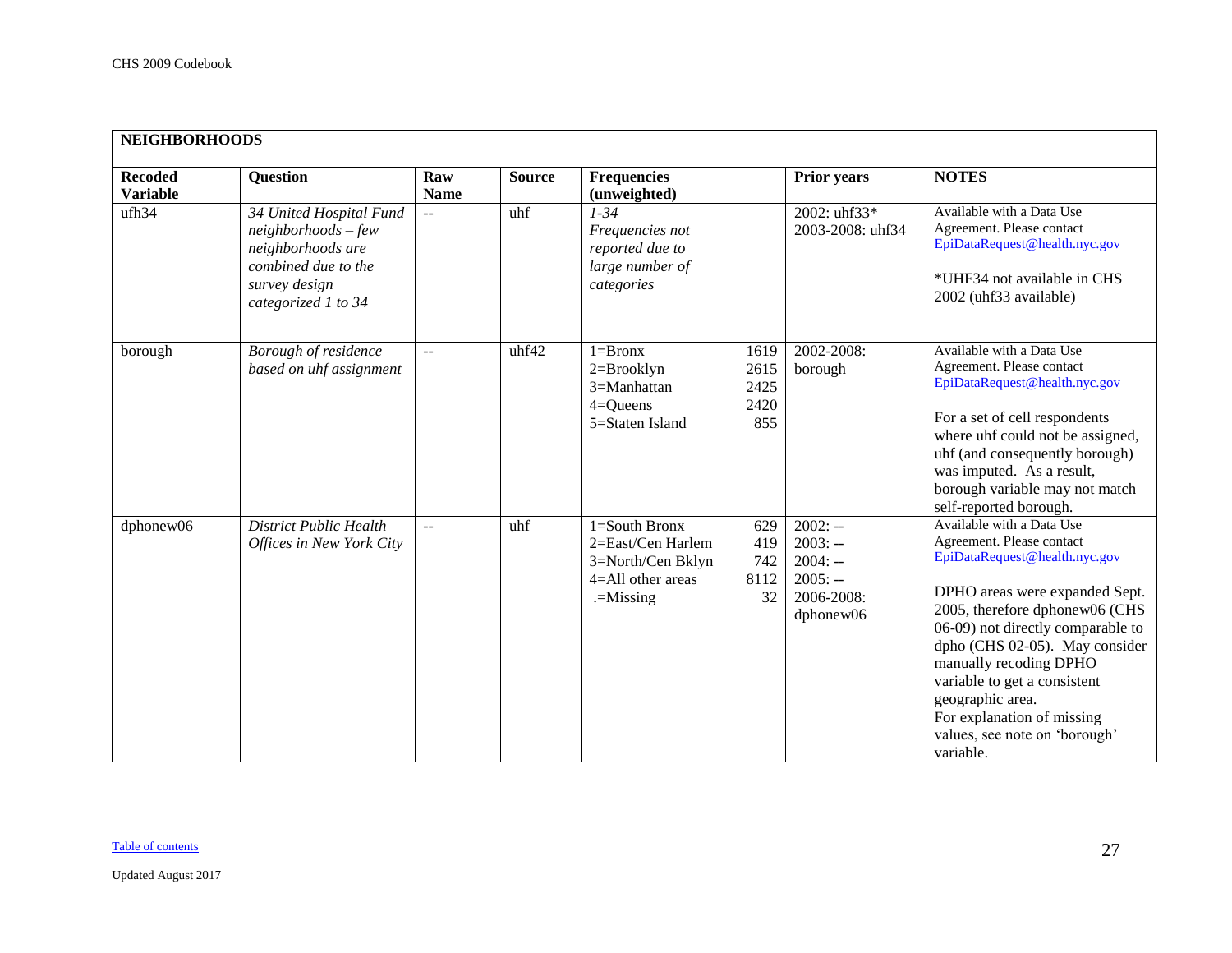| <b>NEIGHBORHOODS</b>              |                                                                                                                                    |                    |               |                                                                                                             |                                     |                                                                               |                                                                                                                                                                                              |  |  |  |
|-----------------------------------|------------------------------------------------------------------------------------------------------------------------------------|--------------------|---------------|-------------------------------------------------------------------------------------------------------------|-------------------------------------|-------------------------------------------------------------------------------|----------------------------------------------------------------------------------------------------------------------------------------------------------------------------------------------|--|--|--|
| <b>Recoded</b><br><b>Variable</b> | <b>Question</b>                                                                                                                    | Raw<br><b>Name</b> | <b>Source</b> | <b>Frequencies</b><br>(unweighted)                                                                          |                                     | <b>Prior years</b>                                                            | <b>NOTES</b>                                                                                                                                                                                 |  |  |  |
| uhf42pov                          | Neighborhood poverty in<br>tertiles: percent of UHF<br><200% FPL, Census<br><i>2000</i>                                            | $\qquad \qquad -$  | uhf           | $l = High$ pov=low inc<br>$2=$ Med pov=med inc<br>$3 =$ Low pov=high inc<br>$=$ Missing                     | 3093<br>3612<br>3197<br>32          | 2002-2008:<br>uhf42pov                                                        | New in 2008 (updated for all<br>years)<br>For explanation of missing<br>values, see note on 'borough'<br>variable.                                                                           |  |  |  |
| Neighpovgroup4<br>$-0711$         | Neighborhood poverty;<br>percent of zip code<br>population living below<br>100% FPL per American<br>Community Survey,<br>2007-2011 | $- -$              | fixzip        | $1=0 - 10\%$ (low<br>pov)<br>$2=10 - 20\%$<br>$3=20 - 30\%$<br>$4=30 - 100\%$ (very<br>high)<br>$= Missing$ | 2521<br>3488<br>2228<br>1574<br>123 | 2002-2004:<br>Neighpovgroup4<br>2000<br>2005-2008:<br>Neighpovgroup4_<br>0711 | Standard Agency area-based<br>poverty measure, based on % of<br>population in respondent's zip<br>code living below 100% of the<br>FPL (based on the American<br>Community Survey 2007-2011) |  |  |  |
|                                   |                                                                                                                                    |                    |               |                                                                                                             |                                     |                                                                               | Updated definition where zip<br>codes with zero poverty<br>denominator are set to missing                                                                                                    |  |  |  |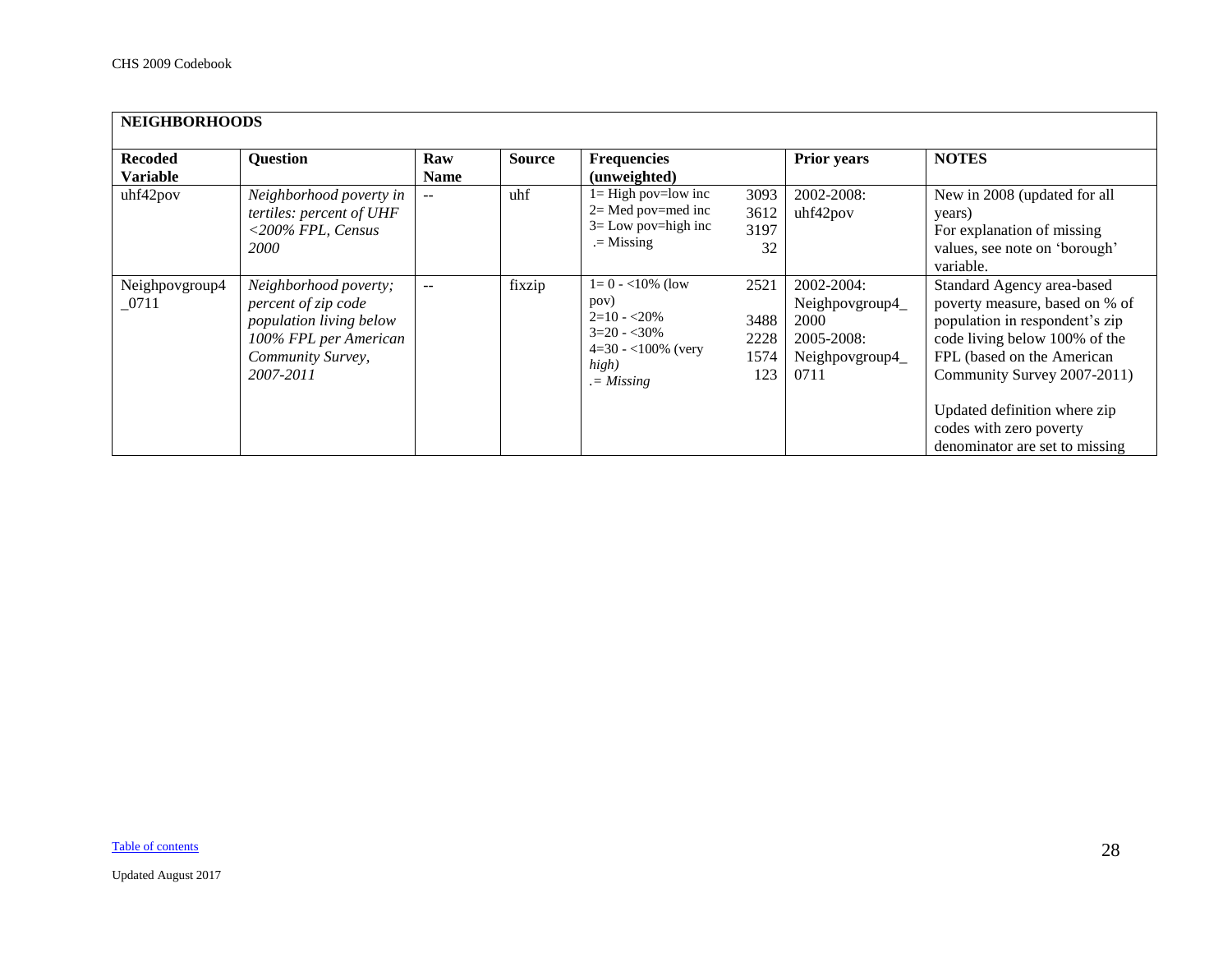<span id="page-28-0"></span>

| <b>TOBACCO &amp; SECOND HAND SMOKING</b> |                                                                                                                                                |                                | (Spring, fall '03 variables reported since fall '03 is combined w/ CHS 2003 for smoking analyses) |                                                                                                           |                                  |                                                                 |                                                                                                                                                                                                                                                    |
|------------------------------------------|------------------------------------------------------------------------------------------------------------------------------------------------|--------------------------------|---------------------------------------------------------------------------------------------------|-----------------------------------------------------------------------------------------------------------|----------------------------------|-----------------------------------------------------------------|----------------------------------------------------------------------------------------------------------------------------------------------------------------------------------------------------------------------------------------------------|
| <b>Recoded Variable</b>                  | <b>Question</b>                                                                                                                                | Raw<br><b>Name</b>             | <b>Source</b>                                                                                     | <b>Frequencies</b><br>(unweighted)                                                                        |                                  | <b>Prior years</b>                                              | <b>NOTES</b>                                                                                                                                                                                                                                       |
| smoker                                   | Have you smoked at<br>least 100 cigarettes in<br>your entire life?<br>Do you now smoke<br>cigarettes everyday,<br>some days, or not at<br>all? | smoke1;<br>smoke2              | Q8.1;<br>Q8.2                                                                                     | $1 =$ Never<br>$2=$ Current<br>$3=$ Former<br>.d= Don't know<br>$.r =$ Refused                            | 5850<br>1453<br>2574<br>46<br>11 | 2002-2008: smoker                                               |                                                                                                                                                                                                                                                    |
| everyday                                 | Smoke every day vs<br>some days                                                                                                                | smoke2                         | Q8.2<br>(smoke1)                                                                                  | $1 = Yes$ , every day<br>$2 = No$ , some days<br>.d= Don't know<br>$r =$ Refused<br>$=$ Missing/Not asked | 968<br>485<br>8478               | 2002-2008: everyday                                             | Denominator is<br>persons who<br>currently smoke<br>$(smoke1=1 &$<br>smoke $2=1, 2$                                                                                                                                                                |
| numberperdaya                            | $\# \text{cigs smoked/day}$<br>every & someday<br>smokers, continuous<br>(imputed for missing<br>& adjusted for days<br>smoked)                | Smoke3,<br>smoke72/<br>Smoke89 | Q8.3,<br>Q8.3a,<br>Q8.3 <sub>b</sub>                                                              | Continuous<br>$=$ Missing/Not asked                                                                       |                                  | 2002-2006:<br>numberperdaya<br>$2007: -$<br>2008: numberperdaya | numberperdaya<br>imputes for missing<br>values of smoke3<br>and smoke72 and<br>adjusts for days<br>smoked.<br>Numberperdaya<br>sums to total every<br>and some day<br>smokers.<br>Question wording<br>and response<br>options changed<br>over time |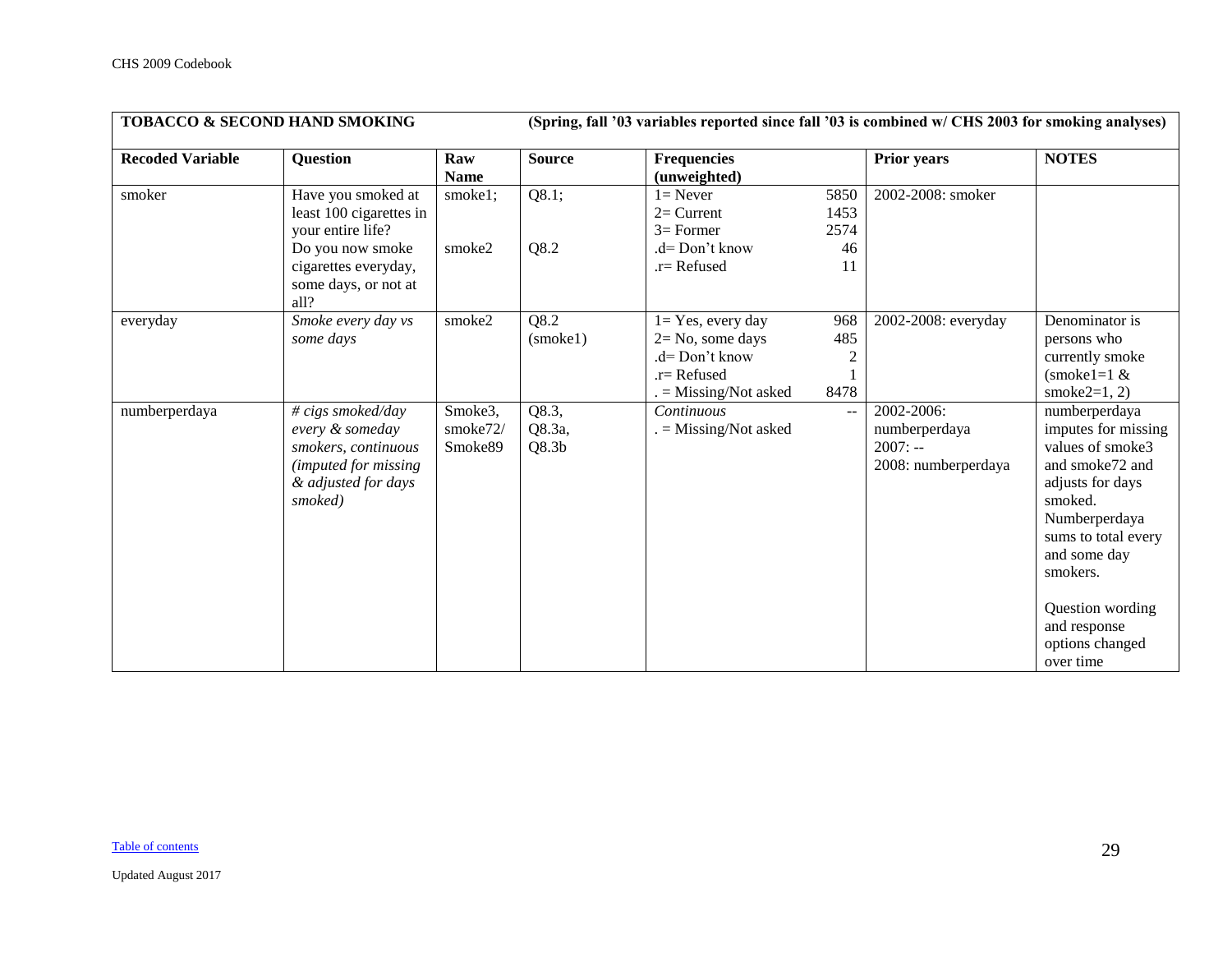|                         | <b>TOBACCO &amp; SECOND HAND SMOKING</b>                                                                                |                             |               | (Spring, fall '03 variables reported since fall '03 is combined w/ CHS 2003 for smoking analyses)     |                          |                                                                                                                                                                                                             |                                                                                                                                                                                             |  |
|-------------------------|-------------------------------------------------------------------------------------------------------------------------|-----------------------------|---------------|-------------------------------------------------------------------------------------------------------|--------------------------|-------------------------------------------------------------------------------------------------------------------------------------------------------------------------------------------------------------|---------------------------------------------------------------------------------------------------------------------------------------------------------------------------------------------|--|
| <b>Recoded Variable</b> | <b>Question</b>                                                                                                         | Raw<br><b>Name</b>          | <b>Source</b> | <b>Frequencies</b><br>(unweighted)                                                                    |                          | <b>Prior years</b>                                                                                                                                                                                          | <b>NOTES</b>                                                                                                                                                                                |  |
| cpd09a                  | # cigs smoked/day<br>every & someday<br>smokers, categorical<br>(imputed for missing)<br>& adjusted for days<br>smoked) | $\overline{a}$              | numberperdaya | $1 = < 10$ cigs<br>$2=10 - 21$ cigs<br>$3 = 21 + cigs$<br>$=$ Missing/Not asked                       | 796<br>596<br>61<br>8481 | 2002: cpd02a<br>2003 sprg: cpd03a<br>2003: cpd03a<br>2003 fall: cpd03a<br>2004: cpd04a<br>$2005: -$<br>2006: cpd06a<br>$2007: -$<br>2008: cpd08a                                                            | cpd09a is<br>categorical version<br>of numberperdaya.<br>See above for<br>description.<br>cpd replaces<br>'cigarettes' vars in<br>all yrs available                                         |  |
| everydaycpda            | # cigs smoked/day<br>among every day<br>smokers ONLY<br>(imputed for missing)                                           | $\overline{a}$              | numberperdaya | $1 = 10$<br>$2=10 - 21$<br>$3 = 21 +$<br>$=$ Missing/Not asked                                        | 321<br>587<br>60<br>8966 | 2002-2006:<br>everydaycpda<br>$2007: -$<br>2008: everydaycpda                                                                                                                                               | everydaycpda is<br>categorical version<br>of numperdaya for<br><b>EVERY DAY</b><br>SMOKERS.<br>Only every day<br>were asked cpd in<br>$05$ ; use<br>everydaycpda for<br>cpd trend analyses. |  |
| heavysmoker09a          | Heavysmoker(>10<br>cig/day) (imputed for<br>missing cigs $\&$<br>adjusted for days<br>smoked)                           | $\mathcal{L}_{\mathcal{F}}$ | numberperdaya | $1 = Yes (>10 \text{ cigs})$<br>$2 = No \left( \leq 10 \text{ cigs} \right)$<br>$=$ Missing/Not asked | 417<br>1036<br>8481      | 2002: heavysmoker02a<br>2003spg:<br>heavysmoker03a<br>2003: heavysmoker03a<br>2003fall:<br>heavysmoker03a<br>2004: heavysmoker04a<br>$2005: -$<br>2006: heavysmoker06a<br>$2007: -$<br>2008: heavysmoker08a | heavysmoker09a is<br>dichotomous<br>version of<br>numberperdaya.<br>See above for<br>description.<br>HeavysmokerYY'a'<br>(NOT<br>heavysmoker)<br>should be used in<br>multi-yr analyses.    |  |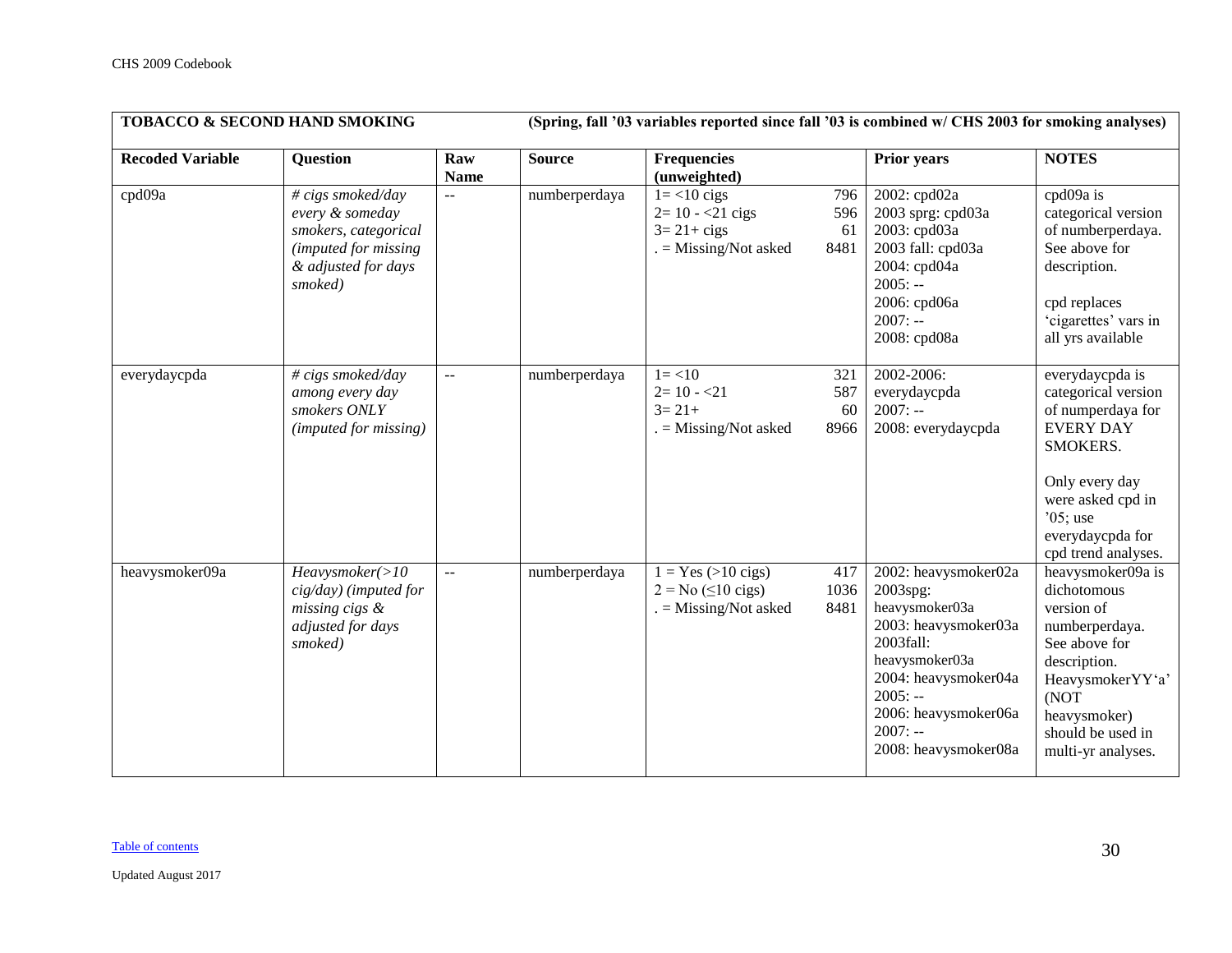|                         | <b>TOBACCO &amp; SECOND HAND SMOKING</b>                                       |                    |                             | (Spring, fall '03 variables reported since fall '03 is combined w/ CHS 2003 for smoking analyses)                       |                                          |                                                                                                                                                           |                                                                                                                                           |  |
|-------------------------|--------------------------------------------------------------------------------|--------------------|-----------------------------|-------------------------------------------------------------------------------------------------------------------------|------------------------------------------|-----------------------------------------------------------------------------------------------------------------------------------------------------------|-------------------------------------------------------------------------------------------------------------------------------------------|--|
| <b>Recoded Variable</b> | <b>Question</b>                                                                | Raw<br><b>Name</b> | <b>Source</b>               | <b>Frequencies</b><br>(unweighted)                                                                                      |                                          | <b>Prior years</b>                                                                                                                                        | <b>NOTES</b>                                                                                                                              |  |
| smokecat                | Type of smoker                                                                 | $-$                | everyday,<br>heavysmoker09a | 1=Non-daily smoker<br>2=Light daily smoker<br>3=Heavy daily smoker<br>$4 = Non-smoker$<br>$=M$ issing                   | 485<br>557<br>411<br>8424<br>57          | 2002-2004: smokecat<br>$2005: -$<br>2006: smokecat<br>$2007: -$<br>2008: smokecat                                                                         |                                                                                                                                           |  |
| firstcigarette09        | How soon after<br>waking up do you<br>smoke your first<br>cigarette?           | smoke101           | Q8.4                        | $1 = 5$ min.<br>$2=6-30$ min.<br>$3 = 31 - 60$ min.<br>$4 = >1$ hour<br>$=$ Missing/Not asked                           | 219<br>356<br>214<br>604<br>8541         | $2002: -$<br>2003spg: firstcigarette<br>$2003: -$<br>2003fall: firstcigarette<br>2004: firstcigarette<br>$2005: -$<br>$2006: -$<br>$2007: -$<br>$2008: -$ | Response options<br>differ across years                                                                                                   |  |
| agesmkcur               | How old were you<br>when you first started<br>smoking cigarettes<br>regularly? | smoke24            | Q8.5<br>(smoker)            | $1=1-9$ yrs<br>$2 = 10 - 12$ yrs<br>$3 = 13 - 17$ yrs<br>$4 = 18 - 22$ yrs<br>$5 = 23 + yrs$<br>$=$ Missing/Not asked   | 20<br>98<br>622<br>439<br>210<br>8545    | $2002: -$<br>2003 spring: agesmkcur<br>$2003: -$<br>2003 fall: agesmkcur<br>2004-2007: agesmkcur<br>$2008: -$                                             | Denominator is<br>persons who<br>currently smoke<br>$(smoker=2)$                                                                          |  |
| agesmkever              | How old were you<br>when you first started<br>smoking cigarettes<br>regularly? | smoke24            | Q8.5<br>(smoker)            | $1 = 1-9$ yrs<br>$2 = 10 - 12$ yrs<br>$3 = 13 - 17$ yrs<br>$4 = 18 - 22$ yrs<br>$5 = 23 + yrs$<br>$=$ Missing/Not asked | 50<br>212<br>1768<br>1315<br>435<br>6154 | $2002: -$<br>2003 spring:<br>agesmkever<br>$2003: -$<br>2003 fall: agesmkever<br>$2004: -$<br>2005-2007: agesmkever<br>$2008: -$                          | Denominator is<br>persons who ever<br>smoked (smoke1<br>$=1)$<br>Not available in '04<br>b/c question only<br>asked of current<br>smokers |  |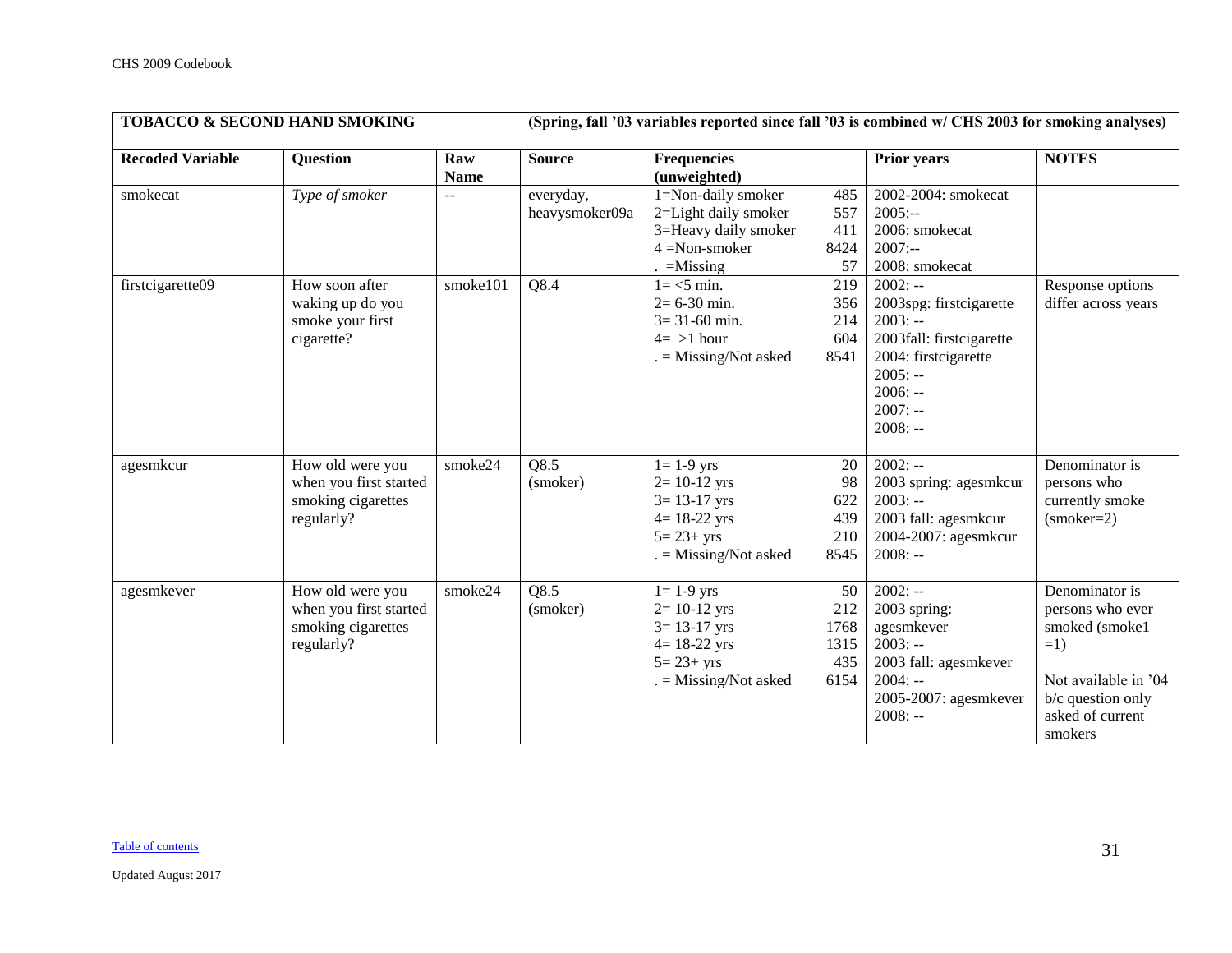| <b>TOBACCO &amp; SECOND HAND SMOKING</b> |                                                                                                                                                                                                                          |                               | (Spring, fall '03 variables reported since fall '03 is combined w/ CHS 2003 for smoking analyses) |                                                                                                                                                                                                                         |                                                     |                                                                |                                                                     |
|------------------------------------------|--------------------------------------------------------------------------------------------------------------------------------------------------------------------------------------------------------------------------|-------------------------------|---------------------------------------------------------------------------------------------------|-------------------------------------------------------------------------------------------------------------------------------------------------------------------------------------------------------------------------|-----------------------------------------------------|----------------------------------------------------------------|---------------------------------------------------------------------|
| <b>Recoded Variable</b>                  | <b>Question</b>                                                                                                                                                                                                          | Raw<br><b>Name</b>            | <b>Source</b>                                                                                     | <b>Frequencies</b><br>(unweighted)                                                                                                                                                                                      |                                                     | <b>Prior years</b>                                             | <b>NOTES</b>                                                        |
| triedtoquit                              | During the past 12<br>months, have you<br>stopped smoking for<br>24 hours or longer<br>because you were<br>trying to quit<br>smoking?<br>About how long has<br>it been since you last<br>smoked cigarettes<br>regularly? | smoke4;<br>smoke90/<br>smoke5 | Q8.9<br>Q8.8                                                                                      | $1 = Yes$<br>$2=N0$<br>$=$ Missing/Not asked                                                                                                                                                                            | 1099<br>565<br>8270                                 | 2002-2008: triedtoquit                                         | Former smokers<br>who quit in past<br>year are included in<br>'Yes' |
| recentquit                               | Those who quit in the<br>past year $vs >l yr$<br>ago                                                                                                                                                                     | $\mathbb{L}^{\mathbb{L}}$     | smoke5                                                                                            | $1=0-12$ mo ago<br>$2 = >1$ yr ago<br>$=$ Missing/Not asked                                                                                                                                                             | 216<br>2233<br>7485                                 | 2002-2008: recentquit                                          | Denominator is<br>persons who are<br>former smokers                 |
| successfulquit1                          | Quit for $> 3$ months<br>among those who<br>quit last year                                                                                                                                                               | $\mathbb{L}^{\mathbb{L}}$     | smoke5,<br>recentquit                                                                             | $1 = Yes, >3$ mo<br>$2=No, \leq 3 mo$<br>$=$ Missing/Not asked                                                                                                                                                          | 148<br>68<br>9718                                   | 2002-2008:<br>successfulquit1                                  | Denominator is<br>persons who quit<br>smoking in past<br>year       |
| smoke5a                                  | About how long has<br>it been since you last<br>smoked cigarettes<br>regularly?<br>(continuous, in<br>months)                                                                                                            | $\mathbb{L}^{\mathbb{L}}$     | Q10.6                                                                                             | $=$ Missing<br>$0.2 - 780.0$                                                                                                                                                                                            | 7485<br>2449                                        | $2002 - 2003$ : --<br>Fall 2003: smoke5a<br>2004-2008: smoke5a | In months                                                           |
| smoke5                                   | About how ong has it<br>been since you last<br>smoked cigarettes<br>regularly?<br>(categories)                                                                                                                           | $\mathbb{H}^{\mathbb{H}}$     | Q10.6, smoke5a                                                                                    | $l =$ Within past month<br>$2=$ More than 1-3<br>months<br>3=More than 3-6<br>months<br>4=More than 6-12<br>months<br>5=More than 1-5 years<br>6=More than 5-10<br>years<br>7=More than 10 years<br>.=Missing/not asked | 40<br>28<br>44<br>104<br>386<br>386<br>1461<br>7485 | 2002-2008: smoke5                                              | Data collected<br>differently in 2002-<br>2003                      |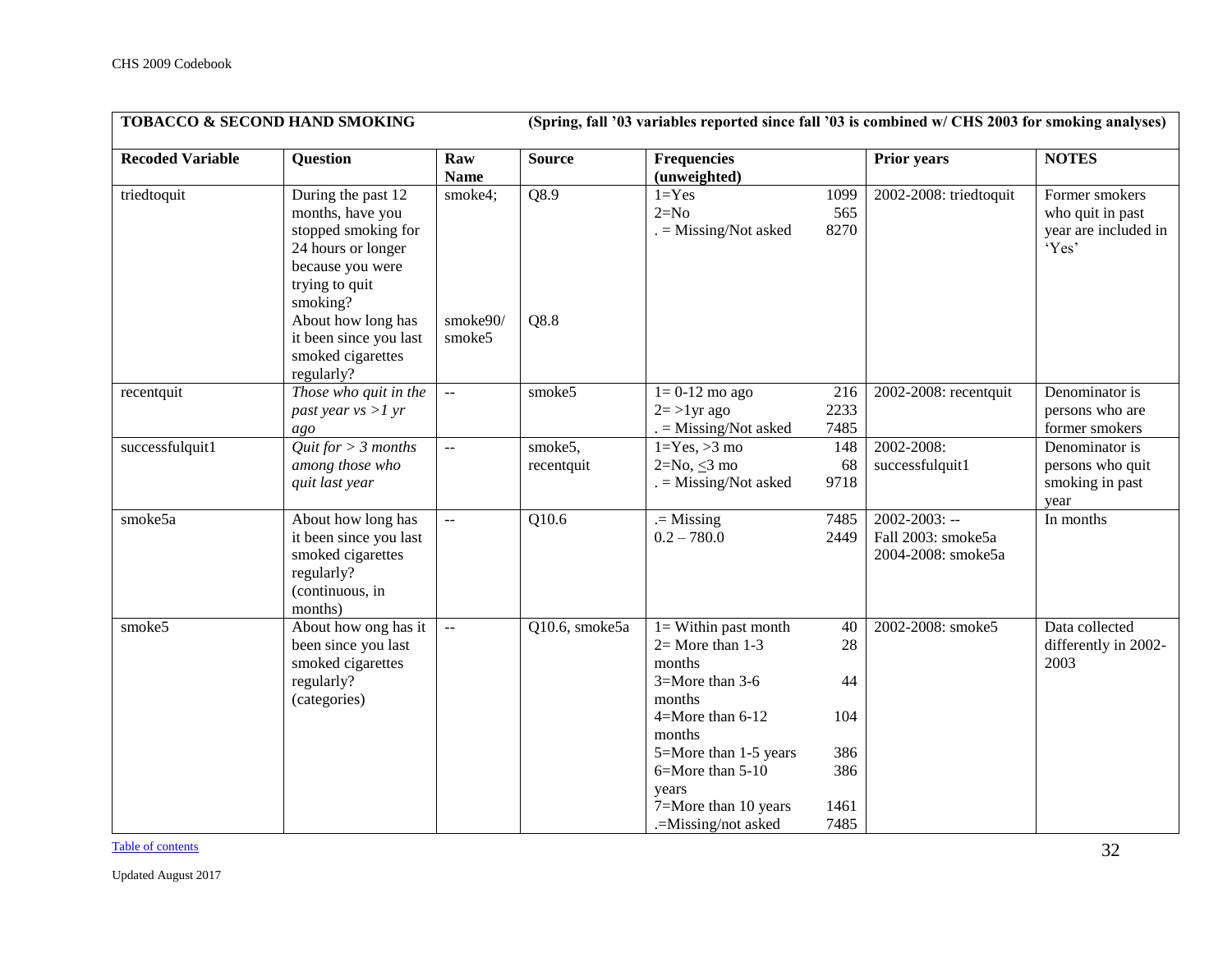| <b>TOBACCO &amp; SECOND HAND SMOKING</b> |                        |             | (Spring, fall '03 variables reported since fall '03 is combined w/ CHS 2003 for smoking analyses) |                       |      |                        |                     |  |
|------------------------------------------|------------------------|-------------|---------------------------------------------------------------------------------------------------|-----------------------|------|------------------------|---------------------|--|
| <b>Recoded Variable</b>                  | <b>Question</b>        | Raw         | <b>Source</b>                                                                                     | <b>Frequencies</b>    |      | <b>Prior years</b>     | <b>NOTES</b>        |  |
|                                          |                        | <b>Name</b> |                                                                                                   | (unweighted)          |      |                        |                     |  |
| sourcelastcig                            | Was the last cigarette | smoke39     | Q8.10;                                                                                            | $1 =$ Carton          | 208  | $2002: -$              | Denominator is      |  |
|                                          | you smoked from a      |             | smoker                                                                                            | $2 = Pack$            | 1040 | 2003 spring: smoke39   | current smokers     |  |
|                                          | carton, a pack, a      |             |                                                                                                   | $3 =$ Single – loosie | 102  | 2003: smoke39          |                     |  |
|                                          | single or loosie,      |             |                                                                                                   | 4=Bummed              | 49   | 2003 fall: smoke39     |                     |  |
|                                          | bummed, or did you     |             |                                                                                                   | 5=Roll own            | 48   | 2005: smoke39          |                     |  |
|                                          | roll your own?         |             |                                                                                                   | $d=Don't know$        |      | 2006-2008:             |                     |  |
|                                          |                        |             |                                                                                                   | $.r=$ Refused         |      | sourcelastcig          |                     |  |
|                                          |                        |             |                                                                                                   | $=$ Missing/Not asked | 8481 |                        |                     |  |
| cost20cigarettes                         | How much did you       | smoke40,    | Q8.11                                                                                             | Continuous            |      | $2002: -$              |                     |  |
|                                          | pay for that           | smoke41,    |                                                                                                   | .d= Don't know        | 53   | 2003-2006:             |                     |  |
|                                          |                        | smoke42     |                                                                                                   | $r =$ Refused         |      | cost20cigarettes       |                     |  |
|                                          |                        |             |                                                                                                   | $=$ Missing/Not asked | 8677 | $2007: -$              |                     |  |
|                                          |                        |             |                                                                                                   |                       |      | 2008: cost20cigarettes |                     |  |
| cigbuy09                                 | Where did you get      | smoke65;    | Q8.12                                                                                             | 1=Store in NYC        | 1022 | 2002-2004: cigbuy      | Response options    |  |
|                                          | that? [Follows: Was    | smoke65o    | Q8.10                                                                                             | 2=Person/street NYC   | 88   | 2005: cigbuy05         | have changed over   |  |
|                                          | the last cigarette you | th;         | smoker                                                                                            | 3=In NYS, out NYC     | 51   | 2006: cigbuy06         | time                |  |
|                                          | smoked from a          |             |                                                                                                   | $4=$ In other state   | 78   | 2007: cigbuy07         |                     |  |
|                                          | carton, a pack, a      |             |                                                                                                   | 5=Internet or mail    | 10   | 2008: cigbuy08         | Denominator is      |  |
|                                          | single or a loosie,    |             |                                                                                                   | 6=Indian Reserv       | 21   |                        | persons whose last  |  |
|                                          | bummed, or did you     |             |                                                                                                   | 7=Outside US          | 17   |                        | cigarette came from |  |
|                                          | roll your own?]        |             |                                                                                                   | $8 = Other$           | 13   |                        | carton, pack or     |  |
|                                          |                        |             |                                                                                                   | $9 =$ Another person  | 19   |                        | single/loosie       |  |
|                                          |                        |             |                                                                                                   | (unkn location)       |      |                        |                     |  |
|                                          |                        |             |                                                                                                   | $10 =$ Airport        |      |                        |                     |  |
|                                          |                        |             |                                                                                                   | $=$ Missing/Not asked | 8614 |                        |                     |  |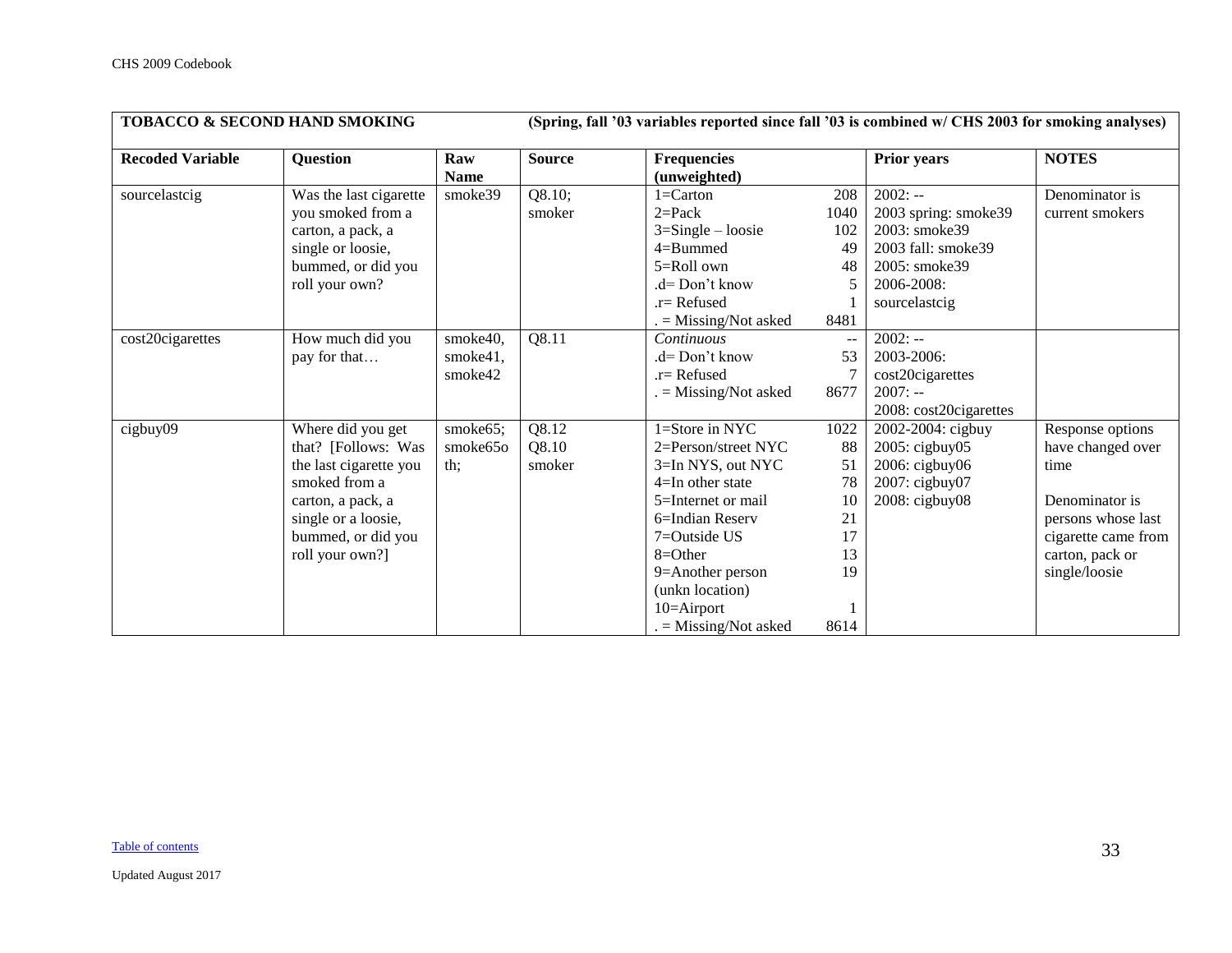|                         | <b>TOBACCO &amp; SECOND HAND SMOKING</b> |                      |               | (Spring, fall '03 variables reported since fall '03 is combined w/ CHS 2003 for smoking analyses) |                |                        |                      |  |  |
|-------------------------|------------------------------------------|----------------------|---------------|---------------------------------------------------------------------------------------------------|----------------|------------------------|----------------------|--|--|
| <b>Recoded Variable</b> | <b>Question</b>                          | Raw                  | <b>Source</b> | <b>Frequencies</b>                                                                                |                | <b>Prior years</b>     | <b>NOTES</b>         |  |  |
|                         |                                          | <b>Name</b>          |               | (unweighted)                                                                                      |                |                        |                      |  |  |
| cigpurchase             | Where did you get                        | smoke65;             | Q8.12         | 1=New York City                                                                                   | $\overline{0}$ | 2002-2008: cigpurchase | Cigpurchase          |  |  |
|                         | that? [Follows: Was                      | smoke <sub>650</sub> | Q8.10         | $2=$ Store in NYC                                                                                 | 1022           |                        | designed to provide  |  |  |
|                         | the last cigarette you                   | th:                  | smoker        | 3=Person/street NYC                                                                               | 88             |                        | clearer distinctions |  |  |
|                         | smoked from a                            |                      |               | 4=Person/street loc                                                                               | 19             |                        | of purchase location |  |  |
|                         | carton, a pack, a                        |                      |               | unkn                                                                                              |                |                        | than cigbuy and      |  |  |
|                         | single or a loosie,                      |                      |               | 5=Store loc unkn                                                                                  | 9              |                        | wherebuy.            |  |  |
|                         | bummed, or did you                       |                      |               | 6= In NYS, out NYC                                                                                | 51             |                        |                      |  |  |
|                         | roll your own?]                          |                      |               | $7=$ In other state                                                                               | 78             |                        | Cigpurchase has      |  |  |
|                         |                                          |                      |               | 8=Internet or mail                                                                                | 8              |                        | comparable           |  |  |
|                         |                                          |                      |               | $9 = Indian$ Reserv                                                                               | 21             |                        | location categories  |  |  |
|                         |                                          |                      |               | $10 =$ Outside US                                                                                 | 19             |                        | across all years     |  |  |
|                         |                                          |                      |               | $11 =$ Airport                                                                                    | $\overline{0}$ |                        |                      |  |  |
|                         |                                          |                      |               | 12=Duty free                                                                                      | $\overline{c}$ |                        | Denominator is       |  |  |
|                         |                                          |                      |               | $13=Other$                                                                                        | $\overline{3}$ |                        | persons whose last   |  |  |
|                         |                                          |                      |               | .u=Unk loc cig                                                                                    | 30             |                        | cigarette came from  |  |  |
|                         |                                          |                      |               | purchase                                                                                          |                |                        | carton, pack or      |  |  |
|                         |                                          |                      |               | $=$ Missing/Not asked                                                                             | 8584           |                        | single/loosie        |  |  |
| taxavoid                | $\overline{a}$ avoidance status          | $\mathbf{u}$         | cigpurchase   | 1=NYC tax avoidant                                                                                | 286            | 2002-2008: taxavoid    | Denominator is       |  |  |
|                         | of the cigarette                         |                      |               | 2=Not NYC tax avoid                                                                               | 1022           |                        | persons whose last   |  |  |
|                         | purchase location                        |                      |               | 3=Cannot determine                                                                                | 12             |                        | cigarette came from  |  |  |
|                         |                                          |                      |               | $.u=Unk$ loc cig                                                                                  | 30             |                        | carton, pack or      |  |  |
|                         |                                          |                      |               | purchase                                                                                          |                |                        | single/loosie        |  |  |
|                         |                                          |                      |               | $=$ Missing/Not asked                                                                             | 8584           |                        |                      |  |  |
|                         |                                          |                      |               |                                                                                                   |                |                        | Includes former      |  |  |
|                         |                                          |                      |               |                                                                                                   |                |                        | smokers in '02       |  |  |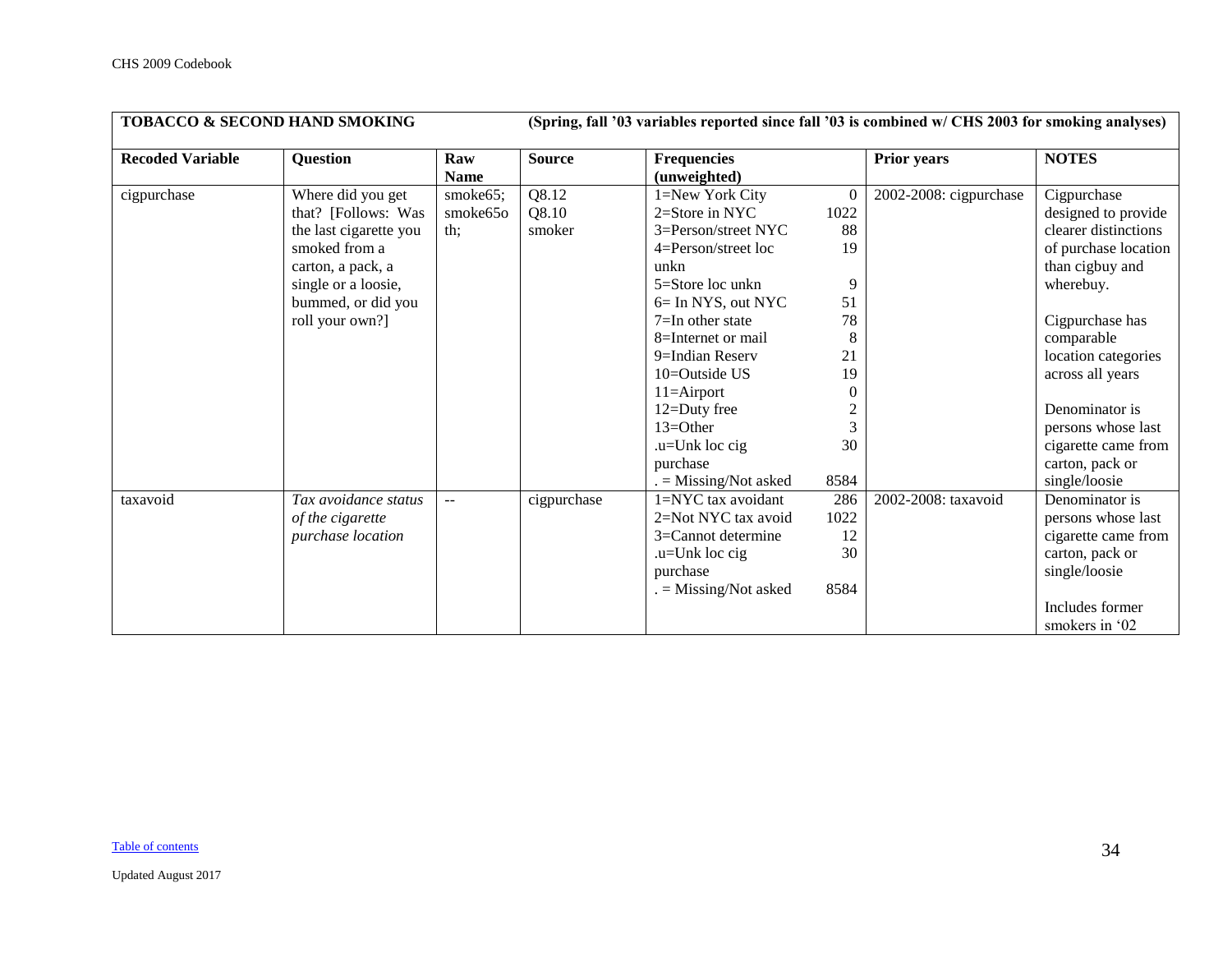|                         | <b>TOBACCO &amp; SECOND HAND SMOKING</b>                                                                                                          |                    |                          | (Spring, fall '03 variables reported since fall '03 is combined w/ CHS 2003 for smoking analyses) |                     |                                                                          |                                                                                                                                                                                                                                          |  |  |
|-------------------------|---------------------------------------------------------------------------------------------------------------------------------------------------|--------------------|--------------------------|---------------------------------------------------------------------------------------------------|---------------------|--------------------------------------------------------------------------|------------------------------------------------------------------------------------------------------------------------------------------------------------------------------------------------------------------------------------------|--|--|
| <b>Recoded Variable</b> | <b>Question</b>                                                                                                                                   | Raw<br><b>Name</b> | <b>Source</b>            | <b>Frequencies</b><br>(unweighted)                                                                |                     | <b>Prior years</b>                                                       | <b>NOTES</b>                                                                                                                                                                                                                             |  |  |
| usenicotineaid          | During the past 12<br>months, did you use<br>any of the following<br>aids to help you quit?                                                       | smoke99            | Q8.13,<br>smoke2, smoke5 | $1 = Yes$<br>$2 = No$<br>$d=Don't know$<br>$=$ Missing/Not asked                                  | 370<br>1229<br>8334 | $2002 - 2007$ : --<br>2008: usenicotineaid                               | Denominator is<br>current smokers or<br>former smokers<br>who quit less than<br>one year ago<br>Nicotine (2002)<br>nicotine $06(2006)$<br>nrt (2002, 2003s/f,<br>2004) have slightly<br>different response<br>options and<br>populations |  |  |
| userxaid                | (During the past 12<br>months,) did you use<br>a prescription pill to<br>block the craving of<br>smoking, like Zyban,<br>Bupropion or<br>Chantix? | smoke100           | Q8.14<br>smoke2, smoke5  | $1 = Yes$<br>$2 = No$<br>.d=Don't know<br>$=$ Missing/Not asked                                   | 120<br>1479<br>8334 | $2002 - 2007$ : --<br>2008: userxaid                                     | Denominator is<br>current smokers or<br>former smokers<br>who quit less than<br>one year ago<br>Earlier med use<br>questions (2002,<br>2003s/f, 2004,<br>2006) have<br>different response<br>options                                     |  |  |
| shsmokerinhome          | Does anyone (READ<br>IF Q8.2 = 1 OR 2:<br>else) who lives in<br>your household<br>smoke regularly?                                                | smoke75            | Q9.1                     | $= Yes$<br>$2 = No$<br>.d=Don't know<br>.r=Refused                                                | 823<br>9097<br>10   | $2002 - 2005$ : --<br>2006: smoke75<br>$2007: -$<br>2008: shsmokerinhome | CHS 2003, 2004 do<br>not include phrase<br>'regularly'                                                                                                                                                                                   |  |  |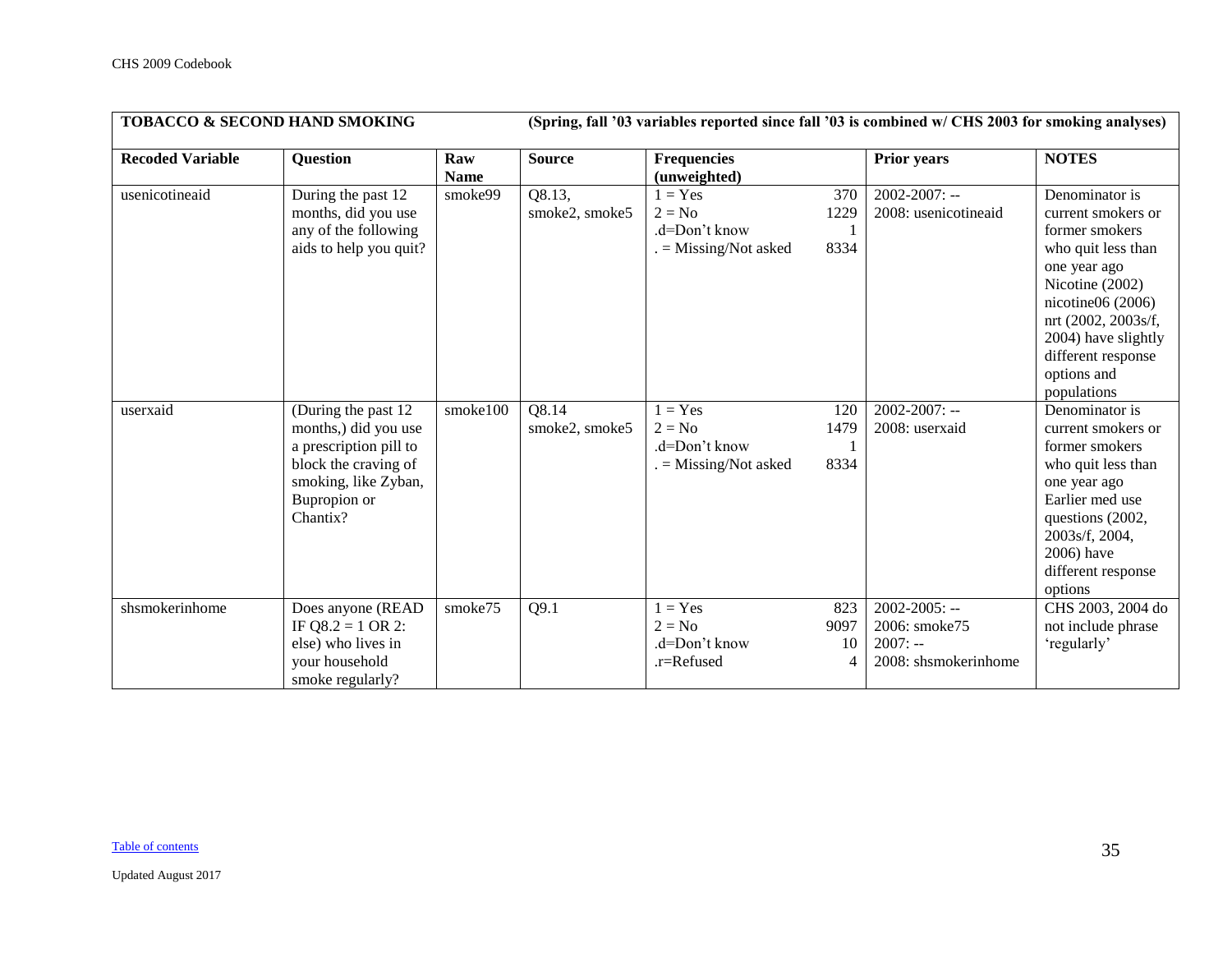| <b>TOBACCO &amp; SECOND HAND SMOKING</b> |                                                                                                                                                                      |                    | (Spring, fall '03 variables reported since fall '03 is combined w/ CHS 2003 for smoking analyses) |                                                                                                                            |                                       |                                                                                                                                                                               |                                       |  |  |
|------------------------------------------|----------------------------------------------------------------------------------------------------------------------------------------------------------------------|--------------------|---------------------------------------------------------------------------------------------------|----------------------------------------------------------------------------------------------------------------------------|---------------------------------------|-------------------------------------------------------------------------------------------------------------------------------------------------------------------------------|---------------------------------------|--|--|
| <b>Recoded Variable</b>                  | <b>Question</b>                                                                                                                                                      | Raw<br><b>Name</b> | <b>Source</b>                                                                                     | <b>Frequencies</b><br>(unweighted)                                                                                         |                                       | <b>Prior years</b>                                                                                                                                                            | <b>NOTES</b>                          |  |  |
| shshome09                                | When you are at<br>home, how often are<br>you around people<br>when they are<br>smoking? All of the<br>time, most of the<br>time, only<br>occasionally, or<br>never? | smoke66            | Q9.2                                                                                              | $l = All$ or most times<br>$2=$ Occ. or never<br>.d=Don't know<br>.r=Refused                                               | 412<br>9478<br>10<br>34               | $2002$ : shshome<br>2003 spring: --<br>$2003$ : shshome<br>2003 fall: --<br>$2004$ : shshome $04$<br>$2005: -$<br>$2006$ : shshome $06$<br>$2007: -$<br>$2008$ : shshome $08$ | Question wording<br>changes over time |  |  |
| homesmokerule                            | Which statement best<br>describes the rules<br>about smoking inside<br>your home?                                                                                    | smoke17            | Q9.3                                                                                              | 1=Not allow anywhere<br>$2=$ Allowed some<br>$3=$ Allowed anywhere<br>$4 = No$ rule in home<br>.d=Don't know<br>.r=Refused | 7289<br>961<br>179<br>1437<br>60<br>8 | 2002: smoke17<br>2003 spring: --<br>2003: smoke17<br>$2003$ fall: $-$<br>2004: smoke17<br>$2005: -$<br>2006: smoke17<br>$2007: -$<br>2008: homesmokerule                      |                                       |  |  |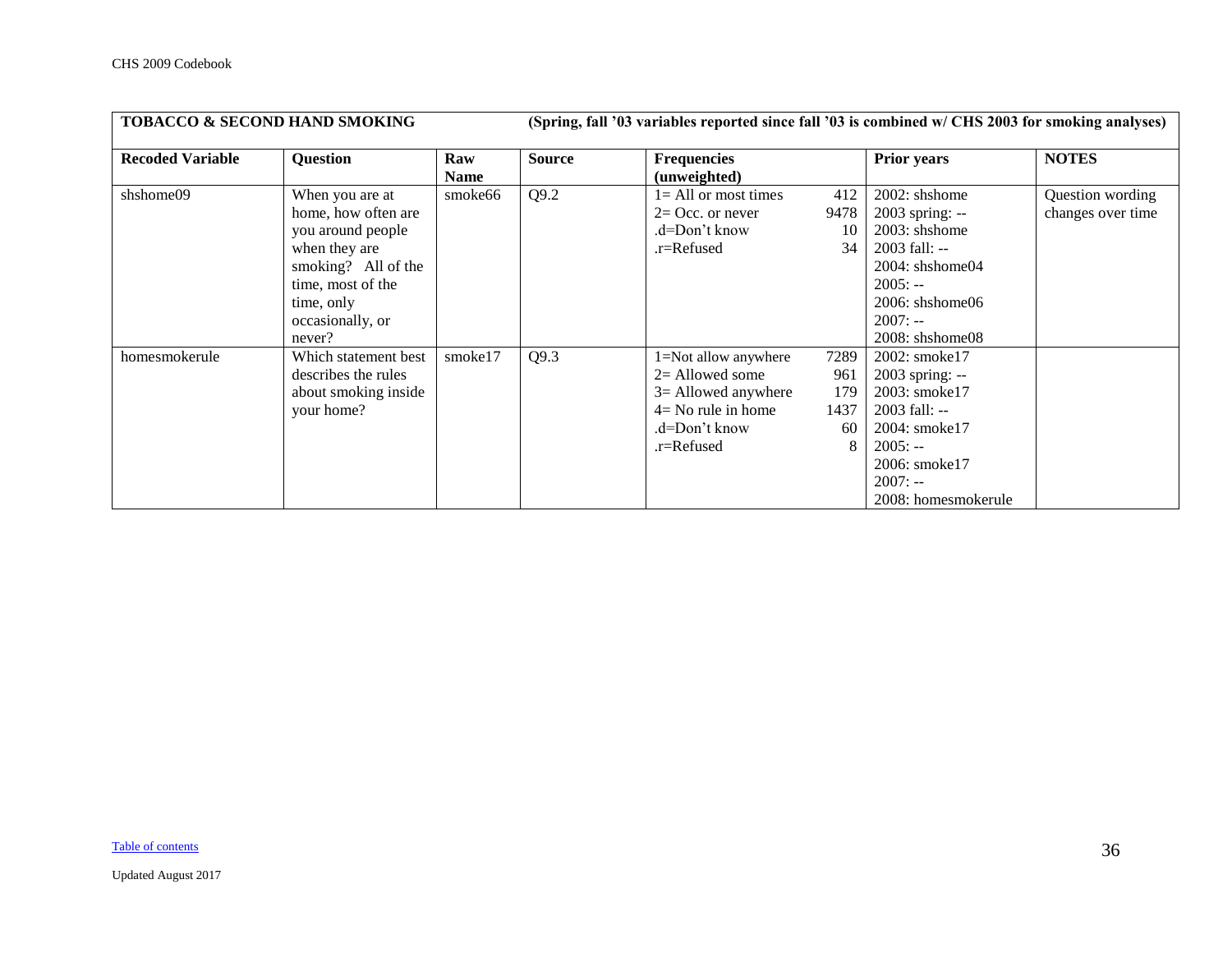<span id="page-36-0"></span>

|                                   | HOUSING/ENVIRONMENTAL                                                                                                                                      |                    |                    |                                                                                                                                                                |                                                                                    |                                                                                                                                  |  |  |  |  |  |
|-----------------------------------|------------------------------------------------------------------------------------------------------------------------------------------------------------|--------------------|--------------------|----------------------------------------------------------------------------------------------------------------------------------------------------------------|------------------------------------------------------------------------------------|----------------------------------------------------------------------------------------------------------------------------------|--|--|--|--|--|
| <b>Recoded</b><br><b>Variable</b> | <b>Question</b>                                                                                                                                            | Raw<br><b>Name</b> | <b>Source</b>      | <b>Frequencies</b><br>(unweighted)                                                                                                                             | <b>Prior</b><br>years                                                              | <b>NOTES</b>                                                                                                                     |  |  |  |  |  |
| homeownership09                   | Is this home or apartment<br>owned, rented, or occupied<br>without payment or rent?                                                                        | housing12          | $\overline{Q10.1}$ | $l =$ Owned<br>3813<br>$2=$ Rented<br>5903<br>$3=$ Occupied<br>w/out payment<br>.d= Don't know<br>$.r =$ Refused                                               | 2002-<br>$2004: -$<br>2005:<br>89<br>housing3<br>$2006 -$<br>33<br>96<br>$2008: -$ | Available with a Data Use<br>Agreement. Please contact<br>EpiDataRequest@health.nyc.gov<br>Question wording changed over<br>time |  |  |  |  |  |
| housingunits                      | How many living units or<br>apartments are in your<br>building?                                                                                            | housing4           | Q10.2              | $l = 1-2$ units<br>2961<br>$2=3-9$ units<br>1528<br>$3 = 10-49$ units<br>1840<br>$4=50$ or more<br>3032<br>units<br>.d= Don't know<br>$.r =$ Refused           | 2002-<br>$2004: -$<br>2005:<br>housing4<br>519<br>2006-<br>54<br>$2008: -$         | Available with a Data Use<br>Agreement. Please contact<br>EpiDataRequest@health.nyc.gov                                          |  |  |  |  |  |
| delaypayrent                      | During the past 12 months,<br>was there any month when<br>you/your family delayed<br>paying or were not able to pay<br>your mortgage or rent?              | housing13          | Q10.3              | $1 = Yes$<br>1372<br>$2=N0$<br>8443<br>.d=Don't know<br>.r=Refused                                                                                             | $2002 -$<br>$2008: -$<br>60<br>59                                                  | New in 2009                                                                                                                      |  |  |  |  |  |
| badairwarning                     | During the past 12 months, did<br>you see or hear a public<br>warning about unhealthy air<br>quality in New York City on a<br>particular day?              | housing14          | Q10.6              | $1 = Yes$<br>2521<br>$2=N0$<br>6938<br>.d=Don't know<br>.r=Refused                                                                                             | $2002 -$<br>$2008: -$<br>467<br>8                                                  | New in 2009                                                                                                                      |  |  |  |  |  |
| badairchangeactive                | (During the past 12 months)<br>About how many days did you<br>change your outdoor activity<br>level because of an air quality<br>warning in New York City? | housing15          | Q10.6 <sub>b</sub> | $l = None$<br>1683<br>$2=1$ to 3 days<br>$3=4$ to 6 days<br>$4=$ More than 6<br>days<br>.d=Don't know<br>7413<br>.r=Refused<br>$. = \text{Missing/Not}$<br>ask | $2002 -$<br>$2008: -$<br>423<br>152<br>171<br>90<br>$\mathbf{2}$                   | New in 2009                                                                                                                      |  |  |  |  |  |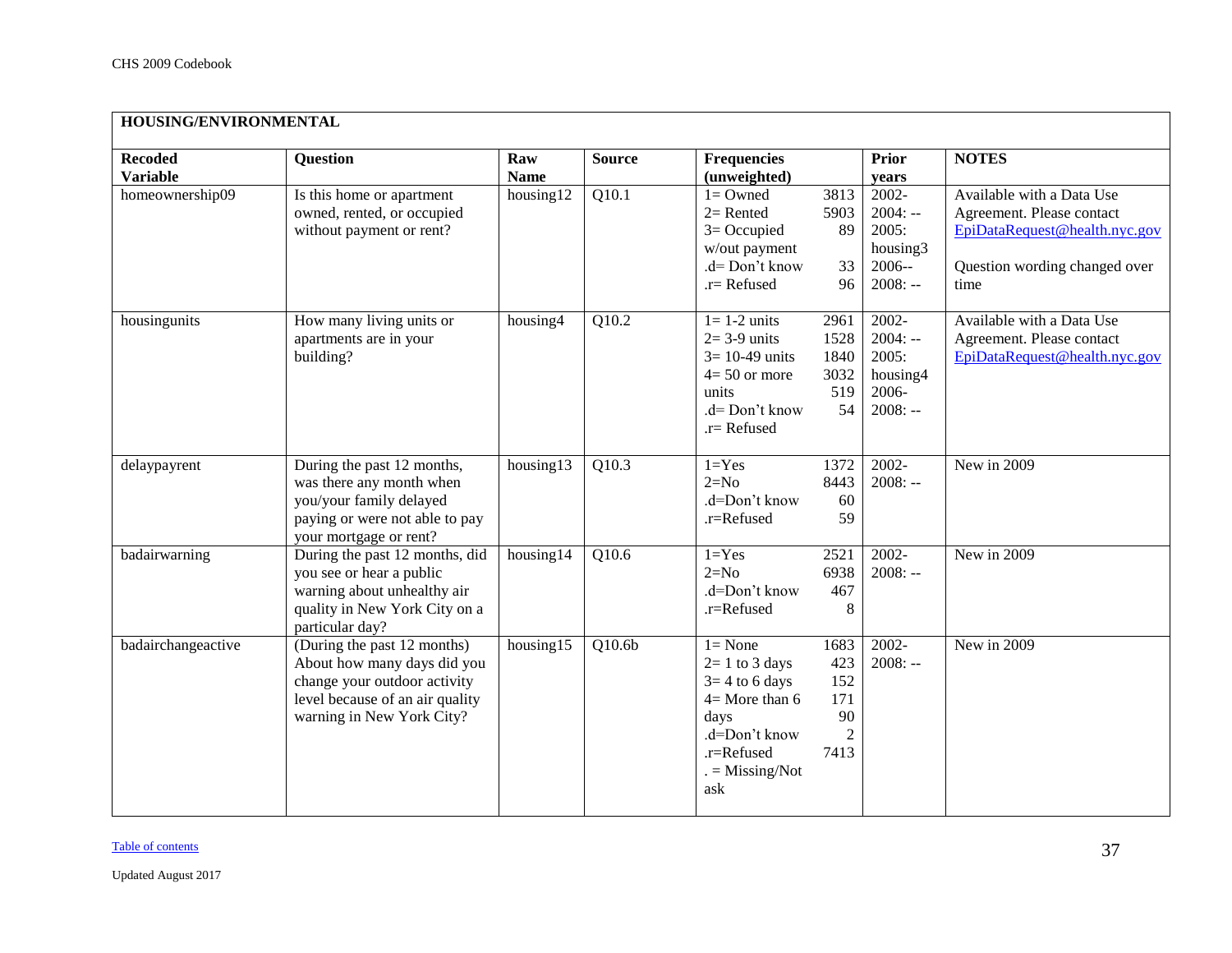| <b>Recoded</b>  | <b>Question</b>                                                                                                                             | Raw          | <b>Source</b>                     | Frequencies                                                                                                                                                                                                                                                                                                                                                             | <b>Prior</b>          | <b>NOTES</b> |
|-----------------|---------------------------------------------------------------------------------------------------------------------------------------------|--------------|-----------------------------------|-------------------------------------------------------------------------------------------------------------------------------------------------------------------------------------------------------------------------------------------------------------------------------------------------------------------------------------------------------------------------|-----------------------|--------------|
| <b>Variable</b> |                                                                                                                                             | <b>Name</b>  |                                   | (unweighted)                                                                                                                                                                                                                                                                                                                                                            | years                 |              |
| smokedetect     | Constructed from responses to<br>Q10.7, Q10.8, Q10.8b to create<br>variable indicating whether<br>there is a smoke detector in the<br>home. | housing16    | Q10.7;<br>housing17;<br>housing18 | $1 = Yes$<br>8761<br>$2=N0$<br>392<br>$. = \text{Missing/Not}$<br>781<br>ask                                                                                                                                                                                                                                                                                            | 2002-<br>$2008: -$    | New in 2009  |
| testsmokedetect | When did you last test or<br>replace the batteries in your<br>smoke detector?                                                               | housing16    | Q10.7,<br>housing17               | $1=$<br>5770<br>Tested/replaced<br>1660<br>batteries in past 6<br>mth<br>$2=$<br>Tested/replaced<br>957<br>batteries past 1 yr<br>368<br>(more than 6 mth)<br>$3=$<br>Tested/replaced<br>392<br>769<br>batteries $>1$ yr or<br>never<br>18<br>$4 =$ Detector does<br>not use batteries<br>$5 = Do$ not have<br>detector<br>.d= Don't know<br>$=$ Missing/Not<br>$a s k$ | $2002 -$<br>$2008: -$ | New in 2009  |
| codetect        | Constructed from responses to<br>Q10.7, Q10.8, Q10.8b to create<br>variable indicating whether<br>there is a smoke detector in the<br>home. | housing $17$ | Q10.8;<br>housing16;<br>housing18 | $1 = Yes$<br>7474<br>$2=N0$<br>1519<br>941<br>.r=Refused                                                                                                                                                                                                                                                                                                                | $2002 -$<br>$2008: -$ | New in 2009  |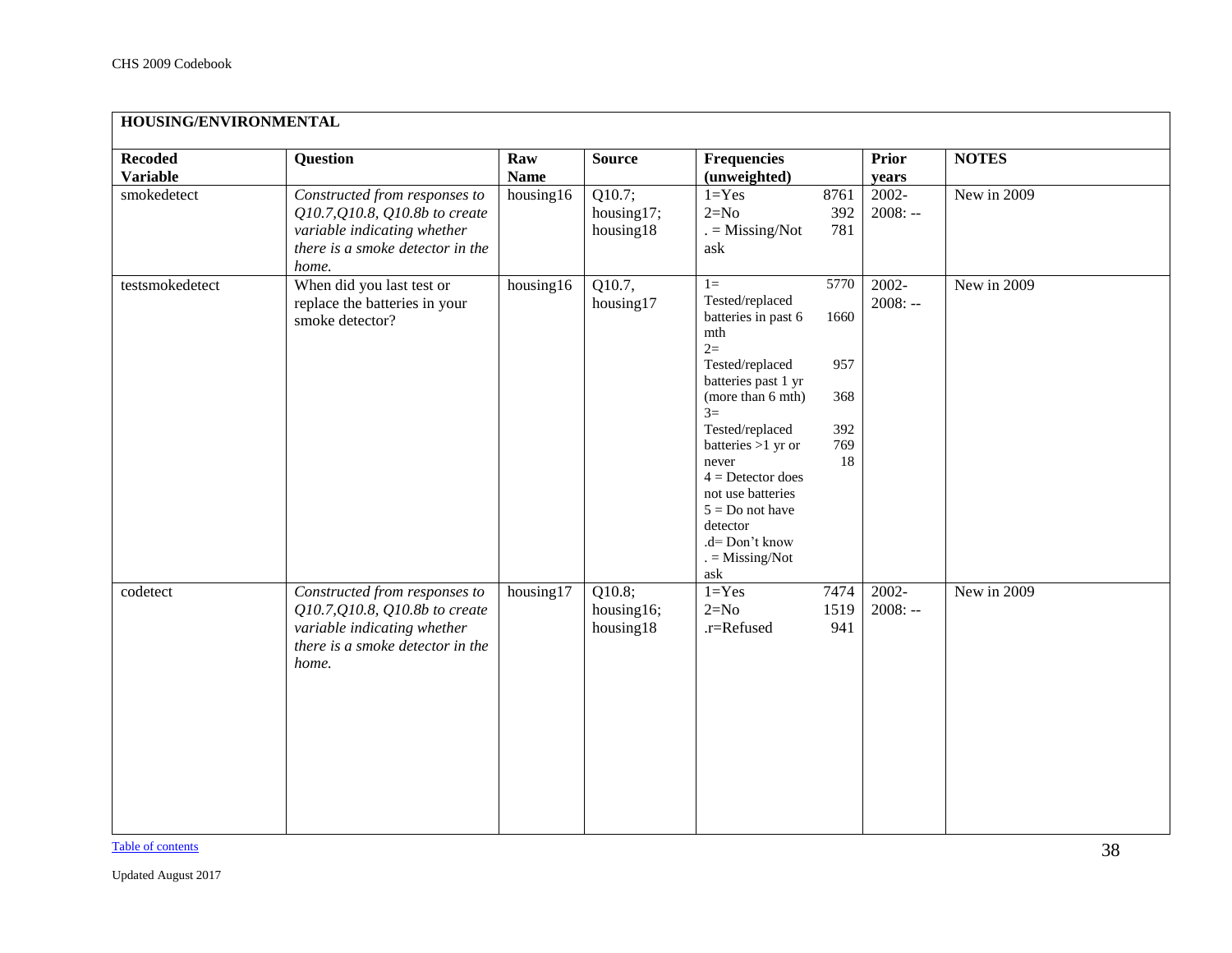| HOUSING/ENVIRONMENTAL             |                                                                                                                           |                    |                      |                                                                                                                                                                                                                                                                                                                             |                                                 |                       |                                                                     |
|-----------------------------------|---------------------------------------------------------------------------------------------------------------------------|--------------------|----------------------|-----------------------------------------------------------------------------------------------------------------------------------------------------------------------------------------------------------------------------------------------------------------------------------------------------------------------------|-------------------------------------------------|-----------------------|---------------------------------------------------------------------|
| <b>Recoded</b><br><b>Variable</b> | <b>Question</b>                                                                                                           | Raw<br><b>Name</b> | <b>Source</b>        | <b>Frequencies</b><br>(unweighted)                                                                                                                                                                                                                                                                                          |                                                 | <b>Prior</b><br>years | <b>NOTES</b>                                                        |
| testcodetect                      | When did you last test or<br>replace the batteries in your<br>carbon monoxide detector?                                   | housing17          | Q10.8,<br>housing16  | $1 =$<br>Tested/replaced<br>batteries in past 6<br>mth<br>$2=$<br>Tested/replaced<br>batteries past 1 yr<br>(more than 6 mth)<br>$3=$<br>Tested/replaced<br>batteries $>1$ yr or<br>never<br>$4 =$ Detector does<br>not use batteries<br>$5 = Do$ not have<br>detector<br>.d= Don't know<br>$. = \text{Missing/Not}$<br>ask | 4865<br>1401<br>870<br>332<br>1519<br>932<br>15 | $2002 -$<br>$2008: -$ | New in 2009                                                         |
| bedbugs                           | During the past 12 months,<br>have you had a problem with<br>bed bugs in your home that<br>required an exterminator?      | housing19          | Q10.9                | $1 = Yes$<br>$2=N0$<br>.d=Don't know<br>.r=Refused                                                                                                                                                                                                                                                                          | 558<br>9340<br>29<br>7                          | $2002 -$<br>$2008: -$ | New in 2009                                                         |
| windowguardlead                   | During the past 12 months, did<br>you get a form from your<br>landlord to fill out about<br>window guards and lead paint? | housing20          | Q10.10               | $1 = Yes$<br>$2=N0$<br>.d=Don't know<br>$. = \text{Missing/Not}$<br>ask                                                                                                                                                                                                                                                     | 2515<br>2029<br>124<br>5266                     | 2002-<br>$2008: -$    | New in 2009<br>Among renters living in<br>buildings with $3+$ units |
| returnwindowguardlead             | Did you fill it out and send it<br>back to your landlord or<br>building manager?                                          | housing21          | Q10.11,<br>housing20 | $1 = Yes$<br>$2=N0$<br>.d=Don't know<br>$=$ Missing/Not<br>ask                                                                                                                                                                                                                                                              | 2241<br>224<br>50<br>7419                       | 2002-<br>$2008: -$    | New in 2009<br>Among those who received form                        |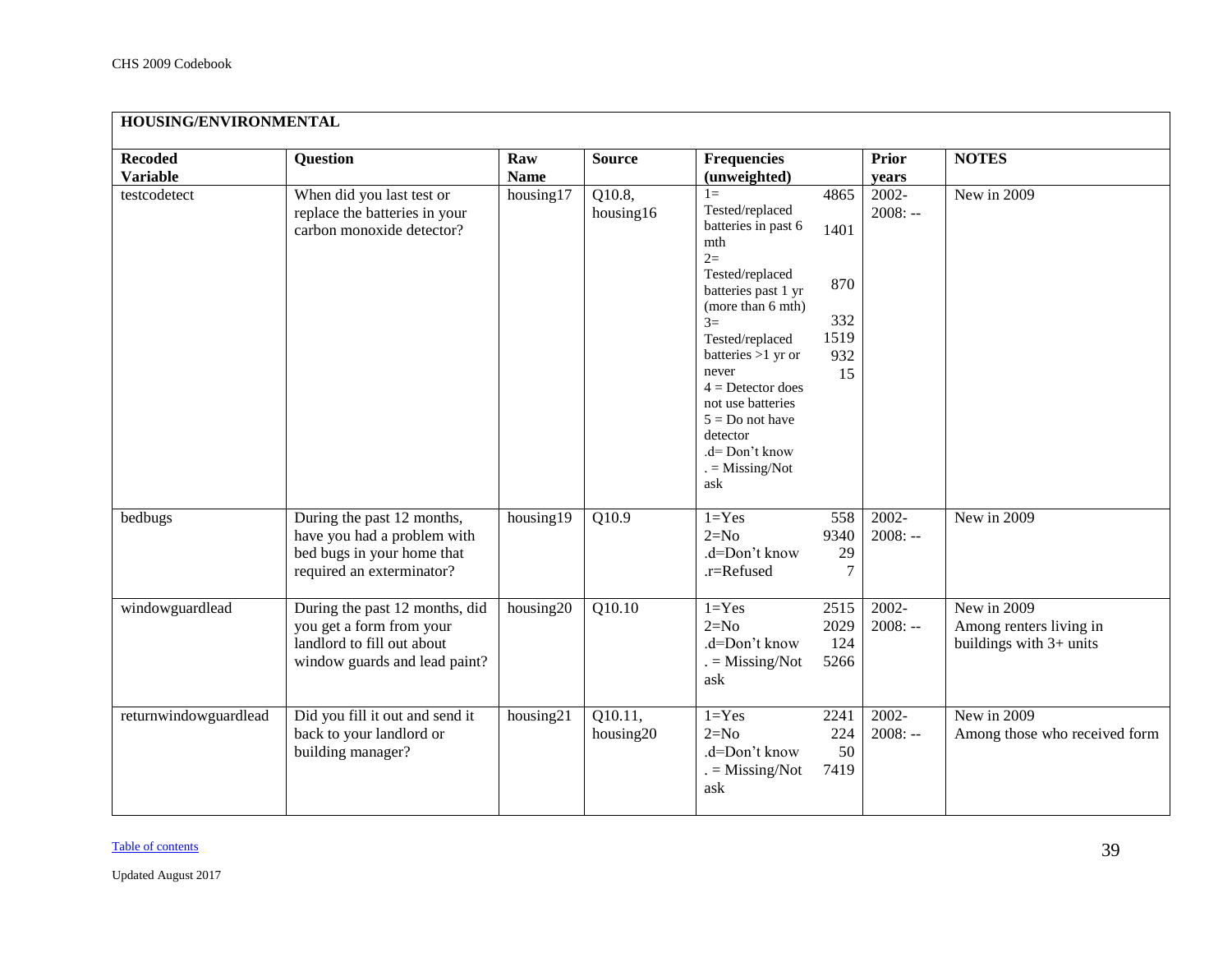| HOUSING/ENVIRONMENTAL             |                                                                                                                                                                                                                                  |                    |                          |                                                                                                                                        |                                                            |                       |                                                         |
|-----------------------------------|----------------------------------------------------------------------------------------------------------------------------------------------------------------------------------------------------------------------------------|--------------------|--------------------------|----------------------------------------------------------------------------------------------------------------------------------------|------------------------------------------------------------|-----------------------|---------------------------------------------------------|
| <b>Recoded</b><br><b>Variable</b> | <b>Question</b>                                                                                                                                                                                                                  | Raw<br><b>Name</b> | <b>Source</b>            | <b>Frequencies</b><br>(unweighted)                                                                                                     |                                                            | <b>Prior</b><br>years | <b>NOTES</b>                                            |
| noisedisruptwk                    | During the past 3 months, how<br>often has noise in your<br>building or from outside<br>disrupted your activities at<br>home, such as watching<br>television, listening to the<br>radio, conversation or sleep?                  | housing22          | Q10.4                    | Continuous<br>.d=Don't know<br>.r=Refused                                                                                              | $\mathord{\hspace{1pt}\text{--}\hspace{1pt}}$<br>189<br>10 | $2002 -$<br>$2008: -$ | New in 2009                                             |
| noisedisrupt                      | During the past 3 months, how<br>often has noise in your<br>building or from outside<br>disrupted your activities at<br>home, such as watching<br>television, listening to the<br>radio, conversation or sleep?<br>(categorical) | $\sim$ $\sim$      | Q10.4,<br>noisedisruptwk | $1 = None$<br>2=Less than<br>once/wk<br>$3=1-2$ times/wk<br>$4=3-6$ times/wk<br>5=7 or more<br>times/wk<br>.d=Don't know<br>.r=Refused | 5992<br>898<br>859<br>557<br>1429<br>189<br>10             | $2002 -$<br>$2008: -$ | New in 2009                                             |
| noiseneighbors                    | Which of these sources of<br>noise have been disruptive to<br>you in your home over the past<br>3 months? NEIGHBORS                                                                                                              | housing23          | Q10.5                    | $1 = Yes$<br>$2=N0$<br>.d=Don't know<br>$. = \text{Missing/Not}$<br>ask                                                                | 1828<br>1904<br>11<br>6191                                 | $2002 -$<br>$2008: -$ | New in 2009<br>Denominator: those disturbed by<br>noise |
| noiseneighbors_all                | Which of these sources of<br>noise have been disruptive to<br>you in your home over the past<br>3 months? NEIGHBORS                                                                                                              | housing23          | Q10.5,<br>housing22      | $1 = Yes$<br>$2=N0$<br>.d=Don't know<br>$=$ Missing/Not<br>ask                                                                         | 1828<br>7896<br>11<br>199                                  | 2002-<br>$2008: -$    | New in 2009<br>Denominator: all adults                  |
| noiseconstruction                 | Which of these sources of<br>noise have been disruptive to<br>you in your home over the past<br>3 months? CONSTRUCTION                                                                                                           | housing24          | Q10.5                    | $1 = Yes$<br>$2=N0$<br>.d=Don't know<br>$=$ Missing/Not<br>ask                                                                         | 1445<br>2293<br>5<br>6191                                  | $2002 -$<br>$2008: -$ | New in 2009<br>Denominator: those disturbed by<br>noise |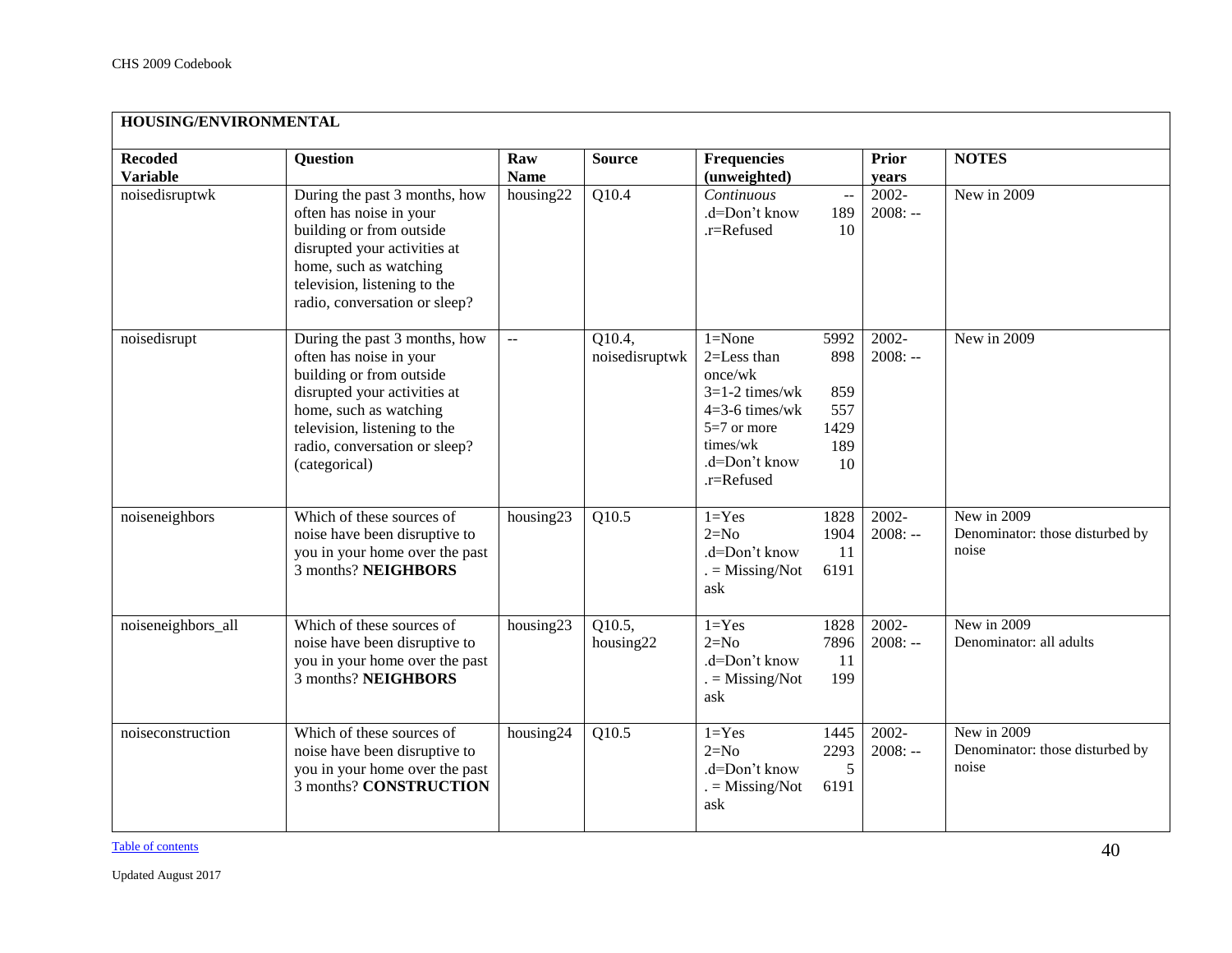| HOUSING/ENVIRONMENTAL             |                                |                    |               |                                    |                |                       |                                 |
|-----------------------------------|--------------------------------|--------------------|---------------|------------------------------------|----------------|-----------------------|---------------------------------|
| <b>Recoded</b><br><b>Variable</b> | <b>Question</b>                | Raw<br><b>Name</b> | <b>Source</b> | <b>Frequencies</b><br>(unweighted) |                | <b>Prior</b><br>years | <b>NOTES</b>                    |
| noiseconstruct_all                | Which of these sources of      | housing24          | Q10.5,        | $1 = Yes$                          | 1445           | 2002-                 | New in 2009                     |
|                                   | noise have been disruptive to  |                    | housing22     | $2=N0$                             | 8285           | $2008: -$             | Denominator: all adults         |
|                                   | you in your home over the past |                    |               | .d=Don't know                      | 5              |                       |                                 |
|                                   | 3 months? CONSTRUCTION         |                    |               | $=$ Missing/Not                    | 199            |                       |                                 |
|                                   |                                |                    |               | ask                                |                |                       |                                 |
| noisetraffic                      | Which of these sources of      | housing25          | Q10.5         | $1 = Yes$                          | 2108           | $2002 -$              | New in 2009                     |
|                                   | noise have been disruptive to  |                    |               | $2=N0$                             | 1633           | $2008: -$             | Denominator: those disturbed by |
|                                   | you in your home over the past |                    |               | .d=Don't know                      | $\overline{2}$ |                       | noise                           |
|                                   | 3 months?                      |                    |               | $=$ Missing/Not                    | 6191           |                       |                                 |
|                                   | <b>CARS/TRUCKS/VEHICLES</b>    |                    |               | ask                                |                |                       |                                 |
| noisetraffic_all                  | Which of these sources of      | housing25          | Q10.5,        | $1 = Yes$                          | 2108           | 2002-                 | New in 2009                     |
|                                   | noise have been disruptive to  |                    | housing22     | $2=N0$                             | 7625           | $2008: -$             | Denominator: all adults         |
|                                   | you in your home over the past |                    |               | .d=Don't know                      | $\overline{2}$ |                       |                                 |
|                                   | 3 months?                      |                    |               | $=$ Missing/Not                    | 199            |                       |                                 |
|                                   | <b>CARS/TRUCKS/VEHICLES</b>    |                    |               | ask                                |                |                       |                                 |
| noisesirens                       | Which of these sources of      | housing26          | Q10.5         | $1 = Yes$                          | 1868           | $2002 -$              | New in 2009                     |
|                                   | noise have been disruptive to  |                    |               | $2=N0$                             | 1864           | $2008: -$             | Denominator: those disturbed by |
|                                   | you in your home over the past |                    |               | .d=Don't know                      | 11             |                       | noise                           |
|                                   | 3 months? EMERGENCY            |                    |               | $=$ Missing/Not                    | 6191           |                       |                                 |
|                                   | <b>SIRENS</b>                  |                    |               | ask                                |                |                       |                                 |
| noisesirens_all                   | Which of these sources of      | housing26          | Q10.5,        | $1 = Yes$                          | 1868           | $2002 -$              | New in 2009                     |
|                                   | noise have been disruptive to  |                    | housing22     | $2=N0$                             | 7856           | $2008: -$             | Denominator: all adults         |
|                                   | you in your home over the past |                    |               | .d=Don't know                      | 11             |                       |                                 |
|                                   | 3 months? EMERGENCY            |                    |               | $=$ Missing/Not                    | 199            |                       |                                 |
|                                   | <b>SIRENS</b>                  |                    |               | ask                                |                |                       |                                 |
| noiserestaurant                   | Which of these sources of      | housing27          | Q10.5         | $1 = Yes$                          | 314            | 2002-                 | New in 2009                     |
|                                   | noise have been disruptive to  |                    |               | $2=N_0$                            | 3423           | $2008: -$             | Denominator: those disturbed by |
|                                   | you in your home over the past |                    |               | .d=Don't know                      | 6              |                       | noise                           |
|                                   | 3 months? BARS/CLUBS/          |                    |               | $=$ Missing/Not                    | 6191           |                       |                                 |
|                                   | <b>RESTAURANTS</b>             |                    |               | ask                                |                |                       |                                 |
| noiserestaurant_all               | Which of these sources of      | housing27          | Q10.5,        | $1 = Yes$                          | 314            | 2002-                 | New in 2009                     |
|                                   | noise have been disruptive to  |                    | housing22     | $2=N0$                             | 9415           | $2008: -$             | Denominator: all adults         |
|                                   | you in your home over the past |                    |               | .d=Don't know                      | 6              |                       |                                 |
|                                   | 3 months? BARS/CLUBS/          |                    |               | $=$ Missing/Not                    | 199            |                       |                                 |
|                                   | <b>RESTAURANTS</b>             |                    |               | ask                                |                |                       |                                 |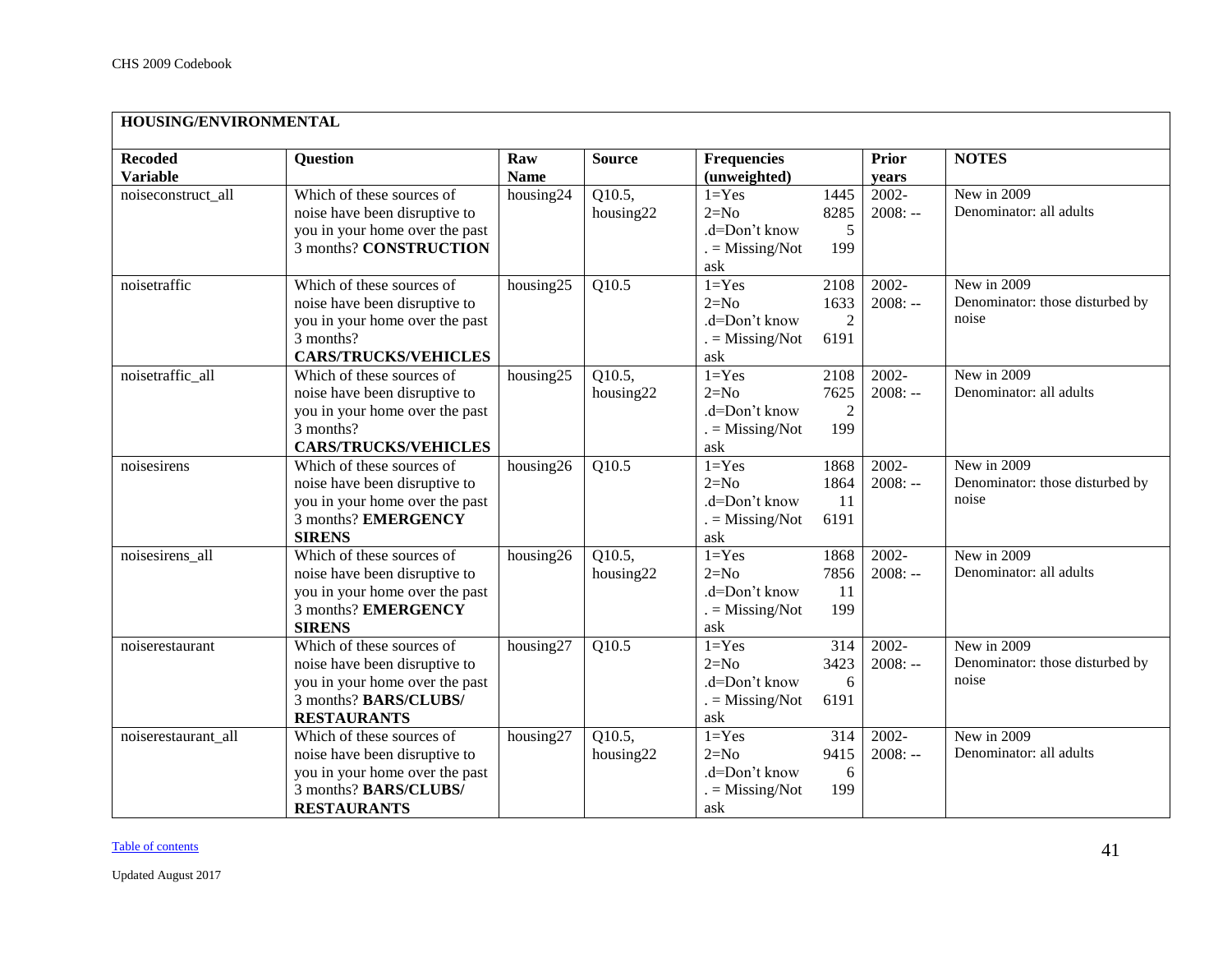| HOUSING/ENVIRONMENTAL             |                                |                    |                    |                                    |                |                       |                                 |
|-----------------------------------|--------------------------------|--------------------|--------------------|------------------------------------|----------------|-----------------------|---------------------------------|
| <b>Recoded</b><br><b>Variable</b> | <b>Question</b>                | Raw<br><b>Name</b> | <b>Source</b>      | <b>Frequencies</b><br>(unweighted) |                | <b>Prior</b><br>years | <b>NOTES</b>                    |
| noisestreet                       | Which of these sources of      | housing28          | Q10.5              | $1 = Yes$                          | 1685           | 2002-                 | New in 2009                     |
|                                   | noise have been disruptive to  |                    |                    | $2=N0$                             | 2046           | $2008: -$             | Denominator: those disturbed by |
|                                   | you in your home over the past |                    |                    | .d=Don't know                      | <b>11</b>      |                       | noise                           |
|                                   | 3 months? OTHER                |                    |                    | .r=Refused                         |                |                       |                                 |
|                                   | <b>ACTIVITY OF PEOPLE</b>      |                    |                    | $=$ Missing/Not                    | 6191           |                       |                                 |
|                                   | <b>ON STREET</b>               |                    |                    | ask                                |                |                       |                                 |
| noisestreet_all                   | Which of these sources of      | housing28          | Q10.5,             | $1 = Yes$                          | 1685           | $2002 -$              | New in 2009                     |
|                                   | noise have been disruptive to  |                    | housing22          | $2=N0$                             | 8038           | $2008: -$             | Denominator: all adults         |
|                                   | you in your home over the past |                    |                    | $d=Don't know$                     | <b>11</b>      |                       |                                 |
|                                   | 3 months? OTHER                |                    |                    | .r=Refused                         | 1              |                       |                                 |
|                                   | <b>ACTIVITY OF PEOPLE</b>      |                    |                    | $=$ Missing/Not                    | 199            |                       |                                 |
|                                   | <b>ON STREET</b>               |                    |                    | ask                                |                |                       |                                 |
| noiseanimals                      | Which of these sources of      | housing29          | $\overline{Q10.5}$ | $1 = Yes$                          | 851            | $2002 -$              | New in 2009                     |
|                                   | noise have been disruptive to  |                    |                    | $2=N0$                             | 2886           | $2008: -$             | Denominator: those disturbed by |
|                                   | you in your home over the past |                    |                    | .d=Don't know                      | 5              |                       | noise                           |
|                                   | 3 months? DOGS BARKING         |                    |                    | .r=Refused                         |                |                       |                                 |
|                                   | OR OTHER ANIMAL                |                    |                    | $=$ Missing/Not                    | 6191           |                       |                                 |
|                                   | <b>NOISE</b>                   |                    |                    | ask                                |                |                       |                                 |
| noiseanimals_all                  | Which of these sources of      | housing29          | Q10.5,             | $1 = Yes$                          | 851            | $2002 -$              | New in 2009                     |
|                                   | noise have been disruptive to  |                    | housing22          | $2=N0$                             | 8878           | $2008: -$             | Denominator: all adults         |
|                                   | you in your home over the past |                    |                    | .d=Don't know                      | 5              |                       |                                 |
|                                   | 3 months? DOGS BARKING         |                    |                    | .r=Refused                         |                |                       |                                 |
|                                   | OR OTHER ANIMAL                |                    |                    | $=$ Missing/Not                    | 199            |                       |                                 |
|                                   | <b>NOISE</b>                   |                    |                    | ask                                |                |                       |                                 |
| noisesubway                       | Which of these sources of      | housing30          | Q10.5              | $1 = Yes$                          | 344            | 2002-                 | New in 2009                     |
|                                   | noise have been disruptive to  |                    |                    | $2=N0$                             | 3395           | $2008: -$             | Denominator: those disturbed by |
|                                   | you in your home over the past |                    |                    | .d=Don't know                      | $\overline{4}$ |                       | noise                           |
|                                   | 3 months?                      |                    |                    | $=$ Missing/Not                    | 6191           |                       |                                 |
|                                   | <b>SUBWAYS/TRAINS</b>          |                    |                    | ask                                |                |                       |                                 |
| noisesubway_all                   | Which of these sources of      | housing30          | Q10.5,             | $1 = Yes$                          | 344            | $2002 -$              | New in 2009                     |
|                                   | noise have been disruptive to  |                    | housing22          | $2=N0$                             | 9387           | $2008: -$             | Denominator: all adults         |
|                                   | you in your home over the past |                    |                    | .d=Don't know                      | $\overline{4}$ |                       |                                 |
|                                   | 3 months?                      |                    |                    | $=$ Missing/Not                    | 199            |                       |                                 |
|                                   | <b>SUBWAYS/TRAINS</b>          |                    |                    | ask                                |                |                       |                                 |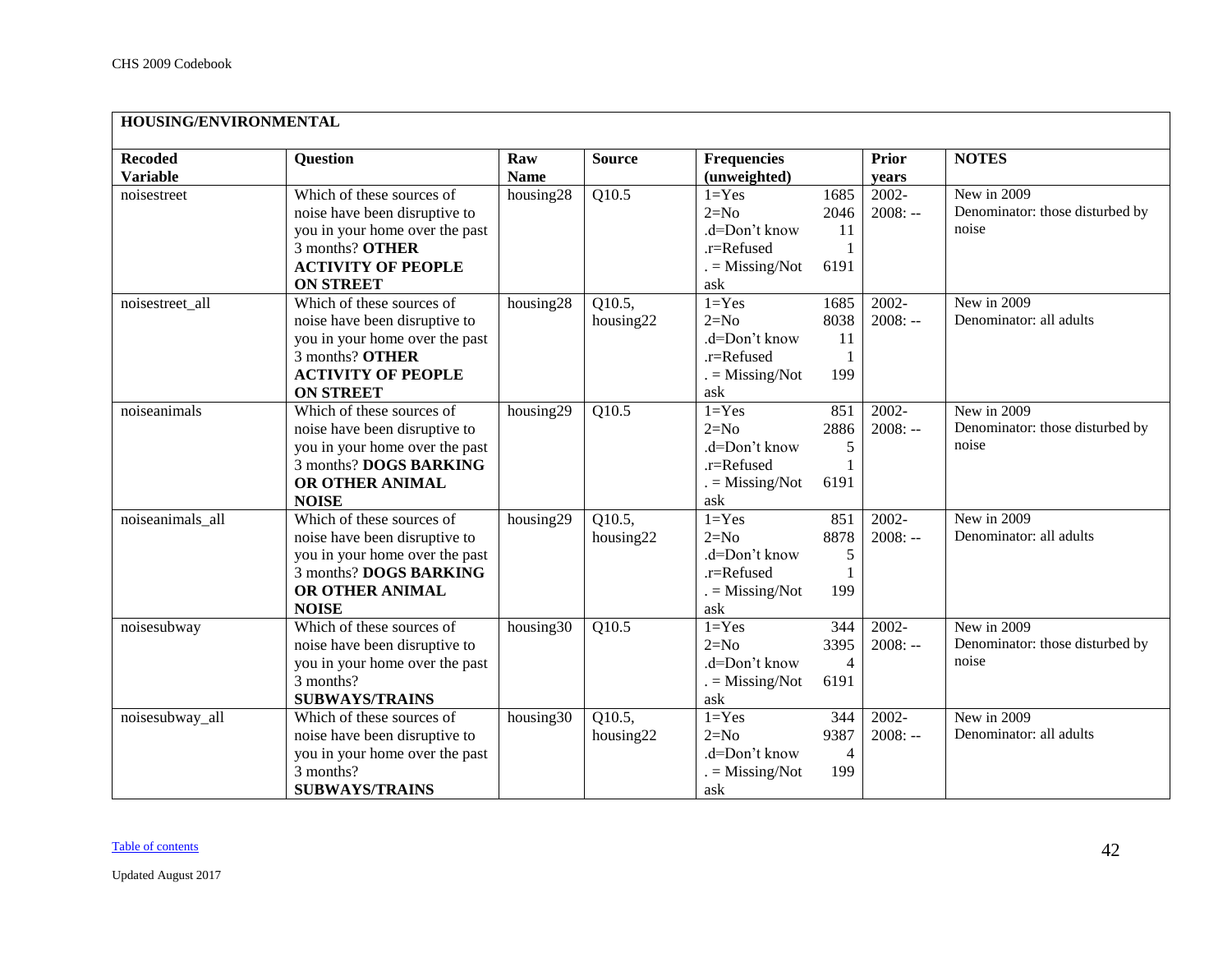<span id="page-42-0"></span>

| <b>CANCER SCREENING</b>           |                                                                                                                 |                           |                                    |                                                                                                                                                                                                   |                                                            |                                                                                                                                                             |                                                                                                                           |
|-----------------------------------|-----------------------------------------------------------------------------------------------------------------|---------------------------|------------------------------------|---------------------------------------------------------------------------------------------------------------------------------------------------------------------------------------------------|------------------------------------------------------------|-------------------------------------------------------------------------------------------------------------------------------------------------------------|---------------------------------------------------------------------------------------------------------------------------|
| <b>Recoded</b><br><b>Variable</b> | <b>Question</b>                                                                                                 | Raw<br><b>Name</b>        | <b>Source</b>                      | <b>Frequencies</b><br>(unweighted)                                                                                                                                                                |                                                            | <b>Prior years</b>                                                                                                                                          | <b>NOTES</b>                                                                                                              |
| hadmammogram                      | A mammogram is an<br>X-ray of each breast<br>to look for breast<br>cancer. Have you<br>ever had a<br>mammogram? | female1                   | Q12.1                              | $1 = Yes$<br>$2=N0$<br>.d=Don't know<br>.r=Refused<br>$=$ Missing/Not asked                                                                                                                       | 4161<br>348<br>12<br>14<br>5399                            | 2002: hadmammogram<br>$2003: -$<br>2004-2008:<br>hadmammogram                                                                                               | Denominator:<br>women 40+<br>$(demog25=1,2 \text{ or }$<br>$d$ emog $1 > 40$ all<br>years except '02)<br>Weight: age40new |
| timemammogram09                   | How long has it been<br>since your last<br>mammogram?                                                           | female9                   | Q12.2;<br>hadmammogram,            | $1 =$ Never<br>$2 = < 12$ mo ago<br>$3=1$ yr to $<2$ yrs ago<br>$4=2$ yrs to $<$ 3 yrs ago<br>$5=3$ yrs to $<5$ yrs ago<br>$6=5+$ yrs ago<br>.d=Don't know<br>.r=Refused<br>$=$ Missing/Not asked | 348<br>2802<br>755<br>254<br>138<br>182<br>25<br>5<br>5425 | 2002: timemammogram<br>$2003: -$<br>2004: timemammogram<br>2005: timemammogram05<br>2006: timemammogram06<br>2007: timemammogram07<br>2008: timemammogram08 | Denominator:<br>women $40+$<br>$(demog25=1,2 \text{ or }$<br>demog $1 \geq 40$ all yrs<br>except '02)<br>Weight: age40new |
| mammogram1yr09                    | See hadmammogram,<br>timemammogram09                                                                            | $\mathbb{L}^{\mathbb{L}}$ | Q12.2;<br>hadmammogram,<br>female9 | $1 = Yes$<br>$2=N0$<br>.d=Don't know<br>.r=Refused<br>$=$ Missing/Not asked                                                                                                                       | 2802<br>1677<br>25<br>5<br>5425                            | 2002: mammogram1yr<br>$2003: -$<br>2004: mammogram1yr<br>2005: mammogram1yr05<br>2006: mammogram1yr06<br>2007: mammogram1yr07<br>2008: mammogram1yr08       | Denominator:<br>women $40+$<br>$(demog25=1,2 \text{ or }$<br>demog $1 \geq 40$ all yrs<br>except '02)<br>Weight: age40new |
| mammogram2yr09                    | See hadmammogram,<br>timemammogram09                                                                            | $\sim$ $\sim$             | Q12.2;<br>hadmammogram,<br>female9 | $1 = Yes$<br>$2=N0$<br>.d=Don't know<br>.r=Refused<br>$=$ Missing/Not asked                                                                                                                       | 3557<br>922<br>25<br>5<br>5425                             | $2002$ : mammogram $2yr$<br>$2003: -$<br>2004: mammogram2yr<br>2005: mammogram2yr05<br>2006: mammogram2yr06<br>2007: mammogram2yr07<br>2008: mammogram2yr08 | Denominator:<br>women 40+<br>$(demog25=1,2 \text{ or }$<br>demog $1 \geq 40$ all yrs<br>except '02)<br>Weight: age40new   |
| paptestall                        | A pap smear is a test<br>for cancer of the<br>cervix. Have you<br>ever had a Pap<br>smear?                      | female3                   | Q12.3                              | $1 = Yes$<br>$2=N0$<br>.d=Don't know<br>.r=Refused<br>$=$ Missing/Not asked                                                                                                                       | 5583<br>398<br>30<br>21<br>3902                            | 2002: paptestall<br>$2003: -$<br>2004-2008: paptestall                                                                                                      | Denominator is<br>women, with or<br>without<br>hysterectomy                                                               |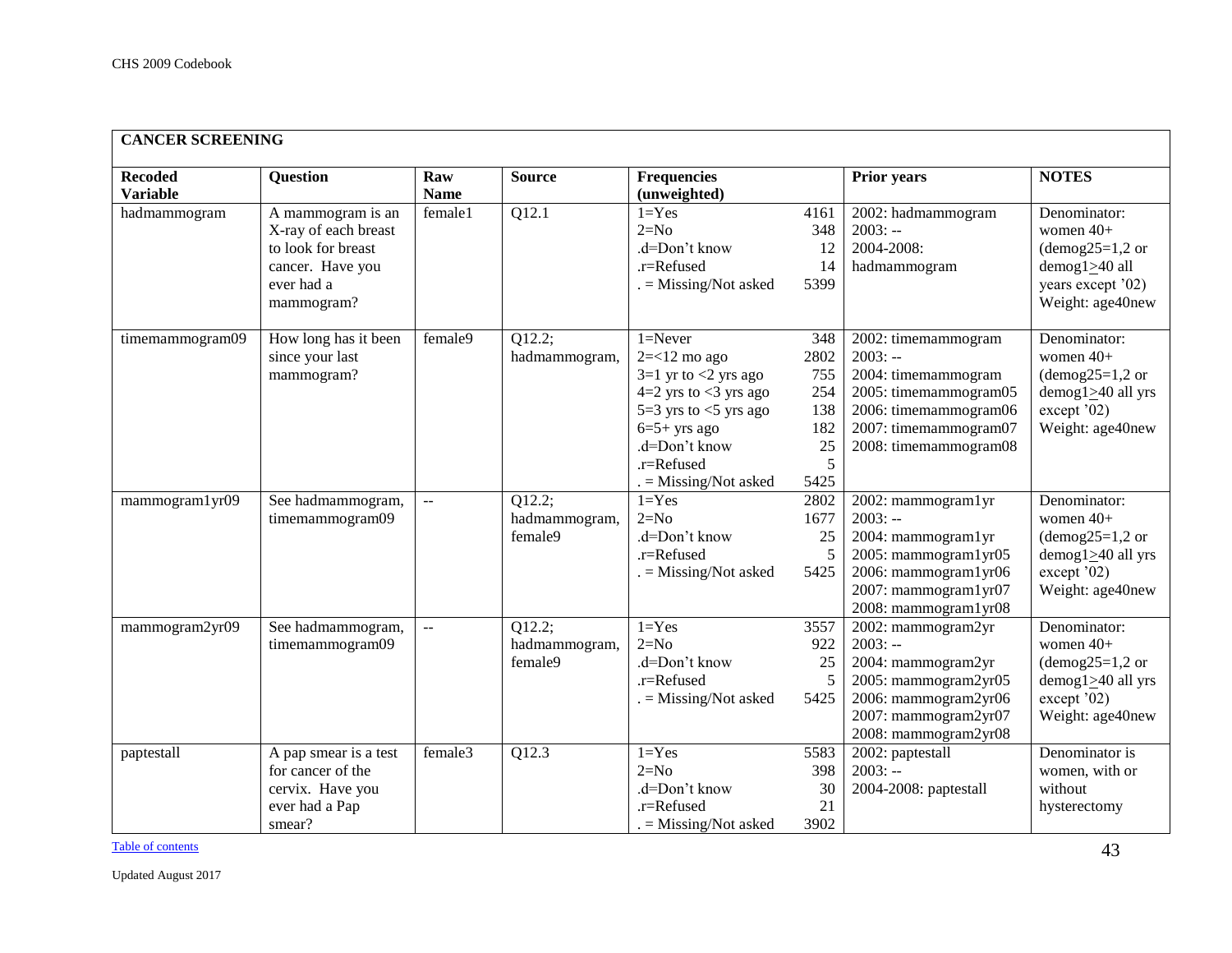|                                   | <b>CANCER SCREENING</b>                                                                                                                                                                   |                    |                        |                                                                                                                                                                                                   |                                                             |                                                                                                                                                             |                                                                                                                                                           |  |  |  |  |  |
|-----------------------------------|-------------------------------------------------------------------------------------------------------------------------------------------------------------------------------------------|--------------------|------------------------|---------------------------------------------------------------------------------------------------------------------------------------------------------------------------------------------------|-------------------------------------------------------------|-------------------------------------------------------------------------------------------------------------------------------------------------------------|-----------------------------------------------------------------------------------------------------------------------------------------------------------|--|--|--|--|--|
| <b>Recoded</b><br><b>Variable</b> | <b>Question</b>                                                                                                                                                                           | Raw<br><b>Name</b> | <b>Source</b>          | <b>Frequencies</b><br>(unweighted)                                                                                                                                                                |                                                             | Prior years                                                                                                                                                 | <b>NOTES</b>                                                                                                                                              |  |  |  |  |  |
| timepaptest09                     | How long has it been<br>since your last Pap<br>smear?                                                                                                                                     | female10           | Q12.4,<br>female3      | $1 =$ Never<br>$2 = < 12$ mo ago<br>$3=1$ yr to $<$ 2 yrs ago<br>$4=2$ yrs to $<$ 3 yrs ago<br>5=3 yrs to $<$ 5 yrs ago<br>$6=5+$ yrs ago<br>.d=Don't know<br>.r=Refused<br>$=$ Missing/Not asked | 398<br>3488<br>1021<br>369<br>241<br>390<br>69<br>5<br>3953 | 2002:<br>2003:<br>2004:<br>2005: timepaptest05<br>2006: timepaptest06<br>2007: timepaptest07<br>2008: timepaptest08                                         | Denominator is<br>women, with or<br>without<br>hysterectomy<br>Response options<br>in '06-'09 differ<br>from earlier yrs                                  |  |  |  |  |  |
| paptest3yrall09                   | See paptestall,<br>timepaptest09                                                                                                                                                          | $\overline{a}$     | paptestall<br>female10 | $1 = Yes$<br>$2=N0$<br>.d=Don't know<br>.r=Refused<br>. = Missing/Not asked                                                                                                                       | 4878<br>1029<br>30<br>21<br>3976                            | 2002: paptest3yrall<br>$2003: -$<br>2004: paptest3yrall<br>2005: paptest3yrall05<br>2006: paptest3yrall06<br>2007: paptest3yrall07<br>2008: paptest3yrall08 | Denominator is<br>women, with or<br>without<br>hysterectomy<br>Questions wording<br>changed over time                                                     |  |  |  |  |  |
| evercolon09                       | Colonoscopy is an<br>exam in which a tube<br>is inserted in the<br>rectum to view the<br>bowel for signs of<br>cancer or other health<br>problems. Have you<br>ever had a<br>colonoscopy? | sigmoid7           | Q12.5                  | $1 = Yes$<br>$2=N0$<br>.d=Don't know<br>.r=Refused<br>. = Missing/Not asked                                                                                                                       | 3782<br>1625<br>35<br>17<br>4475                            | $2002: -$<br>2003: evercolon03<br>2004: evercolon04<br>2005: evercolon05<br>2006: evercolon06<br>$2007$ : evercolon $07$<br>2008: evercolon08               | Denominator is<br>adults 50+ yrs<br>Question wording<br>modified from '03;<br>using caution when<br>comparing '03 vs.<br>$^{\circ}$ 08<br>Weight: age50up |  |  |  |  |  |
| colonoscopy10yr09                 | When was your most<br>recent colonoscopy<br>performed?                                                                                                                                    | sigmoid11          | Q12.6;<br>sigmoid7     | $1 =$ Less than 10 yrs<br>ago<br>$2 =$ Never or $>10$ yr<br>.d=Don't know<br>.r=Refused<br>$=$ Missing/Not asked                                                                                  | 3651<br>1719<br>70<br>19<br>4475                            | 2002-2004:<br>colonoscopy10yr<br>2005: colonoscopy10yr05i<br>2006: colonoscopy10yr<br>2007: colonoscopy10yr07<br>2008: colonoscopy10yr08                    | Denominator is<br>persons 50+ yrs<br>Weight: age50up                                                                                                      |  |  |  |  |  |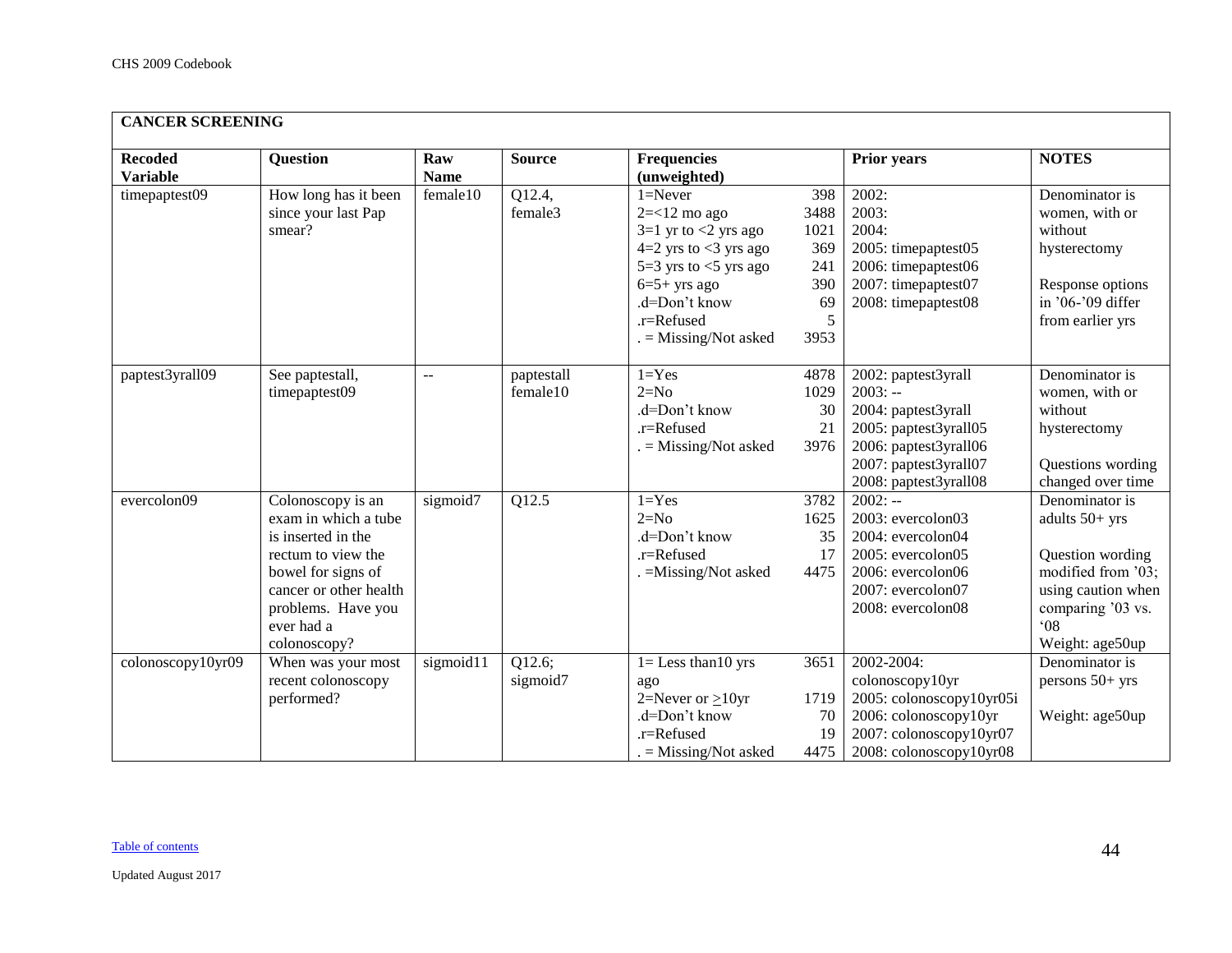<span id="page-44-0"></span>

| <b>HIV</b>                        |                                                       |                    |                 |                                                    |                           |                                                                                                                                                                               |                                                                                                                                               |
|-----------------------------------|-------------------------------------------------------|--------------------|-----------------|----------------------------------------------------|---------------------------|-------------------------------------------------------------------------------------------------------------------------------------------------------------------------------|-----------------------------------------------------------------------------------------------------------------------------------------------|
| <b>Recoded</b><br><b>Variable</b> | <b>Question</b>                                       | Raw<br><b>Name</b> | <b>Source</b>   | Frequency<br>(unweighted)                          |                           | <b>Prior years</b>                                                                                                                                                            | <b>NOTES</b>                                                                                                                                  |
| hiv12months09                     | Have you had an HIV<br>test in the last 12<br>months? | hiv18              | Q13.1           | $1 = Yes$<br>$2=N0$<br>.d=Don't know<br>.r=Refused | 2533<br>7152<br>212<br>37 | $2002: -$<br>$2003:$ hiv $6$<br>$2004: -$<br>$2005$ : hiv $12$ months $05$<br>$2006$ : hiv $12$ months $06$<br>$2007$ : hiv $12$ months $07$<br>$2008$ : hiv $12$ months $08$ | Question wording differs<br>in '05/'06 v. '07-'09                                                                                             |
| everhivtest09                     | Have you ever had an<br>HIV test?                     | hiv19              | Q13.2;<br>hiv18 | $1 = Yes$<br>$2=N0$<br>.d=Don't know<br>.r=Refused | 5336<br>4236<br>324<br>38 | $2002: -$<br>$2003: -$<br>$2004: -$<br>$2005$ : everhivtest $05$<br>$2006: -$<br>2007: everhivtest07<br>2008: everhivtest08                                                   | Question wording changed<br>over time and response<br>coding/level changed.<br>In 2002 and 2004 question<br>restricted to 18-64 year<br>olds. |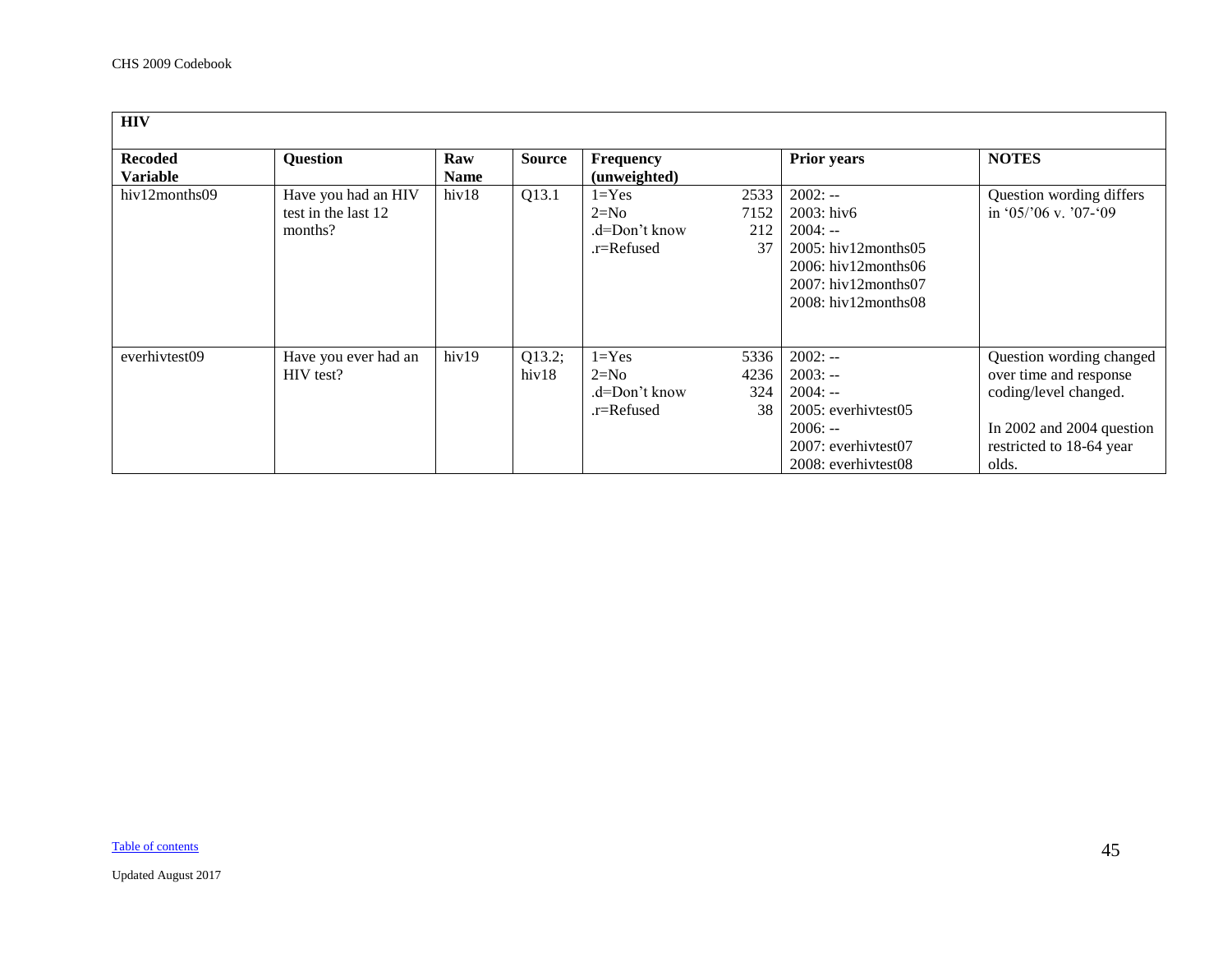<span id="page-45-0"></span>

| <b>SEXUAL BEHAVIOR</b>            |                                                                       |                                        |                                              |                                                                                        |                                    |                                                                                                                         |                                                                                                      |  |  |  |
|-----------------------------------|-----------------------------------------------------------------------|----------------------------------------|----------------------------------------------|----------------------------------------------------------------------------------------|------------------------------------|-------------------------------------------------------------------------------------------------------------------------|------------------------------------------------------------------------------------------------------|--|--|--|
| <b>Recoded</b><br><b>Variable</b> | <b>Question</b>                                                       | Raw<br><b>Name</b>                     | <b>Source</b>                                | <b>Frequencies</b><br>(unweighted)                                                     |                                    | <b>Prior years</b>                                                                                                      | <b>NOTES</b>                                                                                         |  |  |  |
| sexbehav_active09                 | Sexual behavior,<br>past 12 months                                    | sex21, sex32<br>sex40, sex42,<br>sex43 | Q14.1f, Q14.3f,<br>Q14.1m,<br>Q14.3m, Q14.2m | 1=Homosexual<br>2=Bisexual<br>3=Heterosexual<br>$4 =$ Unknown<br>$=M$ issing/Not asked | 217<br>55<br>5129<br>42<br>4491    | $2002: -$<br>2003-2006:<br>sexbehav_active<br>2007: sexbehav_active07<br>2008: sexbehav_active08                        | Denominator is all<br>sexually active                                                                |  |  |  |
| sexuallyactive09                  | Sexually active in<br>past 12 months                                  | $\mathbb{L}^{\mathbb{L}}$              | sexbehav_active<br>09                        | $1 = Yes$<br>$2=N0$<br>=Missing/Not asked                                              | 5443<br>3227<br>1264               | $2002: -$<br>2003-2005:<br>sexuallyactive<br>2006: sexuallyactive06<br>2007: sexuallyactive07<br>2008: sexuallyactive08 | Question wording<br>modified across<br>years<br>In 2002 question<br>restricted to 18-<br>64yrs       |  |  |  |
| sexpartner                        | Number of male<br>and female sex<br>partners in the past<br>12 months | n/a                                    | sex21, sex43,<br>sex32, sex40                | $1 = None$<br>$2=One$<br>$3 = Two$<br>4=Three or more<br>. = Missing/Not asked         | 3227<br>4693<br>316<br>434<br>1264 | $2002: -$<br>2003-2008: sexpartner                                                                                      | Question wording<br>modified across<br>years<br>In 2002 question<br>restricted to 18-<br>64yrs       |  |  |  |
| <b>WSW</b>                        | Women who have<br>sex with women,<br>past 12 months                   | sex32                                  | Q14.3f<br>demog72                            | $1 = Yes$<br>$2=N0$<br>. = Missing/Not asked                                           | 98<br>2694<br>7142                 | $2002: -$<br>2003-2008: wsw                                                                                             | WSW:<br>denominator is<br>sexually active<br>women<br>In 2002 question<br>restricted to 18-<br>64yrs |  |  |  |
| wswexclusive                      | Women who have<br>sex with women,<br>exclusively in past<br>12 months | sex32,<br>sex21                        | Q14.3f,<br>Q14.1f,<br>demog72                | $1 = Yes$<br>$2=N0$<br>=Missing/Not asked                                              | 60<br>2759<br>7115                 | $2002: -$<br>2003-2007:<br>wswexclusive                                                                                 | Denominator is<br>sexually active<br>women<br>In 2002 question<br>restricted to 18-<br>64yrs         |  |  |  |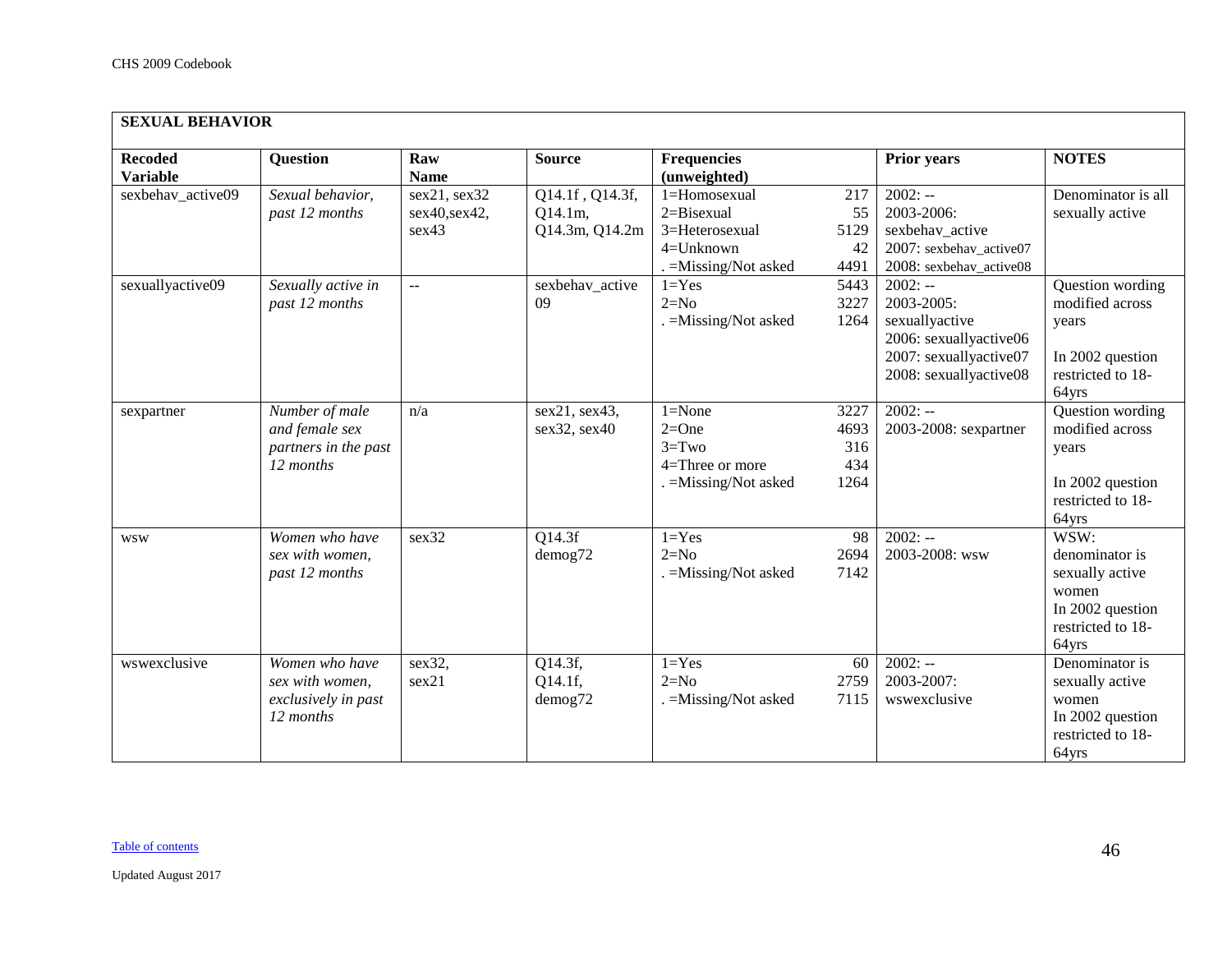| <b>Recoded</b><br><b>Variable</b> | <b>Question</b>                                                   | Raw<br><b>Name</b>               | <b>Source</b>                                       | <b>Frequencies</b><br>(unweighted)                                          |                                  | <b>Prior years</b>                                                                                                    | <b>NOTES</b>                                                                                                                                                                                |
|-----------------------------------|-------------------------------------------------------------------|----------------------------------|-----------------------------------------------------|-----------------------------------------------------------------------------|----------------------------------|-----------------------------------------------------------------------------------------------------------------------|---------------------------------------------------------------------------------------------------------------------------------------------------------------------------------------------|
| msm                               | Men who have sex<br>with men, past 12<br>months                   | sex43                            | Q14.2m<br>demog72                                   | $1 = Yes$<br>$2=N0$<br>. = Missing/Not asked                                | 177<br>2435<br>7322              | $2002: -$<br>2003-2008: msm                                                                                           | MSM: denominator<br>is sexually active<br>men<br>In 2002 question<br>restricted to 18-<br>64yrs                                                                                             |
| msmexclusive                      | Men who have sex<br>with men,<br>exclusively in past<br>12 months | sex43,<br>sex40                  | Q14.2m,<br>Q14.1m<br>demog72                        | $1 = Yes$<br>$2=N0$<br>. = Missing/Not asked                                | 157<br>2464<br>7313              | $2002: -$<br>2003-2008:<br>msmexclusive                                                                               | Question wording<br>modified across<br>years<br>Denominator is<br>sexually active<br>men<br>In 2002 question<br>restricted to 18-<br>64yrs                                                  |
| condom09                          | The last time you<br>had sex, did you<br>use a condom?            | sex60,<br>sex44, sex45,<br>sex46 | Q14.2f<br>Q14.4m,<br>Q14.5m, Q14.6m                 | $1 = Yes$<br>$2=N0$<br>.d=Don't know<br>.r=Refused<br>. = Missing/Not asked | 1605<br>3706<br>12<br>30<br>4581 | $2002: -$<br>2003: condom03<br>2004: condomNOToral<br>2005: condom05<br>2006: condom06<br>$2007: -$<br>2008: condom08 | In 2007 condom<br>use question was<br>not asked of MSM<br>exclusive so<br>condomuse07 not<br>directly<br>comparable to any<br>other years<br>In 2002 question<br>restricted to 18-<br>64yrs |
| condomusetrend                    | See condom09                                                      | n/a                              | sex60<br>(wswexclusive);<br>sex67<br>(msmexclusive) | $1 = Yes$<br>$2=N0$<br>.d=Don't know<br>.r=Refused<br>. = Missing/Not asked | 1440<br>3107<br>16<br>38<br>5333 | 2002-2008:<br>condomusetrend                                                                                          | Denominator is<br>persons 18-64 yrs<br>who had sex with<br>$\geq$ 1 partner of<br>opposite sex in past<br>12 months                                                                         |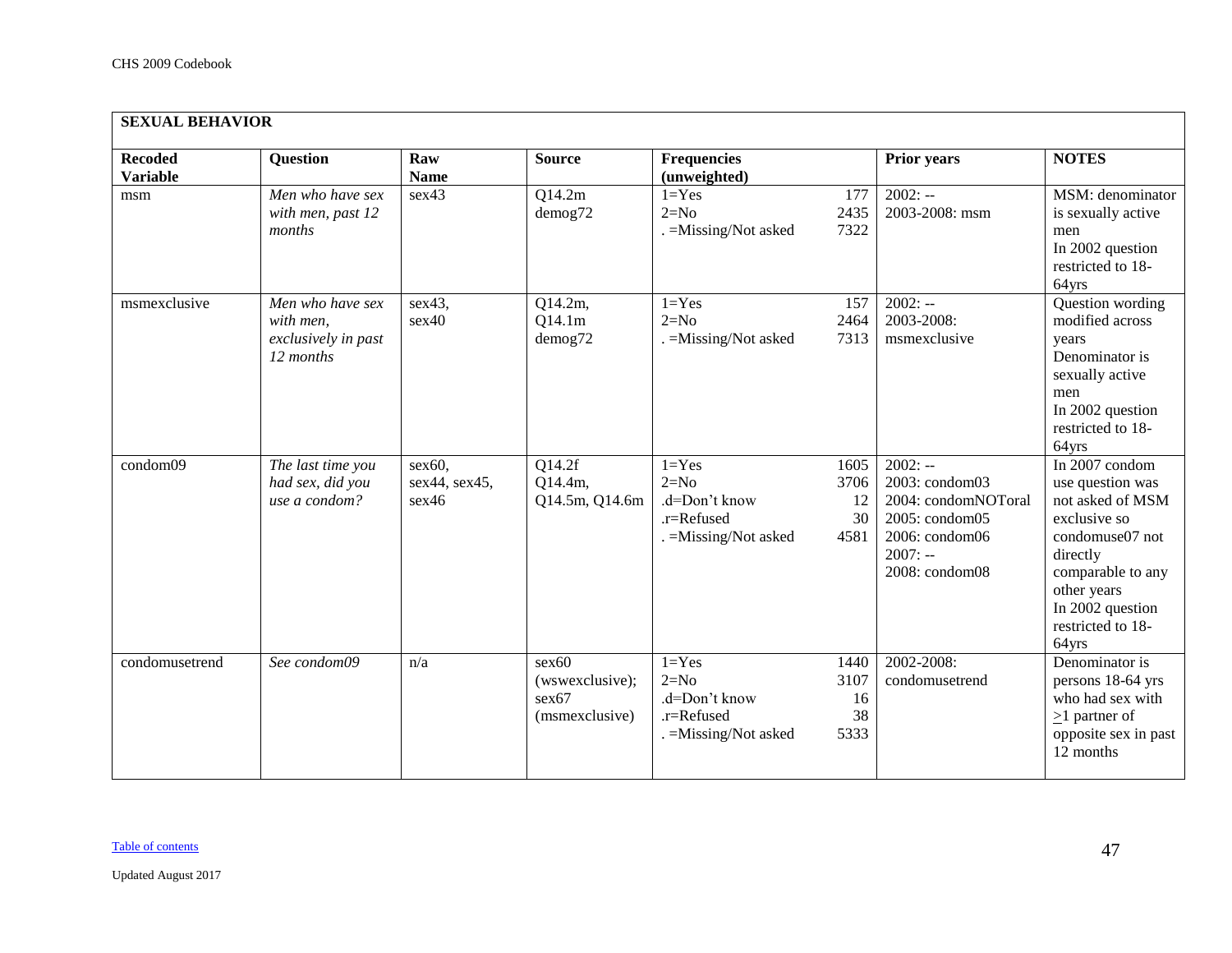|                                   | <b>SEXUAL BEHAVIOR</b>                                                                                   |                    |                                           |                                                                                                                      |                                 |                                                              |              |  |  |  |  |
|-----------------------------------|----------------------------------------------------------------------------------------------------------|--------------------|-------------------------------------------|----------------------------------------------------------------------------------------------------------------------|---------------------------------|--------------------------------------------------------------|--------------|--|--|--|--|
| <b>Recoded</b><br><b>Variable</b> | <b>Question</b>                                                                                          | Raw<br><b>Name</b> | <b>Source</b>                             | <b>Frequencies</b><br>(unweighted)                                                                                   |                                 | <b>Prior years</b>                                           | <b>NOTES</b> |  |  |  |  |
| analsex                           | In the past 12<br>months, have you<br>had anal sex?                                                      | sex61,<br>sex68    | Q14.5f,<br>Q14.7m                         | $1 = Yes$<br>$2=N0$<br>.d=Don't know<br>$r =$ Refused<br>. = Missing/Not asked                                       | 381<br>4865<br>56<br>78<br>4554 | $2002 - 2006$ : --<br>2007: analsex<br>$2008: -$             |              |  |  |  |  |
| analsexcondomuse                  | In the past 12<br>months, when you<br>have had anal sex<br>have you or your<br>partner used a<br>condom? | sex62,<br>sex69    | $Q14.6f$ (sex $61$ ),<br>$Q14.8m$ (sex68) | $1 = Every time$<br>$2=$ Some of the time<br>$3 =$ Never<br>$d=Don't know$<br>$.r =$ Refused<br>. =Missing/Not asked | 128<br>65<br>182<br>9553        | $2002 - 2006$ : --<br>2007:<br>analsexcondomuse<br>$2008: -$ |              |  |  |  |  |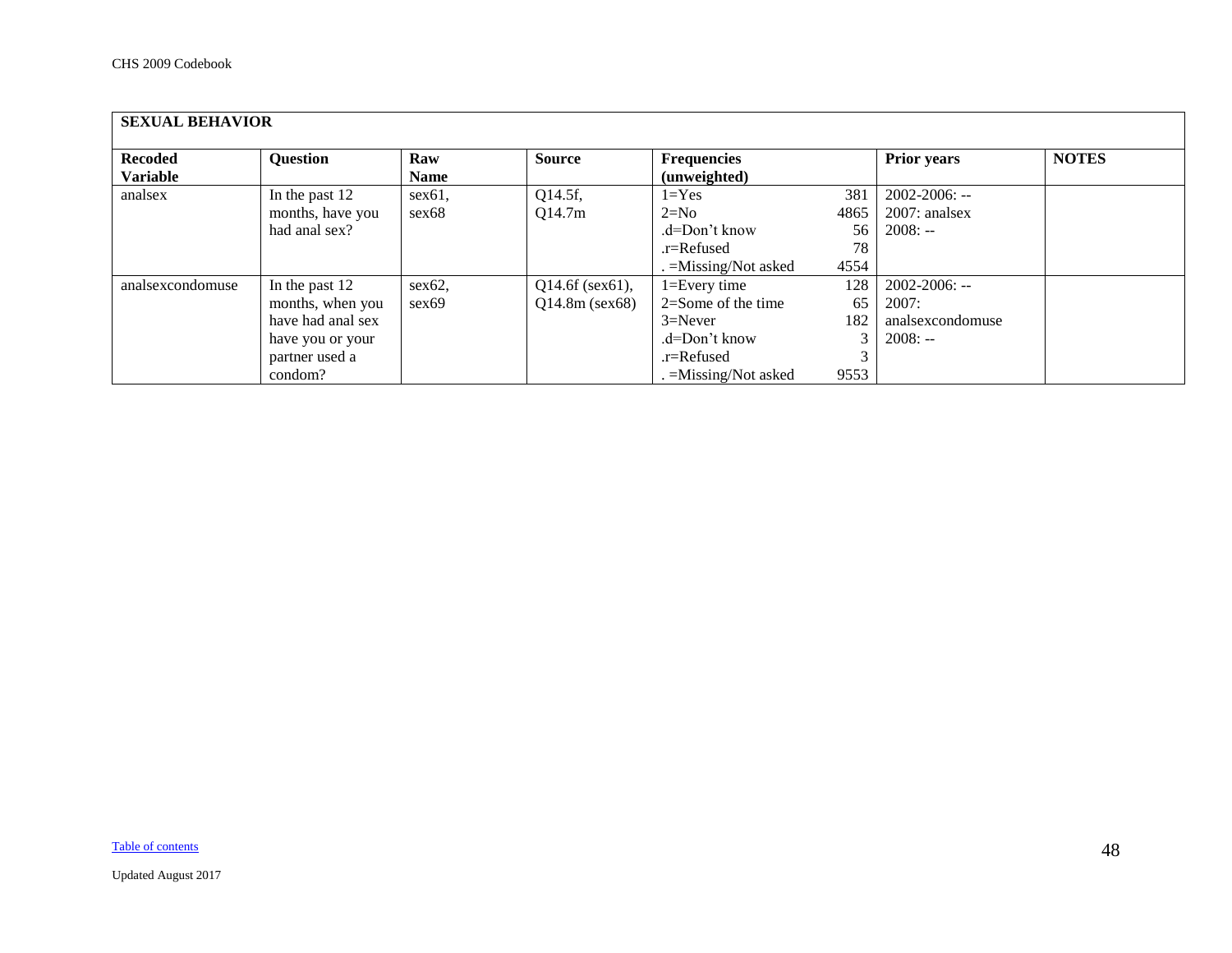<span id="page-48-0"></span>

| <b>ALCOHOL</b>                    |                                                                                                                                                                                                                                                                                                                      |                    |                    |                                                                                                                        |                                                                                                                 |                                                            |
|-----------------------------------|----------------------------------------------------------------------------------------------------------------------------------------------------------------------------------------------------------------------------------------------------------------------------------------------------------------------|--------------------|--------------------|------------------------------------------------------------------------------------------------------------------------|-----------------------------------------------------------------------------------------------------------------|------------------------------------------------------------|
| <b>Recoded</b><br><b>Variable</b> | Question                                                                                                                                                                                                                                                                                                             | Raw<br><b>Name</b> | <b>Source</b>      | <b>Frequencies</b><br>(unweighted)                                                                                     | <b>Prior years</b>                                                                                              | <b>NOTES</b>                                               |
| drinker                           | A drink of alcohol is 1<br>can or bottle of beer, 1<br>glass of wine, 1 can or<br>bottle of wine cooler, 1<br>cocktail, or 1 shot of<br>liquor. During the past<br>30 days, how many<br>days per week or per<br>month did you have at<br>least 1 drink of any<br>alcoholic beverage?                                 | drink9             | $\overline{Q15.1}$ | $1 = Yes$<br>5258<br>$2=N0$<br>4536<br>.d=Don't know<br>75<br>.r=Refused<br>65                                         | 2002-2005: drinker<br>$2006: -$<br>2007-2008: drinker                                                           | Values for none/<br>no drinks have<br>changed over time    |
| daysalc30                         | A drink of alcohol is 1<br>can or bottle of beer, 1<br>glass of wine, 1 can or<br>bottle of wine cooler, 1<br>cocktail, or 1 shot of<br>liquor. During the past<br>30 days, how many<br>days per week or per<br>month did you have at<br>least 1 drink of any<br>alcoholic beverage?<br>STANDARDIZED TO<br>PER MONTH | drink9             | Q15.1              | $0 - 30.1$<br>9794<br>d=Don't know<br>75<br>.r=Refused<br>65<br>$=$ Missing<br>$\theta$                                | 2002-2005: daysalc30<br>$2006: -$<br>2007-2008: daysalc30                                                       | Continuous<br>measure<br>standardized to<br>days per month |
| averagedrink09                    | On the days when you<br>drank, about how many<br>drinks did you drink on<br>average?                                                                                                                                                                                                                                 | drink5             | Q15.2;<br>drinker  | Continuous<br>$\mathord{\hspace{1pt}\text{--}\hspace{1pt}}$<br>58<br>.d=Don't know<br>.r=Refused<br>$=$ Missing<br>140 | 2002-2004:<br>averagedrink<br>2005: averagedrink05<br>$2006: -$<br>2007: averagedrink07<br>2008: averagedrink08 |                                                            |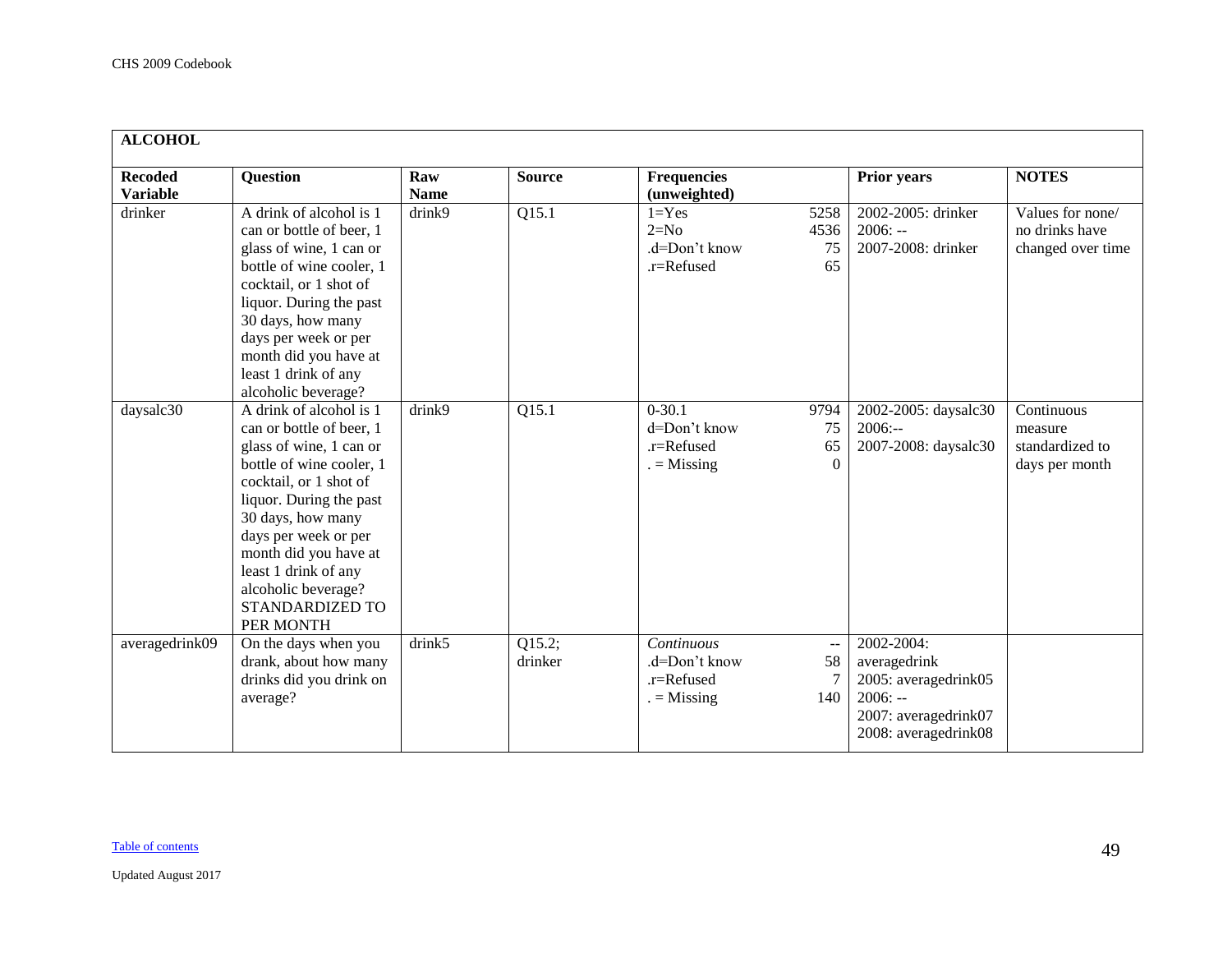| <b>ALCOHOL</b>                    |                                                                                                                                                    |                    |                            |                                                                        |                                 |                                                                                                         |                                                                                                                  |
|-----------------------------------|----------------------------------------------------------------------------------------------------------------------------------------------------|--------------------|----------------------------|------------------------------------------------------------------------|---------------------------------|---------------------------------------------------------------------------------------------------------|------------------------------------------------------------------------------------------------------------------|
| <b>Recoded</b><br><b>Variable</b> | <b>Question</b>                                                                                                                                    | Raw<br><b>Name</b> | <b>Source</b>              | <b>Frequencies</b><br>(unweighted)                                     |                                 | <b>Prior years</b>                                                                                      | <b>NOTES</b>                                                                                                     |
| heavydrink09                      | Heavy drinking defined<br>as men having $>2$<br>drinks per day or<br>women having $>1$ drink<br>per day                                            | $--$               | averagedrink09;<br>drinker | $1 = Yes$<br>$2=N0$<br>$=$ Missing                                     | 434<br>9295<br>205              | 2002-2004:<br>heavydrink<br>2005: heavydrink05<br>$2006: -$<br>2007: heavydrink07<br>2008: heavydrink08 |                                                                                                                  |
| binge09                           | Considering all types of<br>alcoholic beverages,<br>how many times during<br>the past 30 days did you<br>have 5 or more drinks<br>on one occasion? | drink6             | Q15.3;<br>drinker          | $1 = Yes$<br>$2=N0$<br>$d=Don't know$<br>$.r =$ Refused<br>$=$ Missing | 1022<br>8712<br>49<br>11<br>140 | 2002-2004: binge<br>$2005$ : binge $05$<br>$2006: -$<br>2007: binge07<br>2008: binge08                  | Question wording<br>is similar'05-'09;<br>use caution when<br>combining/<br>comparing $w/$ '02-<br>$^{\circ}$ 04 |